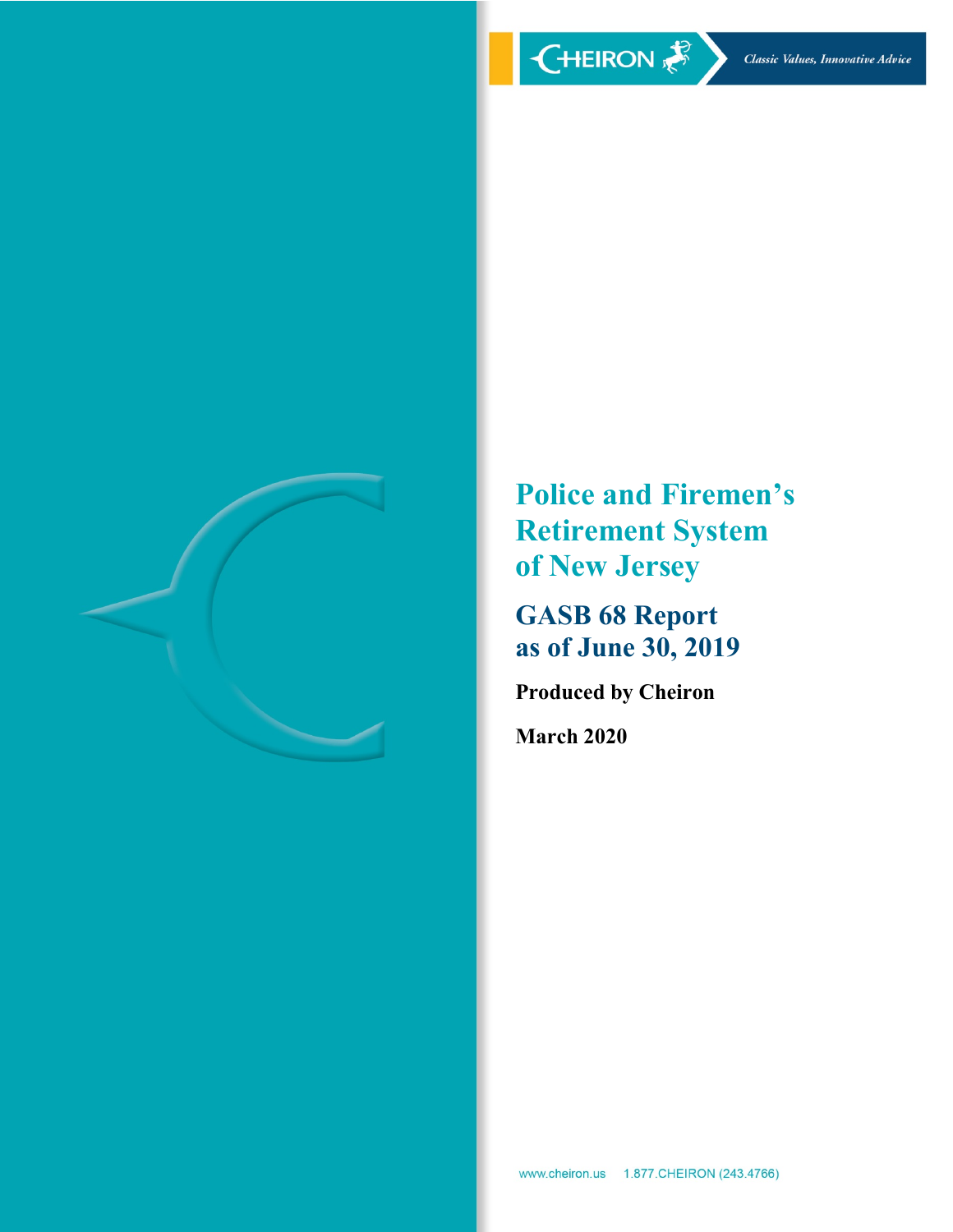# **TABLE OF CONTENTS**

| <b>Section</b>    | Page |  |
|-------------------|------|--|
| Section I         |      |  |
| Section II        |      |  |
| Section III       |      |  |
| Section IV        |      |  |
| <i>Appendices</i> |      |  |
|                   |      |  |
|                   |      |  |
|                   |      |  |
|                   |      |  |
|                   |      |  |
|                   |      |  |

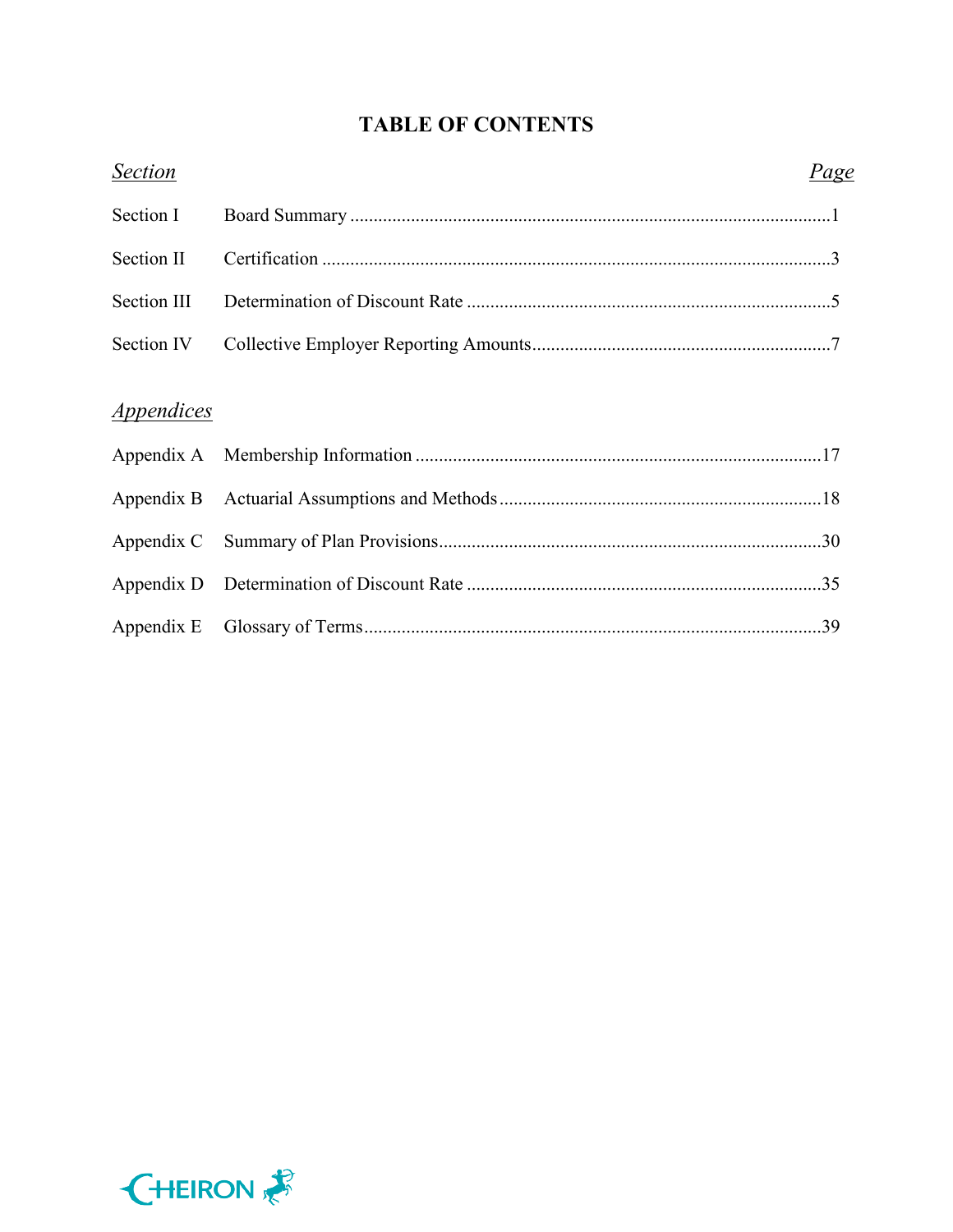# **SECTION I – BOARD SUMMARY**

The purpose of this report is to provide accounting and financial disclosure information under Governmental Accounting Standards Board Statement 68 for the Police and Firemen's Retirement System of New Jersey (PFRS, Plan, or System). This information includes:

- Disclosure of Deferred Inflows and Outflows, and
- Calculation of the Collective Annual Pension Expense.

# **Highlights**

The reporting date for the PFRS is June 30, 2019. Measurements as of the reporting date are based on the fair value of assets as of June 30, 2019 and the Total Pension Liability as of the valuation date, July 1, 2018, updated to June 30, 2019. As a result of the Experience Study covering the period July 1, 2013 through June 30, 2018, the assumed rates of termination, retirement, mortality, disability, salary increases, and inflation were updated. To see a detailed comparison of the changes refer to the Experience Study. The assumed discount rate used to measure the Total Pension Liability was also changed as of the measurement date. We are not aware of any other significant events between the valuation date and the measurement date so the update procedures only included the addition of service cost and interest cost offset by actual benefit payments, and an adjustment to reflect the change in assumptions. Additional information about the TPL can be found in the GASB 67 report. This report contains the GASB 68 collective employer reporting amounts. The individual employer reporting amounts can be found in the GASB 67-68 Employer Schedules provided separately in Excel format.

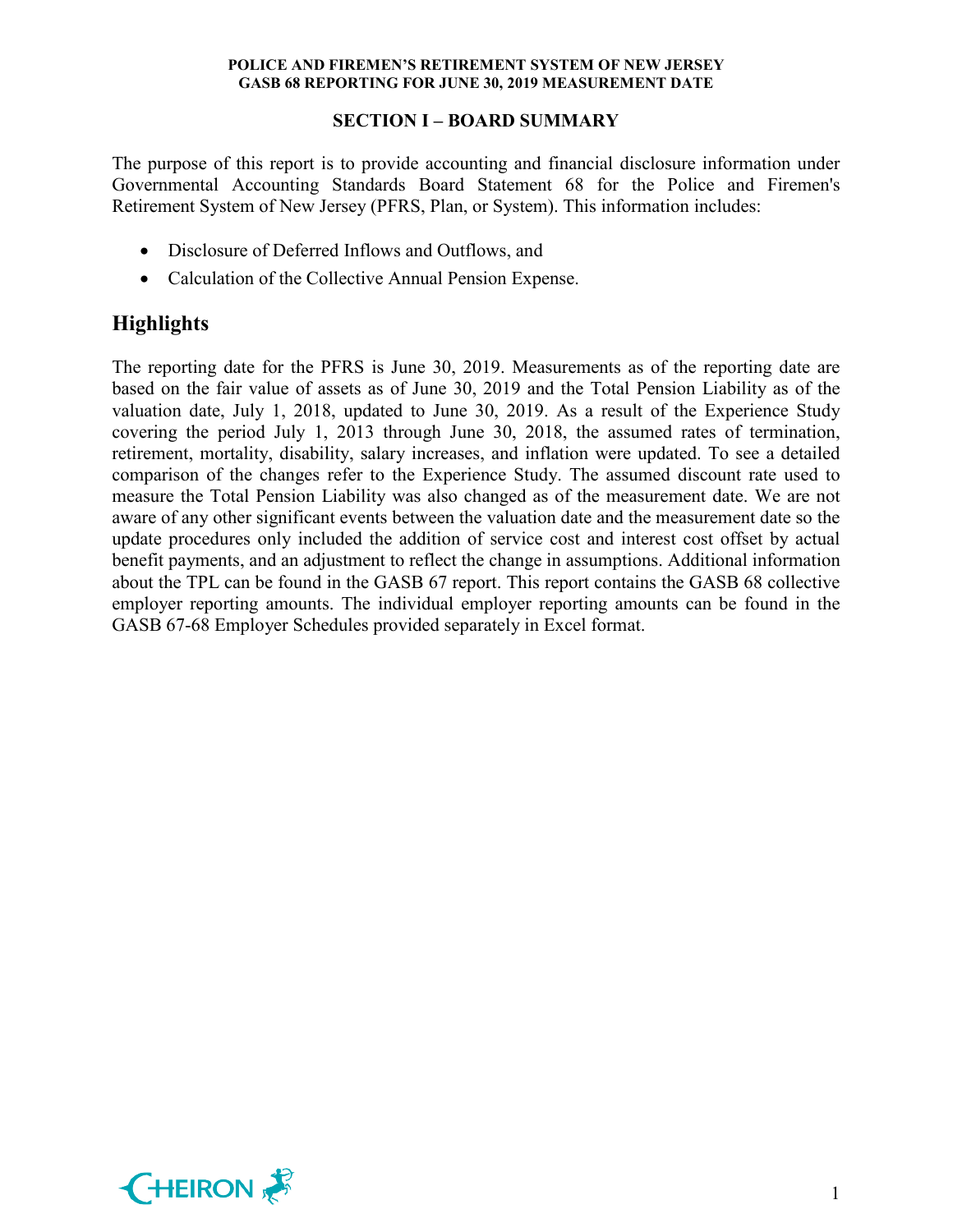# **SECTION I – BOARD SUMMARY**

The following table provides a summary of the key results during this reporting period.

| <b>Table I-1</b>                                  |               |                  |              |                  |  |  |  |  |  |  |  |
|---------------------------------------------------|---------------|------------------|--------------|------------------|--|--|--|--|--|--|--|
| <b>Summary of Collective Results</b>              |               |                  |              |                  |  |  |  |  |  |  |  |
| 6/30/2019<br>6/30/2018<br><b>Measurement Date</b> |               |                  |              |                  |  |  |  |  |  |  |  |
| <b>State</b>                                      |               |                  |              |                  |  |  |  |  |  |  |  |
| Net Pension Liability                             | $\mathbb{S}$  | 4, 201, 687, 763 | $\mathbb{S}$ | 4,329,304,276    |  |  |  |  |  |  |  |
| <b>Deferred Outflows</b>                          |               | (109,007,687)    |              | (222, 847, 685)  |  |  |  |  |  |  |  |
| Deferred Inflows                                  |               | 687,039,876      |              | 571,047,669      |  |  |  |  |  |  |  |
| Net Impact on Statement of Net Position           | $\mathcal{S}$ | 4,779,719,952    | $\mathbb{S}$ | 4,677,504,260    |  |  |  |  |  |  |  |
| <b>Total Pension Expense</b>                      | $\mathbb{S}$  | 298, 385, 556    | $\mathbb{S}$ | 344,631,284      |  |  |  |  |  |  |  |
| Pension Expense (% of Payroll)                    |               | 62.17%           |              | 71.37%           |  |  |  |  |  |  |  |
| <b>Local Employers</b>                            |               |                  |              |                  |  |  |  |  |  |  |  |
| Net Pension Liability                             | $\mathcal{S}$ | 14,170,193,618   |              | \$15,369,699,278 |  |  |  |  |  |  |  |
| <b>Deferred Outflows</b>                          |               | (522, 637, 261)  |              | (1,299,176,853)  |  |  |  |  |  |  |  |
| Deferred Inflows                                  |               | 4,198,449,249    |              | 3,597,955,451    |  |  |  |  |  |  |  |
| Net Impact on Statement of Net Position           | $\mathcal{S}$ | 17,846,005,606   |              | \$17,668,477,876 |  |  |  |  |  |  |  |
| <b>Total Pension Expense</b>                      | $\mathbb{S}$  | 1,325,963,796    | $\mathbb{S}$ | 1,270,762,351    |  |  |  |  |  |  |  |
| Pension Expense (% of Payroll)                    |               | 39.11%           |              | 38.27%           |  |  |  |  |  |  |  |
| <b>Total</b>                                      |               |                  |              |                  |  |  |  |  |  |  |  |
| Net Pension Liability                             | \$            | 18,371,881,381   | $\mathbb{S}$ | 19,699,003,554   |  |  |  |  |  |  |  |
| <b>Deferred Outflows</b>                          |               | (631, 644, 948)  |              | (1,522,024,538)  |  |  |  |  |  |  |  |
| Deferred Inflows                                  |               | 4,885,489,125    |              | 4,169,003,120    |  |  |  |  |  |  |  |
| Net Impact on Statement of Net Position           | $\mathcal{S}$ | 22,625,725,558   |              | \$22,345,982,136 |  |  |  |  |  |  |  |
| <b>Total Pension Expense</b>                      | \$            | 1,624,349,352    | $\mathbb{S}$ | 1,615,393,635    |  |  |  |  |  |  |  |
| Pension Expense (% of Payroll)                    |               | 41.97%           |              | 42.47%           |  |  |  |  |  |  |  |

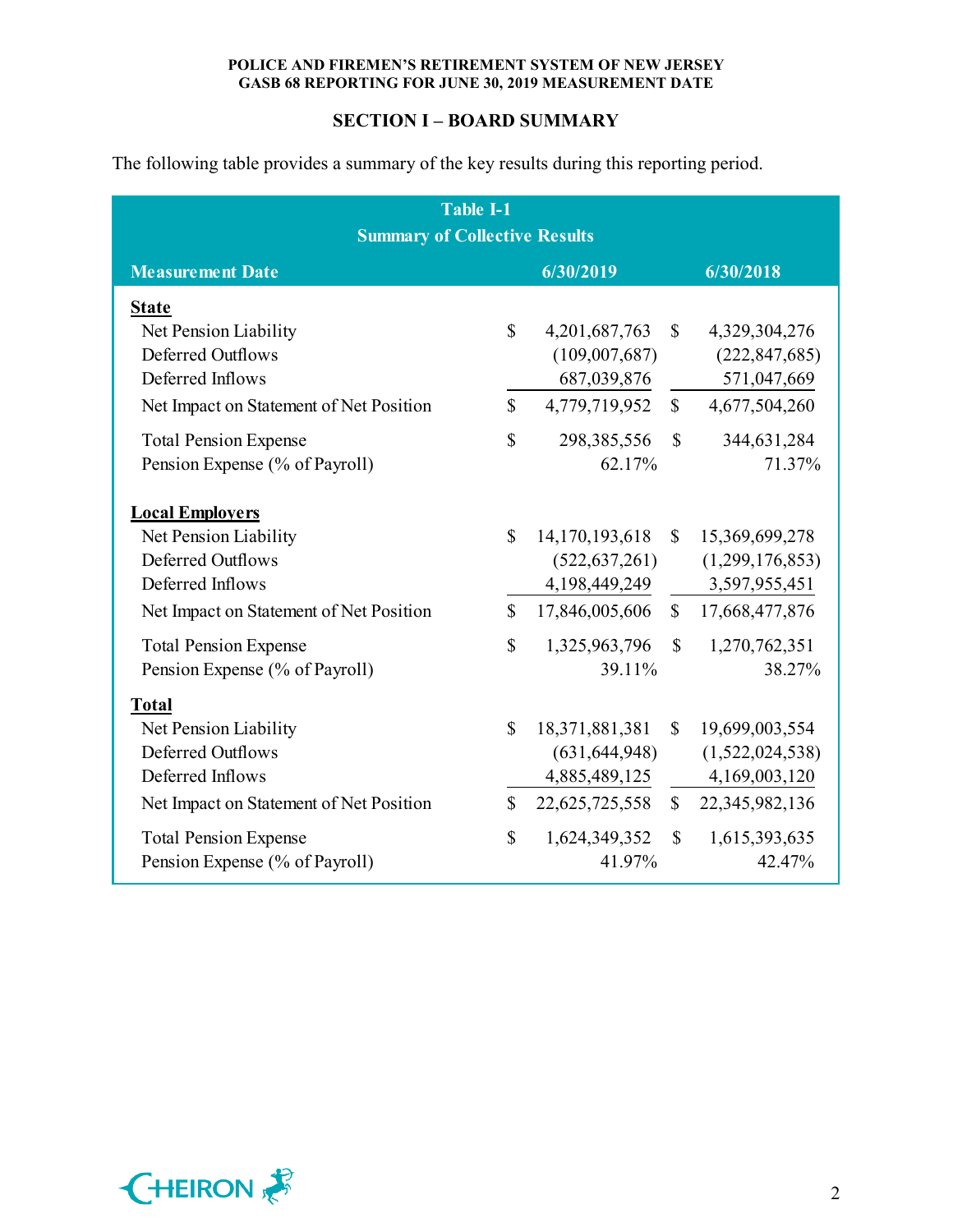# **SECTION II – CERTIFICATION**

The purpose of this report is to provide accounting and financial reporting information under GASB 68 for the Police and Firemen's Retirement System of New Jersey (PFRS). This report is for the use of PFRS, the Division of Pensions and Benefits (DPB) and their auditors in preparing financial reports in accordance with applicable law and accounting requirements. This report is not appropriate for other purposes, including the measurement of funding requirements for PFRS and estimating the price to settle PFRS's obligations.

In preparing our report, we relied on information (some oral and some written) supplied by the Division of Pensions and Benefits. This information includes, but is not limited to, the plan provisions, employee data, and financial information. We performed an informal examination of the obvious characteristics of the data for reasonableness and consistency in accordance with Actuarial Standard of Practice No. 23.

Future actuarial measurements may differ significantly from the current measurements due to such factors as the following: plan experience differing from that anticipated by the economic or demographic assumptions; changes in economic or demographic assumptions; and changes in plan provisions or applicable law.

For purposes of this report, the projection of the Plan's contributions and projected benefit payments as of June 30, 2019 was based on the recommended demographic assumptions of the July 1, 2013 – June 30, 2018 Experience Study, approved by the Board of Trustees on January 13, 2020. The calculation of the Total Pension Liability as of June 30, 2019 was based on the same demographic assumptions except for the mortality assumption, which was based on the SOA's MP-2019 mortality improvement scale upon direction from the DPB. While we do not find the use of the SOA's Scale MP-2019 unreasonable, it does not reflect the analysis of actual mortality experience from our Experience Study which was the basis for our recommended mortality assumptions, including the mortality improvement scale.

Based on the State Treasurer's recommendation the following investment return assumptions are used to determine the actuarially determined contributions:

- Effective with the July 1, 2017 valuation: 7.50% per annum,
- Effective with the July 1, 2019 valuation: 7.30% per annum,
- Effective with the July 1, 2021 valuation: 7.00% per annum,

In accordance with Paragraph 40 of GASB Statement No. 67, the projection of the Plan's fiduciary net position is based on a long-term expected rate of return of 7.00% per annum.

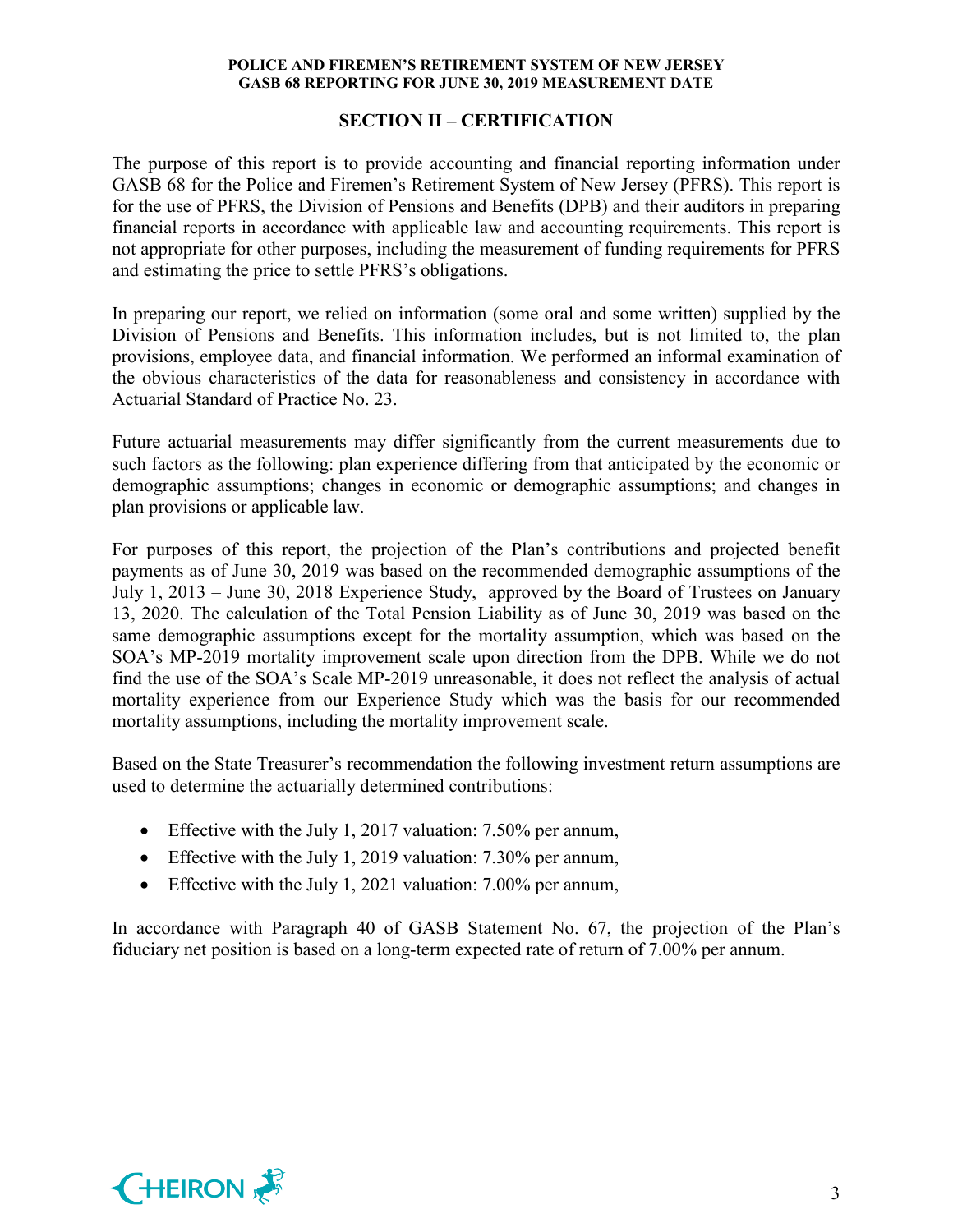#### **SECTION II – CERTIFICATION**

This report and its contents have been prepared in accordance with generally recognized and accepted actuarial principles and practices and our understanding of the Code of Professional Conduct and applicable Actuarial Standards of Practice set out by the Actuarial Standards Board as well as applicable laws and regulations. Furthermore, as credentialed actuaries, we meet the Qualification Standards of the American Academy of Actuaries to render the opinion contained in this report. This report does not address any contractual or legal issues. We are not attorneys and our firm does not provide any legal services or advice.

This report was prepared for PFRS for the purposes described herein and for the use by the plan auditor in completing an audit related to the matters herein. Other users of this report are not intended users as defined in the Actuarial Standards of Practice, and Cheiron assumes no duty or liability to such other users.

Janet Cranna, FSA, FCA, MAAA, EA Anu Patel, FSA, MAAA, EA Principal Consulting Actuary Principal Consulting Actuary

Anu Patil

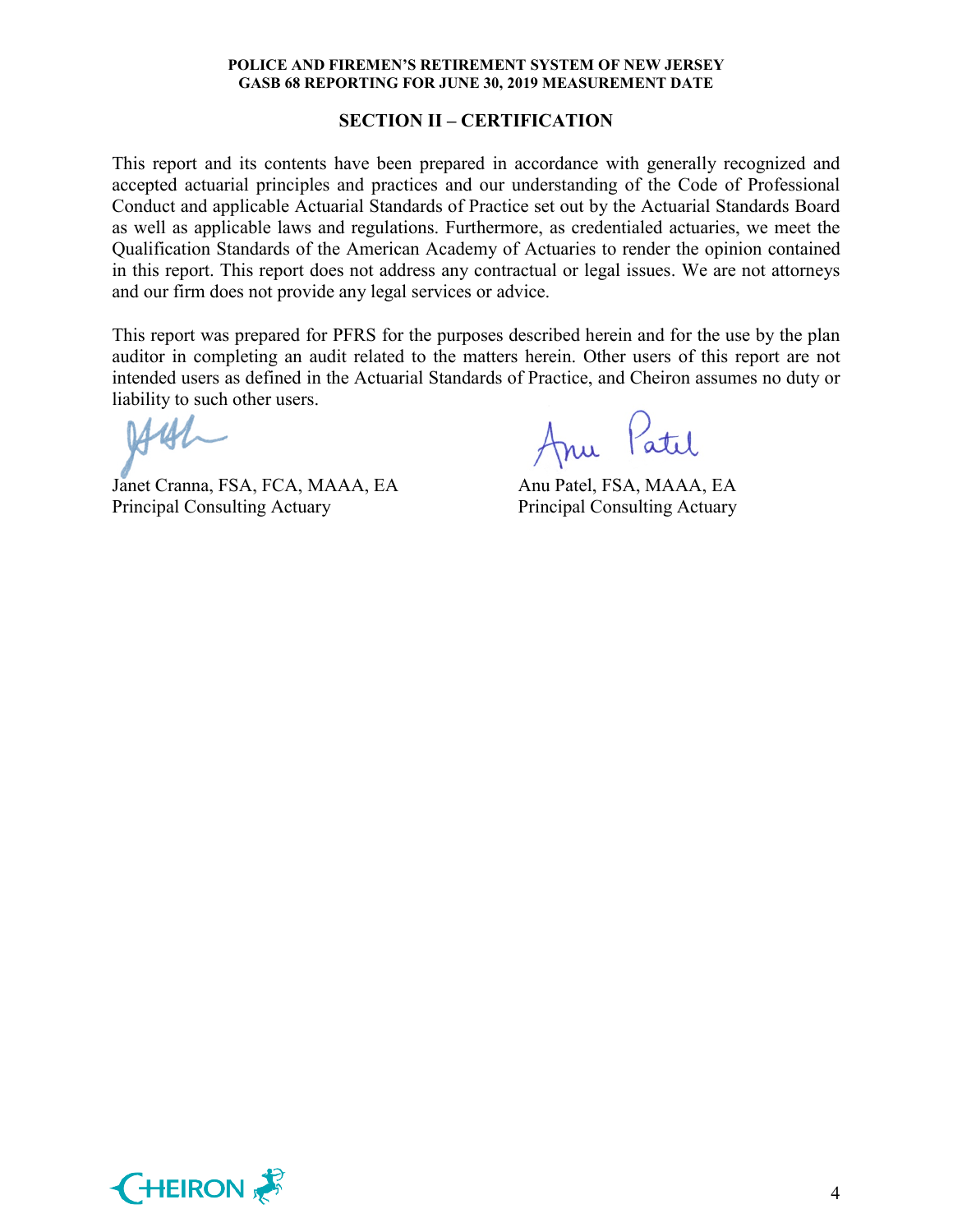# **SECTION III – DETERMINATION OF DISCOUNT RATE**

The discount rate used to measure the Total Pension Liability was 6.51% as of June 30, 2018 and 6.85% as of June 30, 2019. As discussed with the Division of Pensions and Benefits, the projection of cash flows used to determine the discount rate as of June 30, 2019 assumed:

- In accordance with Paragraph 40 of GASB Statement No. 67, the projection of the Plan's fiduciary net position is based on a long-term expected rate of return of 7.00% per annum.
- In accordance with Paragraph 37 of GASB Statement No. 67, the projection of the Plan's contributions and projected benefit payments are based on the same assumptions used to determine the expected contributions for the System. The demographic assumptions are based on the recommendations of the July 1, 2013 – June 30, 2018 Experience Study as approved by the Board of Trustees on January 13, 2020.

Based on the State Treasurer' recommendation the following investment return assumptions are used to determine the actuarially determined contributions:

- o Effective with the July 1, 2017 valuation: 7.50% per annum,
- o Effective with the July 1, 2019 valuation: 7.30% per annum,
- o Effective with the July 1, 2021 valuation: 7.00% per annum.
- It is assumed that the Local employers will contribute 100% of their actuarially determined contribution and 100% of their Non-Contributory Group Insurance Premium Fund (NCGIPF) contribution while the State will contribute 70% of its actuarially determined contribution and 100% of its NCGIPF contribution for all years of the projection. The 70% contribution rate is the total State contribution rate expected to be paid in fiscal year ending June 30, 2020 with respect to the actuarially determined contribution for the fiscal year ending June 30, 2020 for all State administered retirement systems.
- Consistent with Chapter 83, P.L. 2016, it is assumed that the State will make pension contributions in equal amounts at the end of each quarter.
- Annual administrative expenses are assumed to be 0.27% of expected pension benefit payments.
- In accordance with Chapter 98, P. L. 2017, PFRS receives 1.2% of the proceeds of the Lottery Enterprise for a period of 30 years. Revenues received from lottery proceeds are assumed to be contributed to the System on a monthly basis.
- It is assumed that Local employers' contributions are expected to be received on April  $1<sup>st</sup>$ , 21 months after the associated valuation date.

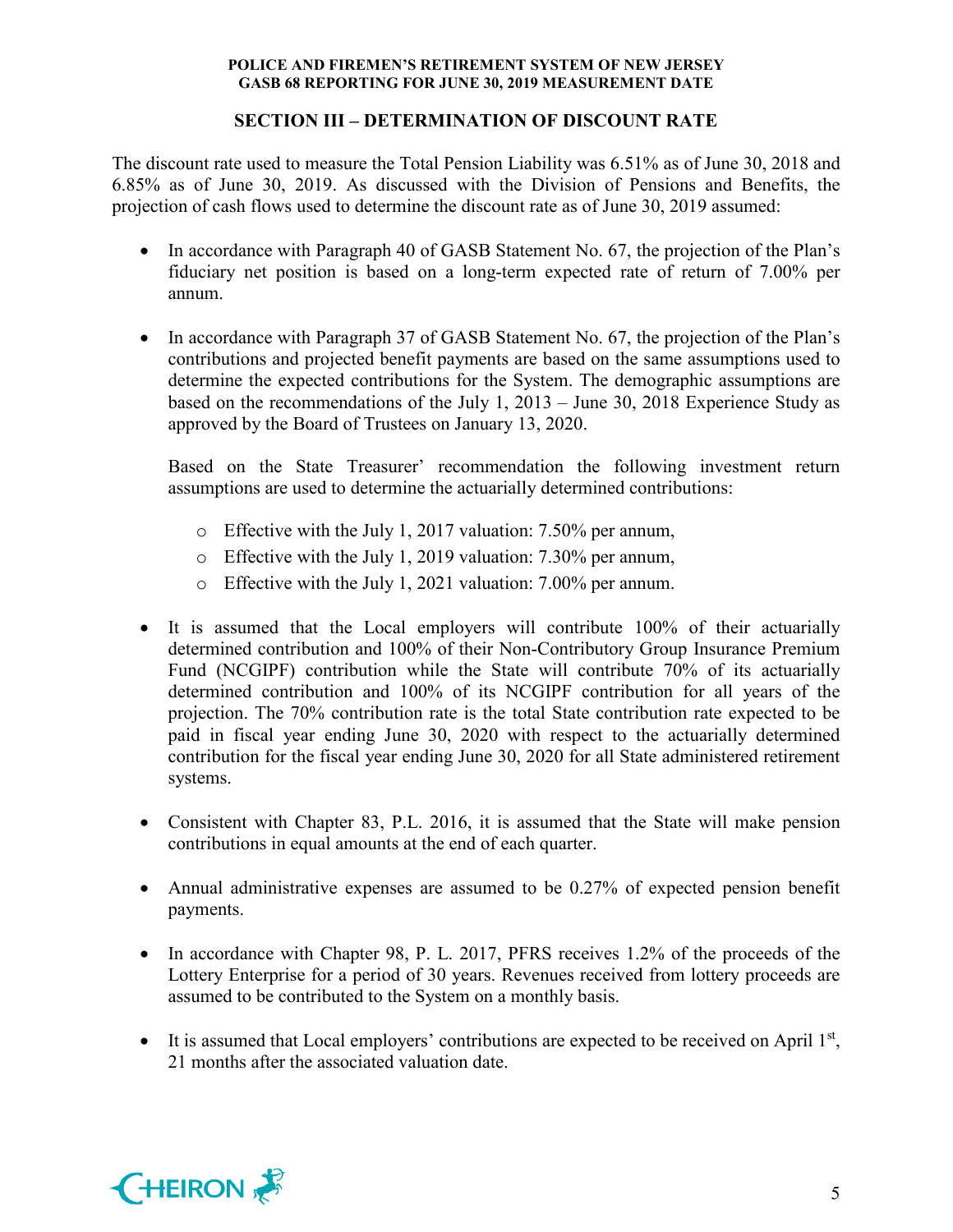#### **SECTION III – DETERMINATION OF DISCOUNT RATE**

The Fiduciary Net Position (FNP) includes Local employers' contributions receivable as reported in the financial statements provided to us by the Division of Pensions and Benefits. In determining the discount rate in Appendix D, the FNP at the beginning of each year does not reflect receivable contributions as those amounts are not available at the beginning of the year to pay benefits. The receivable contributions for the current year and prior year are shown below:

- For FYE June 30, 2018, the FNP includes receivable contributions of \$1,089,730,202 (\$940,592,142 for appropriations, \$37,157,368 for NCGIPF, \$102,125,815 for Chapter 19 and \$9,867,107 for ERI, offset by \$12,230 for NCGIPF adjustment).
- For FYE June 30, 2019, the FNP includes receivable contributions of \$1,105,874,849 (\$963,648,042 for appropriations, \$46,564,731 for NCGIPF, \$86,902,860 for Chapter 19 and \$8,759,216 for ERI).

Based on these assumptions, the pension Plan's fiduciary net position was projected to be available to make all projected future benefit payments of current Plan members through fiscal year 2076. Municipal bond rates of 3.87% as of June 30, 2018 and 3.50% as of June 30, 2019 were used in the development of the blended GASB discount rate after the Plan's fiduciary net position was no longer sufficient to make future benefit payments. As selected by the State Treasurer, the rates are based on the Bond Buyer GO 20-Bond Municipal Bond Index. Based on the long-term rate of return of 7.00% and the municipal bond rate of 3.87% as of June 30, 2018 and the long-term rate of return of 7.00% and the municipal bond rate of 3.50% as of June 30, 2019, the blended GASB discount rates are 6.51% as of June 30, 2018 and **6.85%** as of June 30, 2019. The assumed discount rates have been determined in accordance with the method prescribed by GASB Statement No. 67.

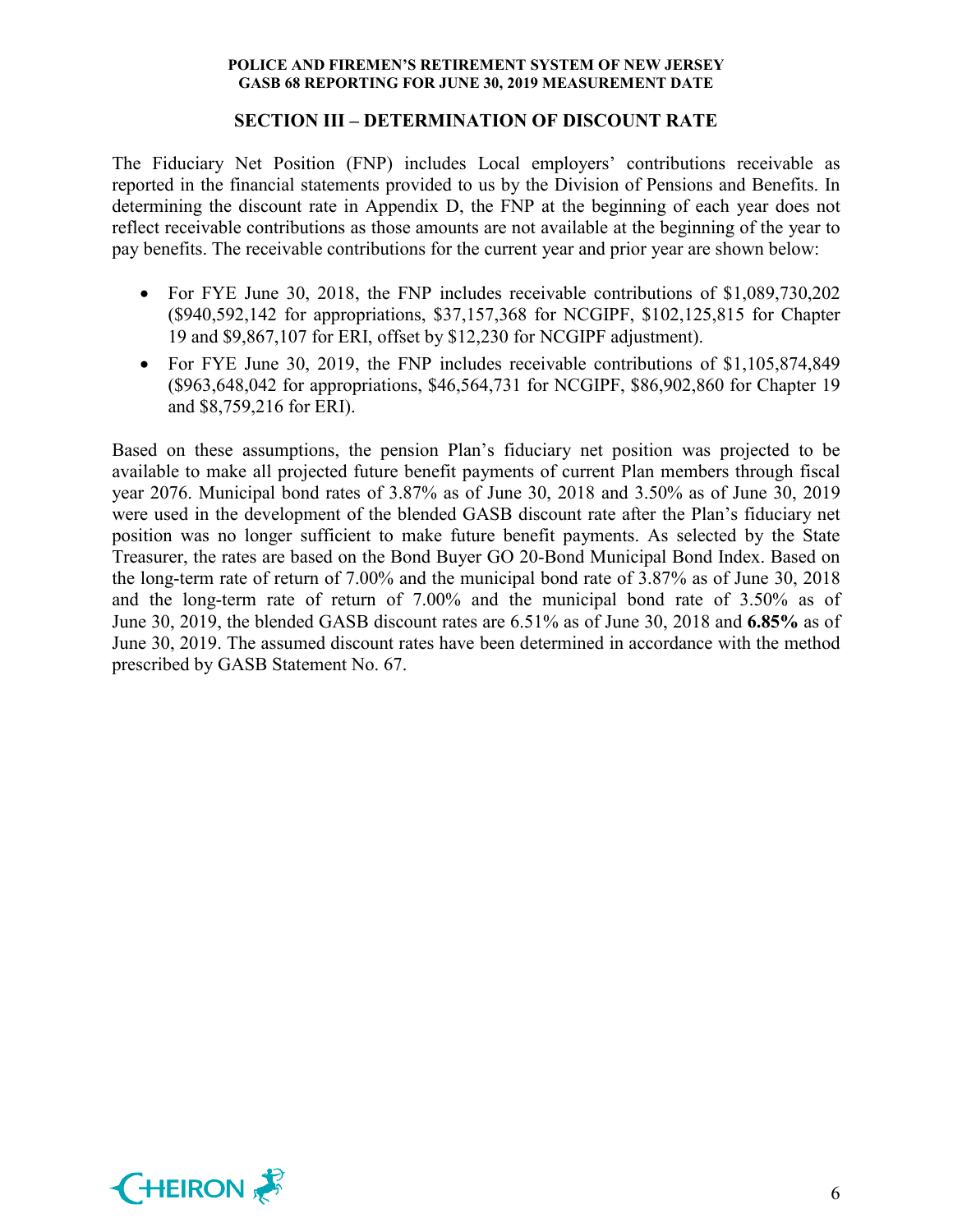# **SECTION IV – COLLECTIVE EMPLOYER REPORTING AMOUNTS**

We understand the State and Local employers have elected to use the 2019 measurement date for its 2020 reporting date. As a result, the schedules in this section will be used by the State and Local employers for their 2020 reporting.

The impact of experience gains or losses and assumption changes on the TPL are recognized in expense over the average expected remaining service life of all active and inactive members of the System. As of the measurement date, this recognition period was 5.92 years.

The following tables summarize the current balances of deferred outflows and deferred inflows of resources along with the net recognition over the next five years.

| <b>Table IV-1A</b><br><b>Schedule of Collective Deferred Inflows and Outflows of Resources</b><br><b>State</b>                                                       |   |                                                           |   |                                                          |  |  |  |  |
|----------------------------------------------------------------------------------------------------------------------------------------------------------------------|---|-----------------------------------------------------------|---|----------------------------------------------------------|--|--|--|--|
|                                                                                                                                                                      |   | <b>Deferred</b><br><b>Outflows of</b><br><b>Resources</b> |   | <b>Deferred</b><br><b>Inflows of</b><br><b>Resources</b> |  |  |  |  |
| Differences between expected and actual experience<br>Changes in assumptions<br>Net differences between projected and actual earnings<br>on pension plan investments | S | $\theta$<br>55,641,871<br>53, 365, 816                    | S | 98,872,245<br>588, 167, 631<br>0                         |  |  |  |  |
| Total                                                                                                                                                                |   | 109,007,687                                               |   | 687,039,876                                              |  |  |  |  |

Amounts reported as deferred outflows and deferred inflows of resources will be recognized in pension expense as follows:

| <b>Measurement year ended June 30:</b> |                 |  |
|----------------------------------------|-----------------|--|
| 2020 \$                                | (111, 941, 217) |  |
| 2021                                   | (189, 254, 365) |  |
| 2022                                   | (145, 684, 303) |  |
| 2023                                   | (81,758,032)    |  |
| 2024                                   | (49, 394, 272)  |  |
| Thereafter \$                          | 0               |  |

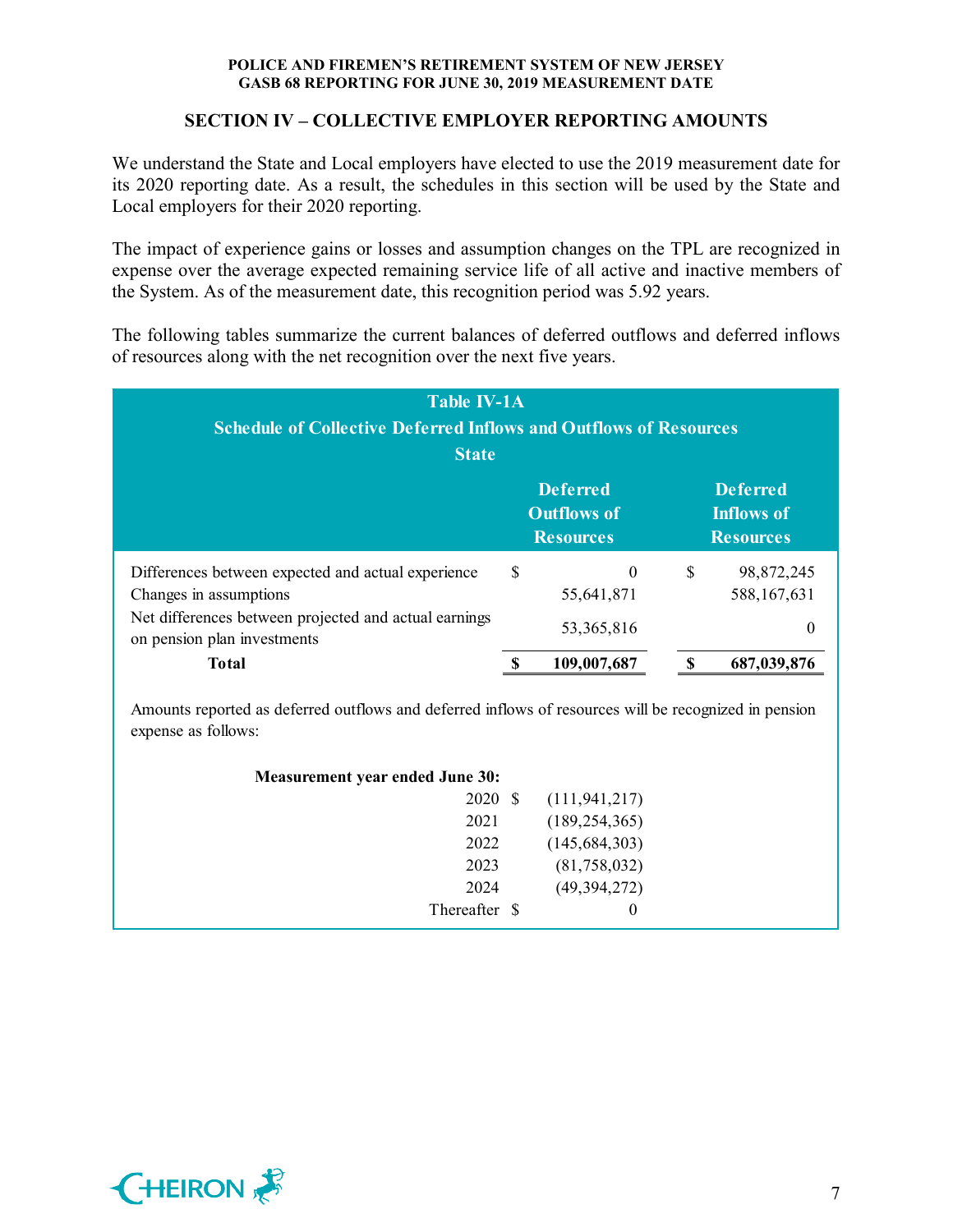| <b>Table IV-1B</b><br><b>Schedule of Collective Deferred Inflows and Outflows of Resources</b><br><b>Local Employers</b>                                             |                                                           |                                        |                                                          |                                            |  |  |  |  |
|----------------------------------------------------------------------------------------------------------------------------------------------------------------------|-----------------------------------------------------------|----------------------------------------|----------------------------------------------------------|--------------------------------------------|--|--|--|--|
|                                                                                                                                                                      | <b>Deferred</b><br><b>Outflows of</b><br><b>Resources</b> |                                        | <b>Deferred</b><br><b>Inflows of</b><br><b>Resources</b> |                                            |  |  |  |  |
| Differences between expected and actual experience<br>Changes in assumptions<br>Net differences between projected and actual earnings<br>on pension plan investments | <sup>\$</sup>                                             | 103,302,923<br>419,334,338<br>$\theta$ | $\mathbb{S}$                                             | 77,479,860<br>3,955,150,913<br>165,818,476 |  |  |  |  |
| <b>Total</b>                                                                                                                                                         |                                                           | 522,637,261                            |                                                          | 4,198,449,249                              |  |  |  |  |
| Amounts reported as deferred outflows and deferred inflows of resources will be recognized in pension<br>expense as follows:                                         |                                                           |                                        |                                                          |                                            |  |  |  |  |

| Measurement year ended June 30: |                 |
|---------------------------------|-----------------|
| 2020<br>- \$                    | (641, 575, 169) |
| 2021                            | (1,346,768,315) |
| 2022                            | (953, 794, 149) |
| 2023                            | (470, 155, 647) |
| 2024                            | (263, 518, 708) |
| Thereafter \$                   | $\bf{0}$        |

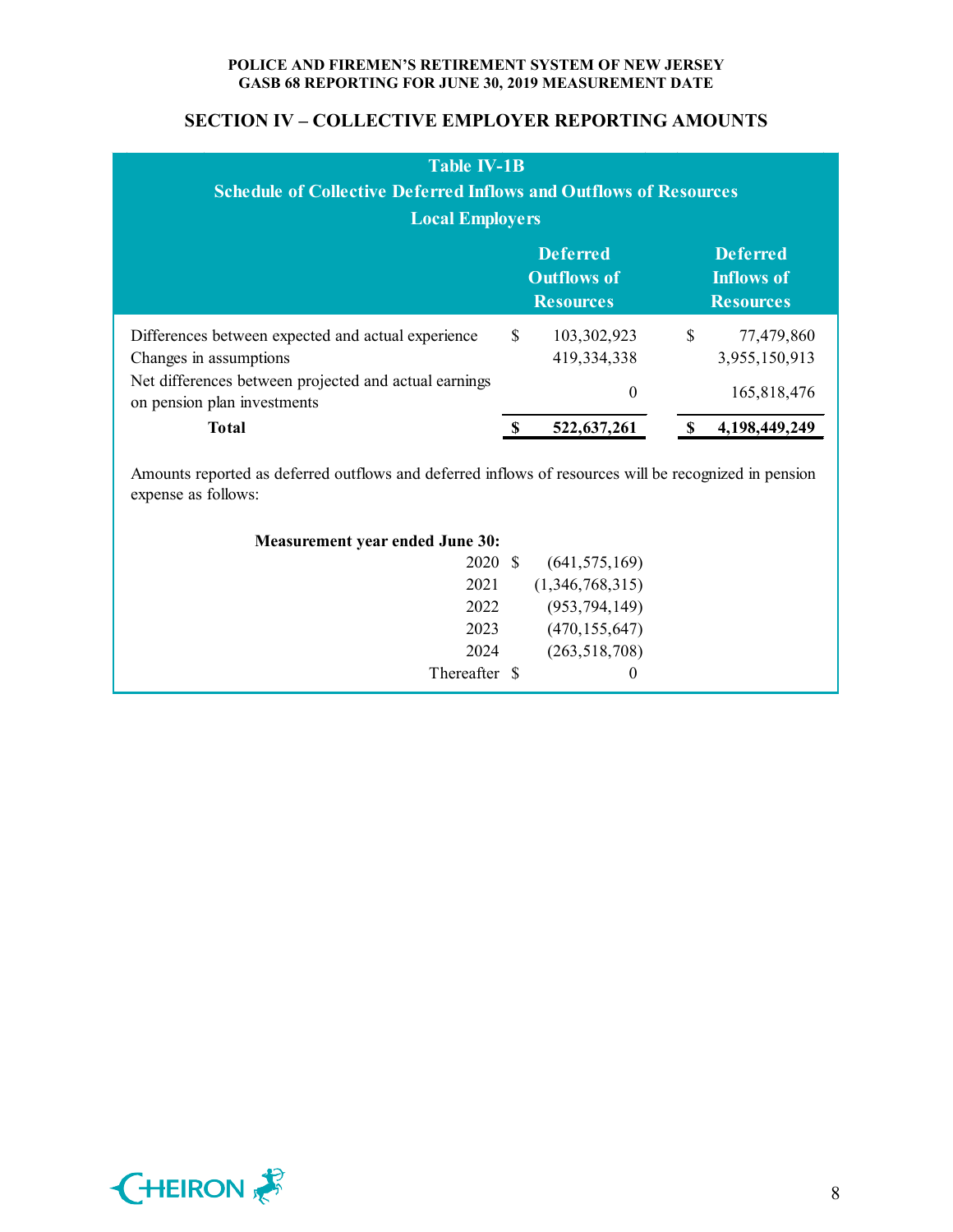# **SECTION IV – COLLECTIVE EMPLOYER REPORTING AMOUNTS**

| <b>Table IV-1C</b><br><b>Schedule of Collective Deferred Inflows and Outflows of Resources</b><br><b>Total</b>                                                       |    |                                                           |                                                          |                                               |  |  |  |
|----------------------------------------------------------------------------------------------------------------------------------------------------------------------|----|-----------------------------------------------------------|----------------------------------------------------------|-----------------------------------------------|--|--|--|
|                                                                                                                                                                      |    | <b>Deferred</b><br><b>Outflows of</b><br><b>Resources</b> | <b>Deferred</b><br><b>Inflows of</b><br><b>Resources</b> |                                               |  |  |  |
| Differences between expected and actual experience<br>Changes in assumptions<br>Net differences between projected and actual earnings<br>on pension plan investments | \$ | 103,302,923<br>474,976,209<br>53, 365, 816                | \$                                                       | 176, 352, 105<br>4,543,318,544<br>165,818,476 |  |  |  |
| <b>Total</b>                                                                                                                                                         |    | 631,644,948                                               |                                                          | 4,885,489,125                                 |  |  |  |

Amounts reported as deferred outflows and deferred inflows of resources will be recognized in pension expense as follows:

| <b>Measurement year ended June 30:</b> |                 |  |
|----------------------------------------|-----------------|--|
| 2020 \$                                | (753, 516, 386) |  |
| 2021                                   | (1,536,022,680) |  |
| 2022                                   | (1,099,478,452) |  |
| 2023                                   | (551, 913, 679) |  |
| 2024                                   | (312, 912, 980) |  |
| Thereafter \$                          | $\theta$        |  |

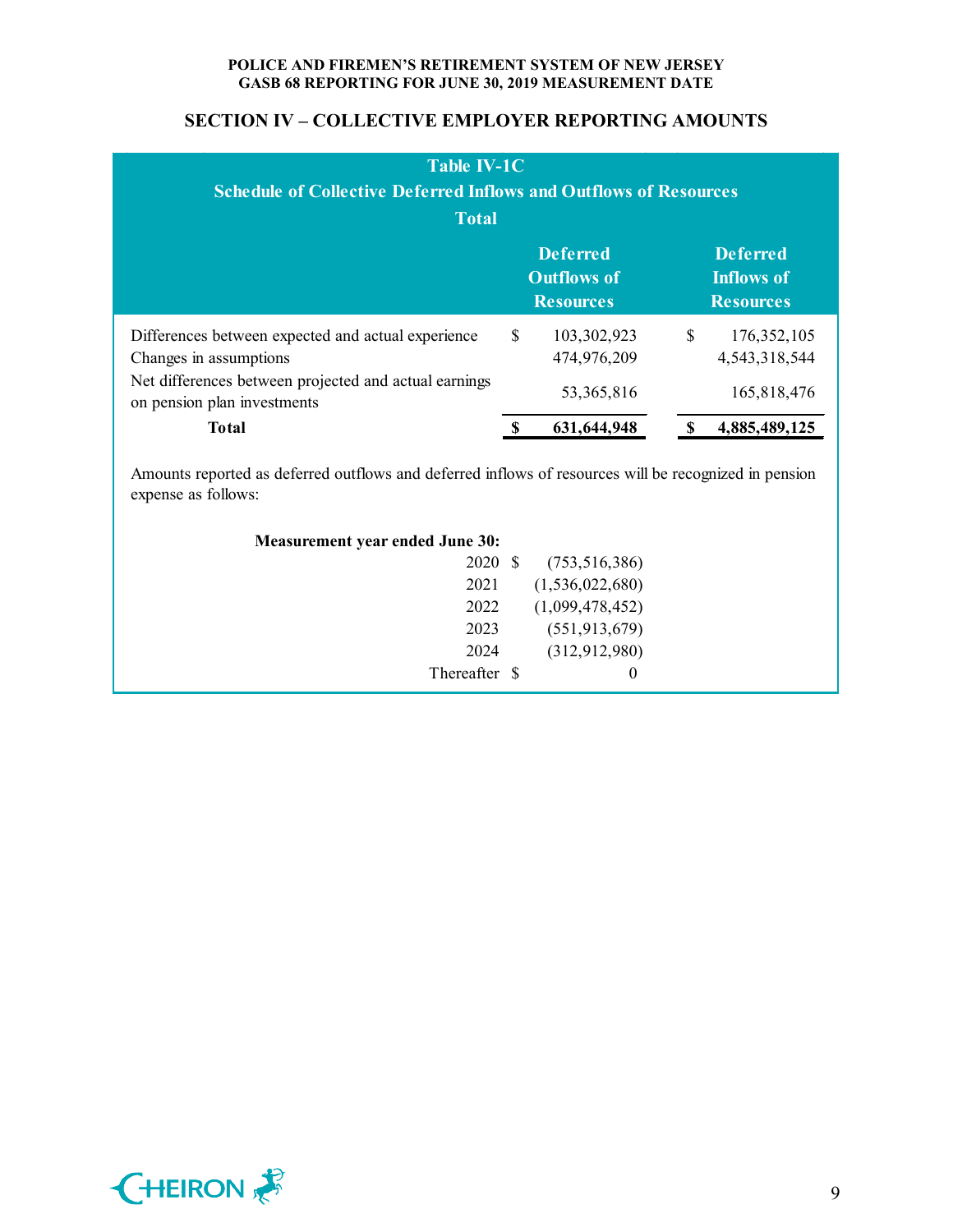|                                                                                   |             |     |                                               |                                                                                                  |                      | <b>Table IV-2A</b>   |                    |                   |                     |                |
|-----------------------------------------------------------------------------------|-------------|-----|-----------------------------------------------|--------------------------------------------------------------------------------------------------|----------------------|----------------------|--------------------|-------------------|---------------------|----------------|
| <b>Detailed Schedule of Collective Deferred Inflows and Outflows of Resources</b> |             |     |                                               |                                                                                                  |                      |                      |                    |                   |                     |                |
|                                                                                   |             |     |                                               |                                                                                                  |                      | <b>State</b>         |                    |                   |                     |                |
| Recognition of differences between expected and actual experience                 |             |     |                                               |                                                                                                  |                      |                      |                    |                   |                     |                |
| From                                                                              | Remaining   |     | Remaining                                     |                                                                                                  |                      |                      |                    |                   |                     |                |
| Measurement                                                                       | Recognition |     | Deferred (Inflows)                            |                                                                                                  |                      |                      | Recognition Year   |                   |                     |                |
| Year Ending                                                                       | Period      |     | and Outflows*                                 | 2019                                                                                             | 2020                 | 2021                 | 2022               | 2023              | 2024                | Thereafter     |
| 2019                                                                              | 5.92        | \$  | $(70,860,849)$ \$                             | $(11,969,738)$ \$                                                                                | $(11,969,738)$ \$    | $(11,969,738)$ \$    | $(11,969,738)$ \$  | $(11,969,738)$ \$ | $(11,012,159)$ \$   | $\theta$       |
| 2018                                                                              | 4.73        |     | (19, 977, 980)                                | (4,223,675)                                                                                      | (4,223,675)          | (4,223,675)          | (4,223,675)        | (3,083,280)       | $\Omega$            |                |
| 2017                                                                              | 3.59        |     | (20, 941, 449)                                | (5,833,272)                                                                                      | (5,833,272)          | (5,833,272)          | (3,441,633)        | 0                 |                     |                |
| 2016                                                                              | 2.58        |     | (8,670,655)                                   | (3,360,718)                                                                                      | (3,360,718)          | (1,949,219)          | $\Omega$           |                   |                     | $\Omega$       |
| 2015                                                                              | 1.53        |     | (10,994,968)                                  | (7, 186, 253)                                                                                    | (3,808,715)          | $\Omega$             |                    |                   |                     | $\Omega$       |
| Total                                                                             |             | S.  | $(131, 445, 901)$ \$                          | $(32,573,656)$ \$                                                                                | $(29, 196, 118)$ \$  | $(23,975,904)$ \$    | $(19,635,046)$ \$  | $(15,053,018)$ \$ | $(11,012,159)$ \$   | $\overline{0}$ |
|                                                                                   |             |     |                                               |                                                                                                  |                      |                      |                    |                   |                     |                |
| Recognition of changes in assumptions                                             |             |     |                                               |                                                                                                  |                      |                      |                    |                   |                     |                |
| From                                                                              | Remaining   |     | Remaining                                     |                                                                                                  |                      |                      |                    |                   |                     |                |
| Measurement                                                                       | Recognition |     | Deferred (Inflows)                            |                                                                                                  |                      |                      | Recognition Year   |                   |                     |                |
| Year Ending                                                                       | Period      |     | and Outflows*                                 | 2019                                                                                             | 2020                 | 2021                 | 2022               | 2023              | 2024                | Thereafter     |
| 2019                                                                              | 5.92        | \$  | $(246,980,568)$ \$                            | $(41,719,691)$ \$                                                                                | $(41,719,691)$ \$    | $(41,719,691)$ \$    | $(41,719,691)$ \$  | $(41,719,691)$ \$ | $(38,382,113)$ \$   | $\Omega$       |
| 2018                                                                              | 4.73        |     | (217, 982, 744)                               | (46,085,147)                                                                                     | (46,085,147)         | (46,085,147)         | (46,085,147)       | (33, 642, 156)    |                     | $\theta$       |
| 2017                                                                              | 3.59        |     | (292, 479, 873)                               | (81, 470, 716)                                                                                   | (81, 470, 716)       | (81, 470, 716)       | (48,067,725)       | O                 |                     |                |
| 2016                                                                              | 2.58        |     | 13,985,699                                    | 5,420,814                                                                                        | 5,420,814            | 3,144,071            |                    |                   |                     |                |
| 2015                                                                              | 1.53        |     | 129,044,711                                   | 84, 342, 947                                                                                     | 44,701,764           | $\theta$             |                    |                   |                     |                |
| 2014                                                                              | 1.17        |     | 16,347,115                                    | 13,971,893                                                                                       | 2,375,222            | $\theta$             |                    |                   | $\Omega$            | $\overline{0}$ |
| Total                                                                             |             | \$. | $(598,065,660)$ \$                            | $(65,539,900)$ \$                                                                                | $(116, 777, 754)$ \$ | $(166, 131, 483)$ \$ | $(135,872,563)$ \$ | $(75,361,847)$ \$ | $(38, 382, 113)$ \$ | $\Omega$       |
|                                                                                   |             |     |                                               |                                                                                                  |                      |                      |                    |                   |                     |                |
|                                                                                   |             |     |                                               | Recognition of net differences between projected and actual earnings on pension plan investments |                      |                      |                    |                   |                     |                |
| From                                                                              | Remaining   |     | Remaining                                     |                                                                                                  |                      |                      |                    |                   |                     |                |
| Measurement                                                                       | Recognition |     | Deferred (Inflows)                            |                                                                                                  |                      |                      | Recognition Year   |                   |                     |                |
| Year Ending                                                                       | Period      |     | and Outflows*                                 | 2019                                                                                             | 2020                 | 2021                 | 2022               | 2023              | 2024                | Thereafter     |
| 2019                                                                              | 5.00        | \$  | 43,284,165 \$                                 | 8,656,833 \$                                                                                     | 8,656,833 \$         | 8,656,833 \$         | 8,656,833 \$       | 8,656,833 \$      | 0 S                 | $\Omega$       |
| 2018                                                                              | 4.00        |     | 4,665,889                                     | 1,166,472                                                                                        | 1,166,472            | 1,166,472            | 1,166,473          |                   |                     | 0              |
| 2017                                                                              | 3.00        |     | (26,910,849)                                  | (8,970,283)                                                                                      | (8,970,283)          | (8,970,283)          | $\Omega$           |                   |                     |                |
| 2016                                                                              | 2.00        |     | 66,359,264                                    | 33,179,631                                                                                       | 33,179,633           | $\Omega$             | $\Omega$           |                   | $\Omega$            | 0              |
| 2015                                                                              | 1.00        |     | 19,355,856                                    | 19,355,856                                                                                       | $\mathbf{0}$         |                      |                    |                   | $\theta$            | $\theta$       |
| Total                                                                             |             | S.  | 106,754,325 \$                                | 53,388,509 \$                                                                                    | 34,032,655 \$        | 853,022 \$           | 9,823,306 \$       | 8,656,833 \$      | 0 S                 | $\overline{0}$ |
| <b>Grand Total</b>                                                                |             | S   | $(622, 757, 236)$ \$                          | $(44, 725, 047)$ \$                                                                              | $(111, 941, 217)$ \$ | $(189, 254, 365)$ \$ | $(145,684,303)$ \$ | $(81,758,032)$ \$ | $(49,394,272)$ \$   | $\bf{0}$       |
|                                                                                   |             |     | * As of the beginning of the measurement year |                                                                                                  |                      |                      |                    |                   |                     |                |

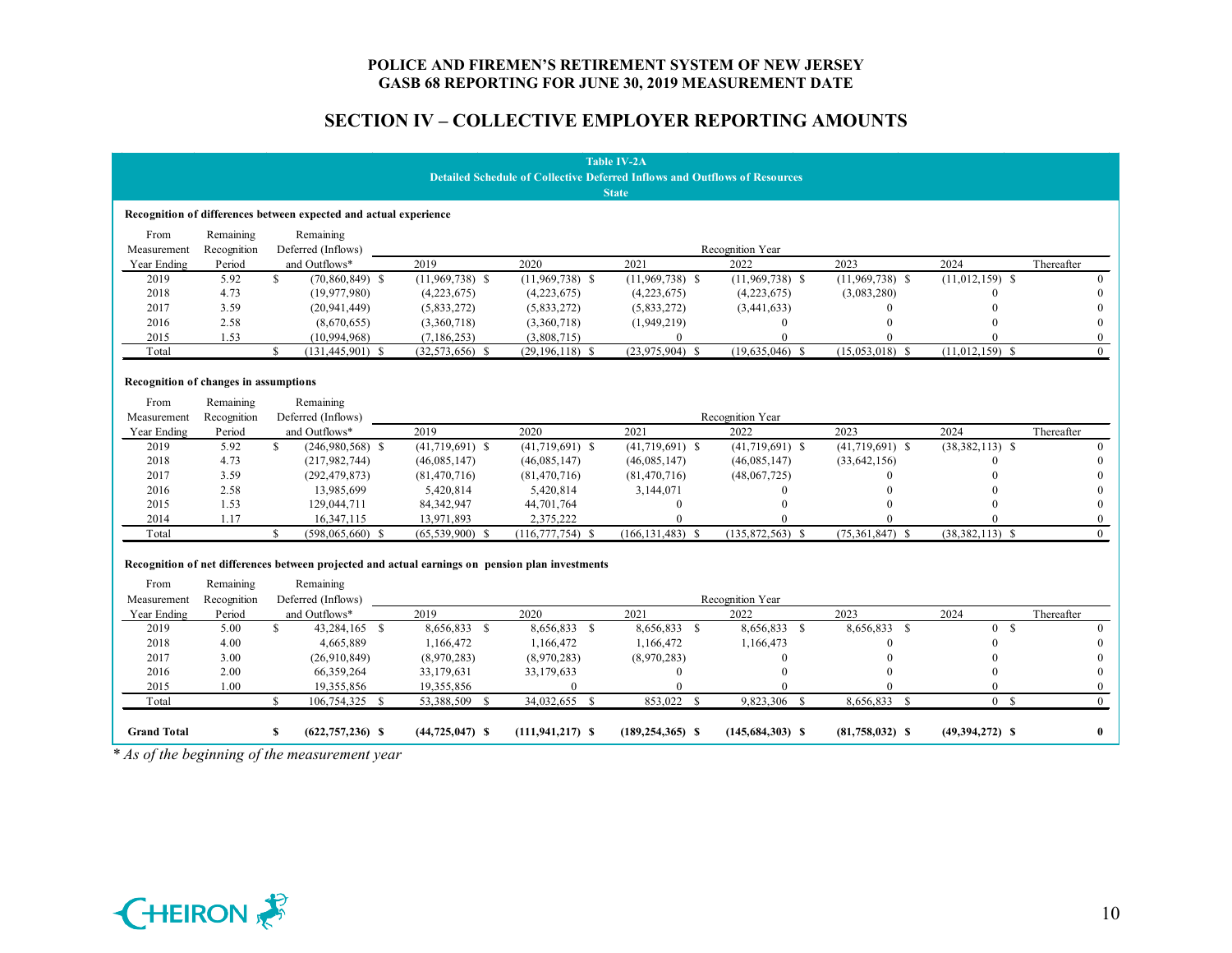|                                                                                   |                                                                   |                                                                                                  |                      |                      | <b>Table IV-2B</b>      |                      |                      |                      |                |  |  |
|-----------------------------------------------------------------------------------|-------------------------------------------------------------------|--------------------------------------------------------------------------------------------------|----------------------|----------------------|-------------------------|----------------------|----------------------|----------------------|----------------|--|--|
| <b>Detailed Schedule of Collective Deferred Inflows and Outflows of Resources</b> |                                                                   |                                                                                                  |                      |                      |                         |                      |                      |                      |                |  |  |
| <b>Local Employers</b>                                                            |                                                                   |                                                                                                  |                      |                      |                         |                      |                      |                      |                |  |  |
|                                                                                   | Recognition of differences between expected and actual experience |                                                                                                  |                      |                      |                         |                      |                      |                      |                |  |  |
| From                                                                              | Remaining                                                         | Remaining                                                                                        |                      |                      |                         |                      |                      |                      |                |  |  |
| Measurement                                                                       | Recognition                                                       | Deferred (Inflows)                                                                               |                      |                      |                         | Recognition Year     |                      |                      |                |  |  |
| Year Ending                                                                       | Period                                                            | and Outflows*                                                                                    | 2019                 | 2020                 | 2021                    | 2022                 | 2023                 | 2024                 | Thereafter     |  |  |
| 2019                                                                              | 5.92                                                              | \$<br>$(67, 495, 455)$ \$                                                                        | $(11, 401, 259)$ \$  | $(11, 401, 259)$ \$  | $(11, 401, 259)$ \$     | $(11, 401, 259)$ \$  | $(11, 401, 259)$ \$  | $(10, 489, 160)$ \$  | $\Omega$       |  |  |
| 2018                                                                              | 4.73                                                              | 59,333,634                                                                                       | 12,544,109           | 12,544,109           | 12,544,109              | 12,544,109           | 9,157,198            |                      |                |  |  |
| 2017                                                                              | 3.59                                                              | 78, 333, 243                                                                                     | 21,819,845           | 21,819,845           | 21,819,845              | 12,873,708           | $\Omega$             |                      |                |  |  |
| 2016                                                                              | 2.58                                                              | (7, 473, 599)                                                                                    | (2,896,743)          | (2,896,743)          | (1,680,113)             | $\Omega$             |                      |                      | 0              |  |  |
| 2015                                                                              | 1.53                                                              | (48, 523, 538)                                                                                   | (31,714,730)         | (16, 808, 808)       | $\theta$                |                      |                      |                      | $\overline{0}$ |  |  |
| Total                                                                             |                                                                   | \$.<br>14,174,285 \$                                                                             | $(11,648,778)$ \$    | $3,257,144$ \$       | 21,282,582 \$           | 14,016,558 \$        | $(2,244,061)$ \$     | $(10, 489, 160)$ \$  | $\overline{0}$ |  |  |
|                                                                                   |                                                                   |                                                                                                  |                      |                      |                         |                      |                      |                      |                |  |  |
| Recognition of changes in assumptions                                             |                                                                   |                                                                                                  |                      |                      |                         |                      |                      |                      |                |  |  |
| From                                                                              | Remaining                                                         | Remaining                                                                                        |                      |                      |                         |                      |                      |                      |                |  |  |
| Measurement                                                                       | Recognition                                                       | Deferred (Inflows)                                                                               |                      |                      |                         | Recognition Year     |                      |                      |                |  |  |
| Year Ending                                                                       | Period                                                            | and Outflows*                                                                                    | 2019                 | 2020                 | 2021                    | 2022                 | 2023                 | 2024                 | Thereafter     |  |  |
| 2019                                                                              | 5.92                                                              | $\mathbb{S}$<br>$(1,628,190,128)$ \$                                                             | $(275, 032, 116)$ \$ | $(275,032,116)$ \$   | $(275,032,116)$ \$      | $(275, 032, 116)$ \$ | $(275,032,116)$ \$   | $(253,029,548)$ \$   | $\Omega$       |  |  |
| 2018                                                                              | 4.73                                                              | (1,490,452,745)                                                                                  | (315, 106, 288)      | (315, 106, 288)      | (315, 106, 288)         | (315, 106, 288)      | (230, 027, 593)      |                      | 0              |  |  |
| 2017                                                                              | 3.59                                                              | (1,977,475,186)                                                                                  | (550, 828, 742)      | (550, 828, 742)      | (550, 828, 742)         | (324, 988, 960)      | $\Omega$             |                      |                |  |  |
| 2016                                                                              | 2.58                                                              | 144,642,103                                                                                      | 56,062,831           | 56,062,831           | 32,516,441              |                      |                      |                      |                |  |  |
| 2015                                                                              | 1.53                                                              | 909,992,532                                                                                      | 594,766,360          | 315,226,172          | $\theta$                |                      |                      |                      |                |  |  |
| 2014                                                                              | 1.17                                                              | 106,875,341                                                                                      | 91,346,447           | 15,528,894           | $\Omega$                |                      |                      | $\Omega$             |                |  |  |
| Total                                                                             |                                                                   | \$<br>$(3,934,608,083)$ \$                                                                       | $(398, 791, 508)$ \$ | $(754, 149, 249)$ \$ | $(1, 108, 450, 705)$ \$ | $(915, 127, 364)$ \$ | $(505, 059, 709)$ \$ | $(253,029,548)$ \$   | $\Omega$       |  |  |
|                                                                                   |                                                                   | Recognition of net differences between projected and actual earnings on pension plan investments |                      |                      |                         |                      |                      |                      |                |  |  |
| From                                                                              | Remaining                                                         | Remaining                                                                                        |                      |                      |                         |                      |                      |                      |                |  |  |
| Measurement                                                                       | Recognition                                                       | Deferred (Inflows)                                                                               |                      |                      |                         | Recognition Year     |                      |                      |                |  |  |
| Year Ending                                                                       | Period                                                            | and Outflows*                                                                                    | 2019                 | 2020                 | 2021                    | 2022                 | 2023                 | 2024                 | Thereafter     |  |  |
| 2019                                                                              | 5.00                                                              | S.<br>185,740,615 \$                                                                             | 37, 148, 123 \$      | 37, 148, 123 \$      | 37, 148, 123 \$         | 37, 148, 123 \$      | 37, 148, 123 \$      | 0 S                  | $\Omega$       |  |  |
| 2018                                                                              | 4.00                                                              | (359, 325, 858)                                                                                  | (89, 831, 464)       | (89, 831, 464)       | (89, 831, 464)          | (89, 831, 466)       |                      |                      | 0              |  |  |
| 2017                                                                              | 3.00                                                              | (620, 750, 557)                                                                                  | (206, 916, 853)      | (206, 916, 853)      | (206, 916, 851)         |                      |                      |                      |                |  |  |
| 2016                                                                              | 2.00                                                              | 737,834,258                                                                                      | 368,917,128          | 368,917,130          | $\theta$                |                      |                      |                      | 0              |  |  |
| 2015                                                                              | 1.00                                                              | 168,211,774                                                                                      | 168,211,774          | $\mathbf{0}$         |                         |                      |                      | $\Omega$             | $\overline{0}$ |  |  |
| Total                                                                             |                                                                   | 111,710,232 \$<br>S.                                                                             | 277,528,708 \$       | 109,316,936 \$       | $(259,600,192)$ \$      | $(52,683,343)$ \$    | 37, 148, 123 \$      | 0 S                  | $\Omega$       |  |  |
| <b>Grand Total</b>                                                                |                                                                   | $(3,808,723,566)$ \$<br>S                                                                        | $(132, 911, 578)$ \$ | $(641, 575, 169)$ \$ | $(1,346,768,315)$ \$    | $(953, 794, 149)$ \$ | $(470, 155, 647)$ \$ | $(263, 518, 708)$ \$ | $\bf{0}$       |  |  |
|                                                                                   |                                                                   | * As of the beginning of the measurement year                                                    |                      |                      |                         |                      |                      |                      |                |  |  |

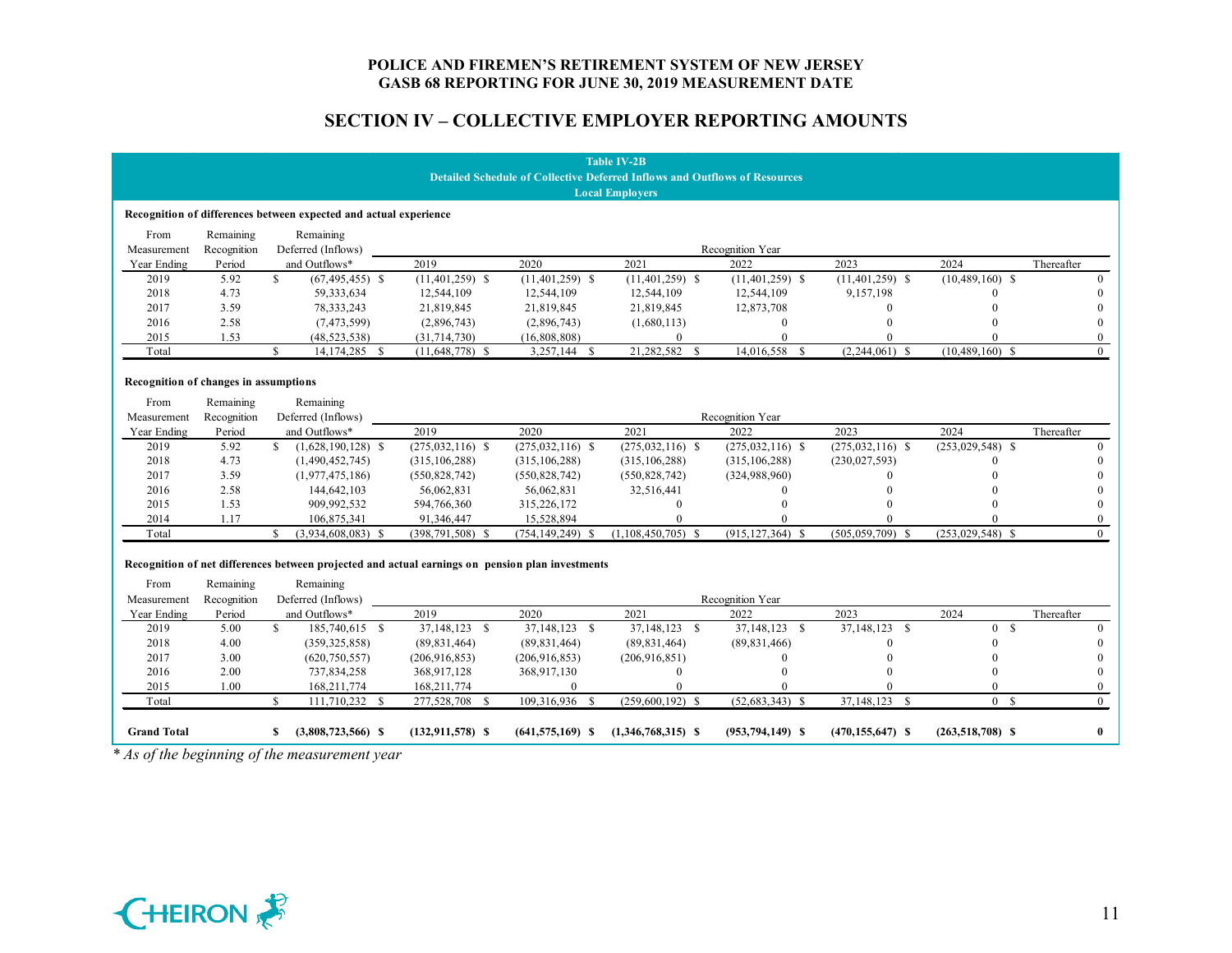|                                                                                   |             |                                                                                                  |                      |                      | <b>Table IV-2C</b>   |                      |                      |                      |              |  |
|-----------------------------------------------------------------------------------|-------------|--------------------------------------------------------------------------------------------------|----------------------|----------------------|----------------------|----------------------|----------------------|----------------------|--------------|--|
| <b>Detailed Schedule of Collective Deferred Inflows and Outflows of Resources</b> |             |                                                                                                  |                      |                      |                      |                      |                      |                      |              |  |
|                                                                                   |             |                                                                                                  |                      |                      | <b>Total</b>         |                      |                      |                      |              |  |
|                                                                                   |             | Recognition of differences between expected and actual experience                                |                      |                      |                      |                      |                      |                      |              |  |
| From                                                                              | Remaining   | Remaining                                                                                        |                      |                      |                      |                      |                      |                      |              |  |
| Measurement                                                                       | Recognition | Deferred (Inflows)                                                                               |                      |                      |                      | Recognition Year     |                      |                      |              |  |
| Year Ending                                                                       | Period      | and Outflows*                                                                                    | 2019                 | 2020                 | 2021                 | 2022                 | 2023                 | 2024                 | Thereafter   |  |
| 2019                                                                              | 5.92        | \$.<br>$(138, 356, 304)$ \$                                                                      | $(23,370,997)$ \$    | $(23,370,997)$ \$    | $(23,370,997)$ \$    | $(23,370,997)$ \$    | $(23,370,997)$ \$    | $(21,501,319)$ \$    | 0            |  |
| 2018                                                                              | 4.73        | 39,355,654                                                                                       | 8,320,434            | 8,320,434            | 8,320,434            | 8,320,434            | 6,073,918            | $\Omega$             |              |  |
| 2017                                                                              | 3.59        | 57,391,794                                                                                       | 15,986,573           | 15,986,573           | 15,986,573           | 9,432,075            | $\Omega$             |                      |              |  |
| 2016                                                                              | 2.58        | (16, 144, 254)                                                                                   | (6,257,461)          | (6,257,461)          | (3,629,332)          | 0                    |                      |                      |              |  |
| 2015                                                                              | 1.53        | (59, 518, 506)                                                                                   | (38,900,983)         | (20, 617, 523)       | $\Omega$             | 0                    | $\Omega$             | $\Omega$             |              |  |
| Total                                                                             |             | \$<br>$(117, 271, 616)$ \$                                                                       | $(44, 222, 434)$ \$  | $(25,938,974)$ \$    | $(2,693,322)$ \$     | $(5,618,488)$ \$     | $(17, 297, 079)$ \$  | $(21,501,319)$ \$    | $\Omega$     |  |
| Recognition of changes in assumptions                                             |             |                                                                                                  |                      |                      |                      |                      |                      |                      |              |  |
| From                                                                              | Remaining   | Remaining                                                                                        |                      |                      |                      |                      |                      |                      |              |  |
| Measurement                                                                       | Recognition | Deferred (Inflows)                                                                               |                      |                      |                      | Recognition Year     |                      |                      |              |  |
| Year Ending                                                                       | Period      | and Outflows*                                                                                    | 2019                 | 2020                 | 2021                 | 2022                 | 2023                 | 2024                 | Thereafter   |  |
| 2019                                                                              | 5.92        | \$<br>$(1,875,170,696)$ \$                                                                       | $(316, 751, 807)$ \$ | $(316, 751, 807)$ \$ | $(316, 751, 807)$ \$ | $(316, 751, 807)$ \$ | $(316, 751, 807)$ \$ | $(291, 411, 661)$ \$ | $\Omega$     |  |
| 2018                                                                              | 4.73        | (1,708,435,489)                                                                                  | (361, 191, 435)      | (361, 191, 435)      | (361, 191, 435)      | (361, 191, 435)      | (263, 669, 749)      |                      |              |  |
| 2017                                                                              | 3.59        | (2,269,955,059)                                                                                  | (632, 299, 458)      | (632, 299, 458)      | (632, 299, 458)      | (373,056,685)        |                      |                      |              |  |
| 2016                                                                              | 2.58        | 158,627,802                                                                                      | 61,483,645           | 61,483,645           | 35,660,512           |                      |                      |                      |              |  |
| 2015                                                                              | 1.53        | 1,039,037,243                                                                                    | 679,109,307          | 359,927,936          | $\Omega$             |                      |                      |                      |              |  |
| 2014                                                                              | 1.17        | 123,222,456                                                                                      | 105,318,340          | 17,904,116           |                      |                      |                      |                      | 0            |  |
| Total                                                                             |             | \$<br>$(4,532,673,743)$ \$                                                                       | $(464, 331, 408)$ \$ | $(870, 927, 003)$ \$ | $(1,274,582,188)$ \$ | $(1,050,999,927)$ \$ | $(580.421.556)$ \$   | $(291, 411, 661)$ \$ | $\mathbf{0}$ |  |
|                                                                                   |             |                                                                                                  |                      |                      |                      |                      |                      |                      |              |  |
|                                                                                   |             | Recognition of net differences between projected and actual earnings on pension plan investments |                      |                      |                      |                      |                      |                      |              |  |
| From                                                                              | Remaining   | Remaining                                                                                        |                      |                      |                      |                      |                      |                      |              |  |
| Measurement                                                                       | Recognition | Deferred (Inflows)                                                                               |                      |                      |                      | Recognition Year     |                      |                      |              |  |
| Year Ending                                                                       | Period      | and Outflows*                                                                                    | 2019                 | 2020                 | 2021                 | 2022                 | 2023                 | 2024                 | Thereafter   |  |
| 2019                                                                              | 5.00        | \$<br>229,024,780 \$                                                                             | 45,804,956 \$        | 45,804,956 \$        | 45,804,956 \$        | 45,804,956 \$        | 45,804,956 \$        | 0 S                  | $\Omega$     |  |
| 2018                                                                              | 4.00        | (354, 659, 969)                                                                                  | (88, 664, 992)       | (88, 664, 992)       | (88, 664, 992)       | (88, 664, 993)       | $\Omega$             | $\theta$             |              |  |
| 2017                                                                              | 3.00        | (647, 661, 406)                                                                                  | (215, 887, 136)      | (215,887,136)        | (215, 887, 134)      | 0                    |                      | $\Omega$             |              |  |
| 2016                                                                              | 2.00        | 804,193,522                                                                                      | 402,096,759          | 402,096,763          | $\Omega$             | $\Omega$             |                      | $\Omega$             |              |  |
| 2015                                                                              | 1.00        | 187,567,630                                                                                      | 187,567,630          | $\mathbf{0}$         |                      |                      |                      | $\Omega$             | $\Omega$     |  |
| Total                                                                             |             | \$.<br>218,464,557 \$                                                                            | 330,917,217 \$       | 143,349,591 \$       | $(258, 747, 170)$ \$ | $(42,860,037)$ \$    | $45,804,956$ \$      | 0 S                  | $\Omega$     |  |
| <b>Grand Total</b>                                                                |             | $(4,431,480,802)$ \$<br>S.                                                                       | $(177, 636, 625)$ \$ | $(753, 516, 386)$ \$ | $(1,536,022,680)$ \$ | $(1,099,478,452)$ \$ | $(551, 913, 679)$ \$ | $(312,912,980)$ \$   | $\mathbf{0}$ |  |
|                                                                                   |             | * As of the beginning of the measurement year                                                    |                      |                      |                      |                      |                      |                      |              |  |
|                                                                                   |             |                                                                                                  |                      |                      |                      |                      |                      |                      |              |  |

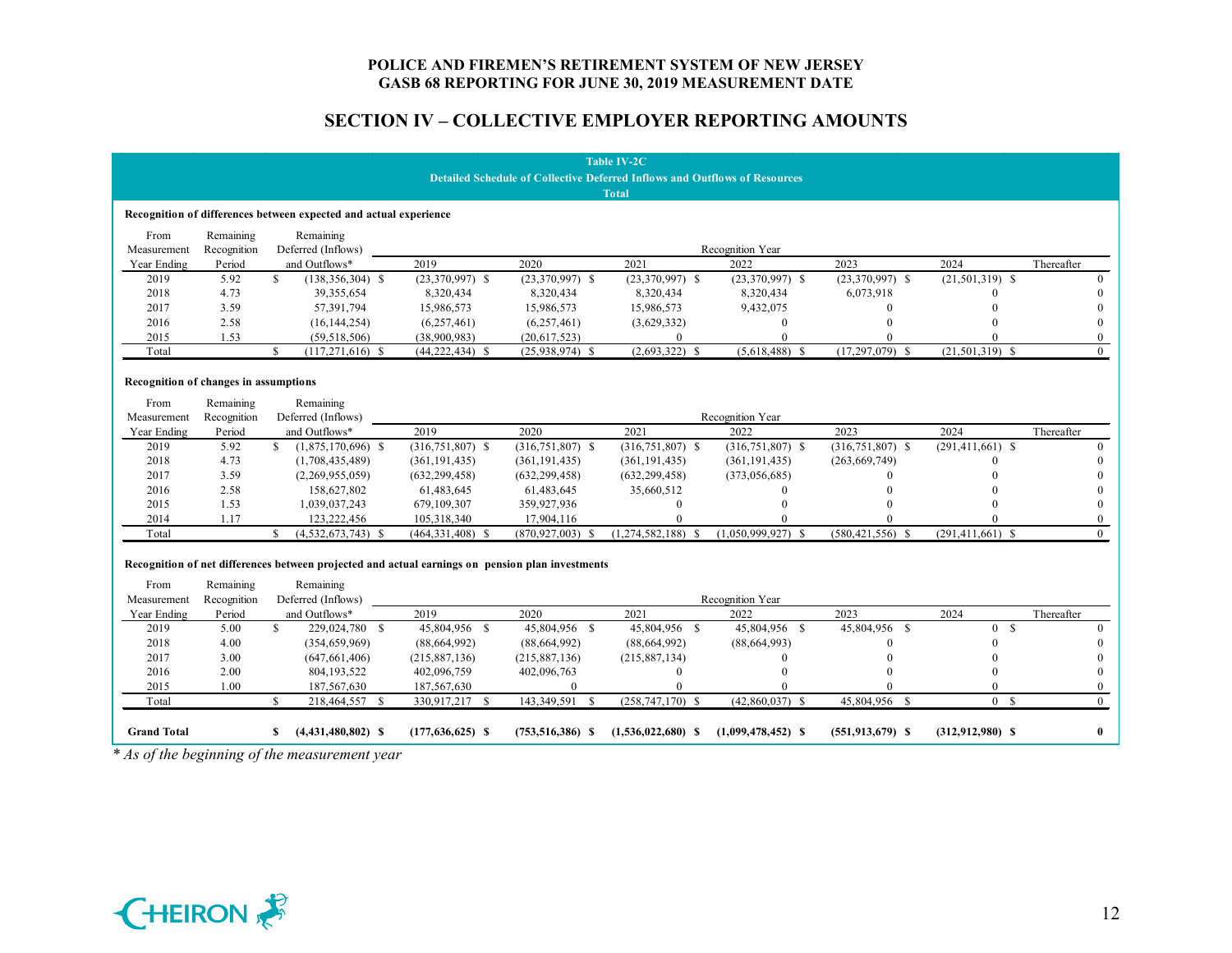### **SECTION IV – COLLECTIVE EMPLOYER REPORTING AMOUNTS**

The annual pension expense recognized by the State and Local employers can be calculated two different ways. First, it is the change in the amounts reported on the Statement of Net Position that relate to PFRS and are not attributable to employer contributions. That is, it is the change in NPL plus the changes in deferred outflows and inflows plus employer contributions.

Alternatively, annual pension expense can be calculated by its individual components. While GASB does not require or suggest the organization of the individual components shown in the table below, we believe it helps to understand the level and volatility of pension expense.

First, there are components referred to as operating expenses. These are items directly attributable to the operation of the plan during the measurement year. Service cost less employee contributions represents the increase in employer-provided benefits attributable to the year, and administrative expenses are the cost of operating PFRS for the year.

Second, there are the financing expenses: the interest on the Total Pension Liability less the expected return on assets.

The final category is changes. This category will drive most of the volatility in pension expense from year to year. It includes any changes in benefits made during the year and the recognized amounts due to assumption changes, gains or losses on the TPL, and investment gains or losses.

The following table shows the development of pension expense for the State and Local Employers through both of these methodologies.

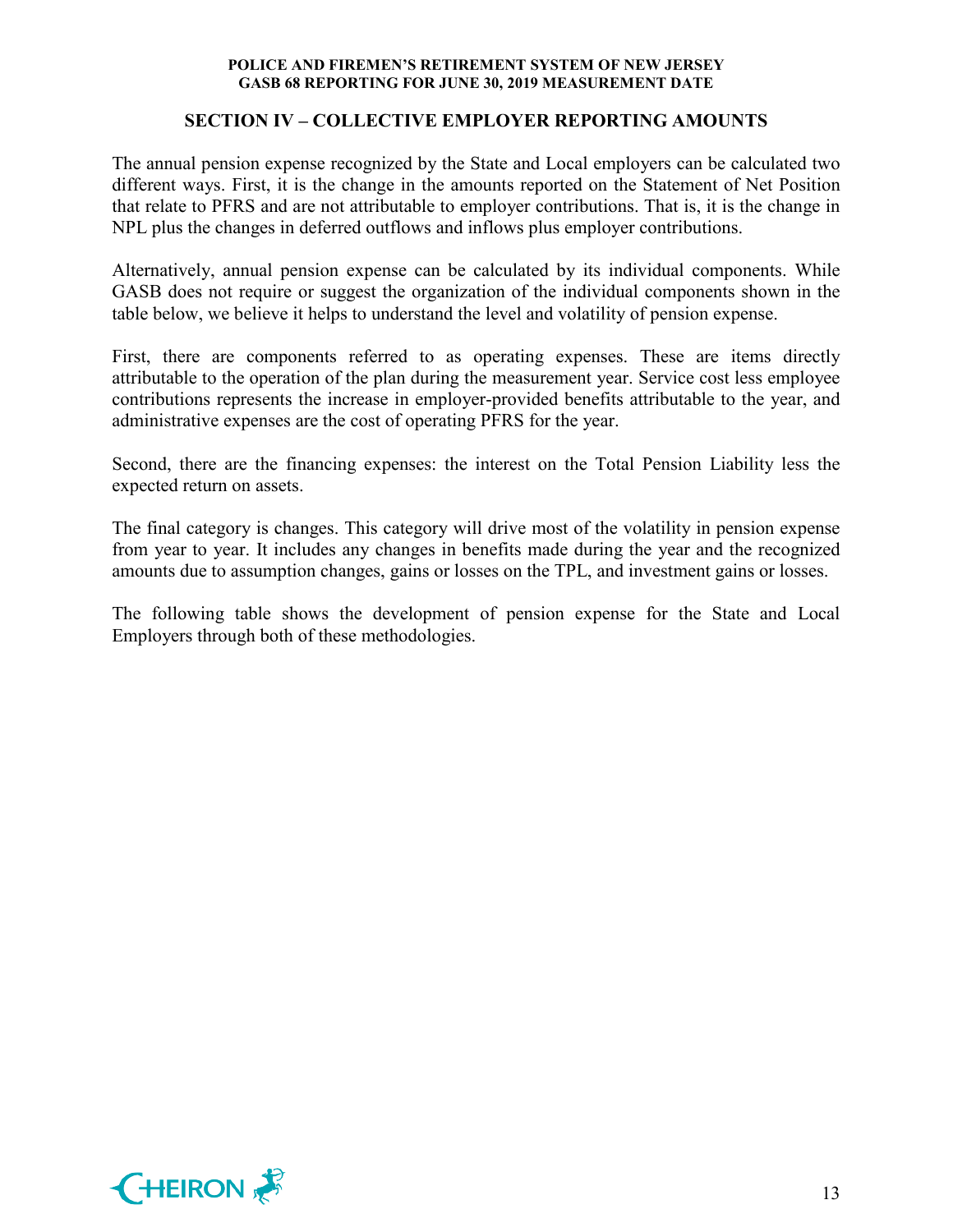# **SECTION IV – COLLECTIVE EMPLOYER REPORTING AMOUNTS**

| <b>Table IV-3A</b>                               |              |                  |             |                  |  |  |  |  |  |  |  |
|--------------------------------------------------|--------------|------------------|-------------|------------------|--|--|--|--|--|--|--|
| <b>Calculation of Collective Pension Expense</b> |              |                  |             |                  |  |  |  |  |  |  |  |
| <b>State</b>                                     |              |                  |             |                  |  |  |  |  |  |  |  |
| 2019<br>2018<br><b>Measurement Year Ending</b>   |              |                  |             |                  |  |  |  |  |  |  |  |
| Change in Net Pension Liability                  | $\$$         | (127, 616, 513)  | \$          | (66, 438, 865)   |  |  |  |  |  |  |  |
| Change in Deferred Outflows                      |              | 113,839,998      |             | 120,687,542      |  |  |  |  |  |  |  |
| Change in Deferred Inflows                       |              | 115,992,207      |             | 140, 109, 765    |  |  |  |  |  |  |  |
| Employer Contributions*                          |              | 196,424,948      |             | 149,969,781      |  |  |  |  |  |  |  |
| Other - NCGIPF adjustment                        |              | $\theta$         |             | $\boldsymbol{0}$ |  |  |  |  |  |  |  |
| <b>Subtotal</b>                                  | $\mathbf S$  | 298,640,640      | $\mathbf S$ | 344,328,223      |  |  |  |  |  |  |  |
| Employer Contribution - delayed enrollments**    |              | 26,634           |             | 7,921            |  |  |  |  |  |  |  |
| Employer Contribution - delayed appropriations** |              | 10,520           |             | 2,902            |  |  |  |  |  |  |  |
| Employer Contribution - retroactive**            |              | (292, 238)       |             | 292,238          |  |  |  |  |  |  |  |
| Employer Contribution - additional**             |              | $\boldsymbol{0}$ |             | $\boldsymbol{0}$ |  |  |  |  |  |  |  |
| <b>Total Pension Expense</b>                     | $\mathbf S$  | 298, 385, 556    | \$          | 344,631,284      |  |  |  |  |  |  |  |
| <b>Total Pension Expense as % of Payroll</b>     |              | 62.17%           |             | 71.37%           |  |  |  |  |  |  |  |
| <b>Operating Expenses</b>                        |              |                  |             |                  |  |  |  |  |  |  |  |
| Service cost                                     | \$           | 117,814,841      | $\mathbb S$ | 129,608,653      |  |  |  |  |  |  |  |
| Employee contributions                           |              | (52, 202, 489)   |             | (49,052,970)     |  |  |  |  |  |  |  |
| Administrative expenses                          |              | 1,568,716        |             | 673,553          |  |  |  |  |  |  |  |
| Total                                            | $\mathbb{S}$ | 67,181,068       | \$          | 81,229,236       |  |  |  |  |  |  |  |
| <b>Financing Expenses</b>                        |              |                  |             |                  |  |  |  |  |  |  |  |
| Interest cost                                    | $\mathbb{S}$ | 377,062,504      | \$          | 364,075,387      |  |  |  |  |  |  |  |
| Expected return on assets                        |              | (101, 132, 969)  |             | (102, 398, 317)  |  |  |  |  |  |  |  |
| Total                                            | $\mathbb{S}$ | 275,929,535      | \$          | 261,677,070      |  |  |  |  |  |  |  |
| <b>Changes</b>                                   |              |                  |             |                  |  |  |  |  |  |  |  |
| Benefit changes                                  | \$           | $\overline{0}$   | \$          | $\boldsymbol{0}$ |  |  |  |  |  |  |  |
| Transfers between State and Local Employers      |              | 0                |             | 23,364,856       |  |  |  |  |  |  |  |
| Recognition of assumption changes                |              | (65, 539, 900)   |             | (23,820,209)     |  |  |  |  |  |  |  |
| Recognition of liability gains and losses        |              | (32, 573, 656)   |             | (20, 603, 918)   |  |  |  |  |  |  |  |
| Recognition of investment gains and losses       |              | 53,388,509       |             | 22,784,249       |  |  |  |  |  |  |  |
| Total                                            | \$           | (44, 725, 047)   | \$          | 1,724,978        |  |  |  |  |  |  |  |
| <b>Total Pension Expense</b>                     | \$           | 298,385,556      | $\mathbb S$ | 344,631,284      |  |  |  |  |  |  |  |

*\* Includes appropriations and lottery revenue*

*\*\* Pension expense related to specific liabilities of individual employers*

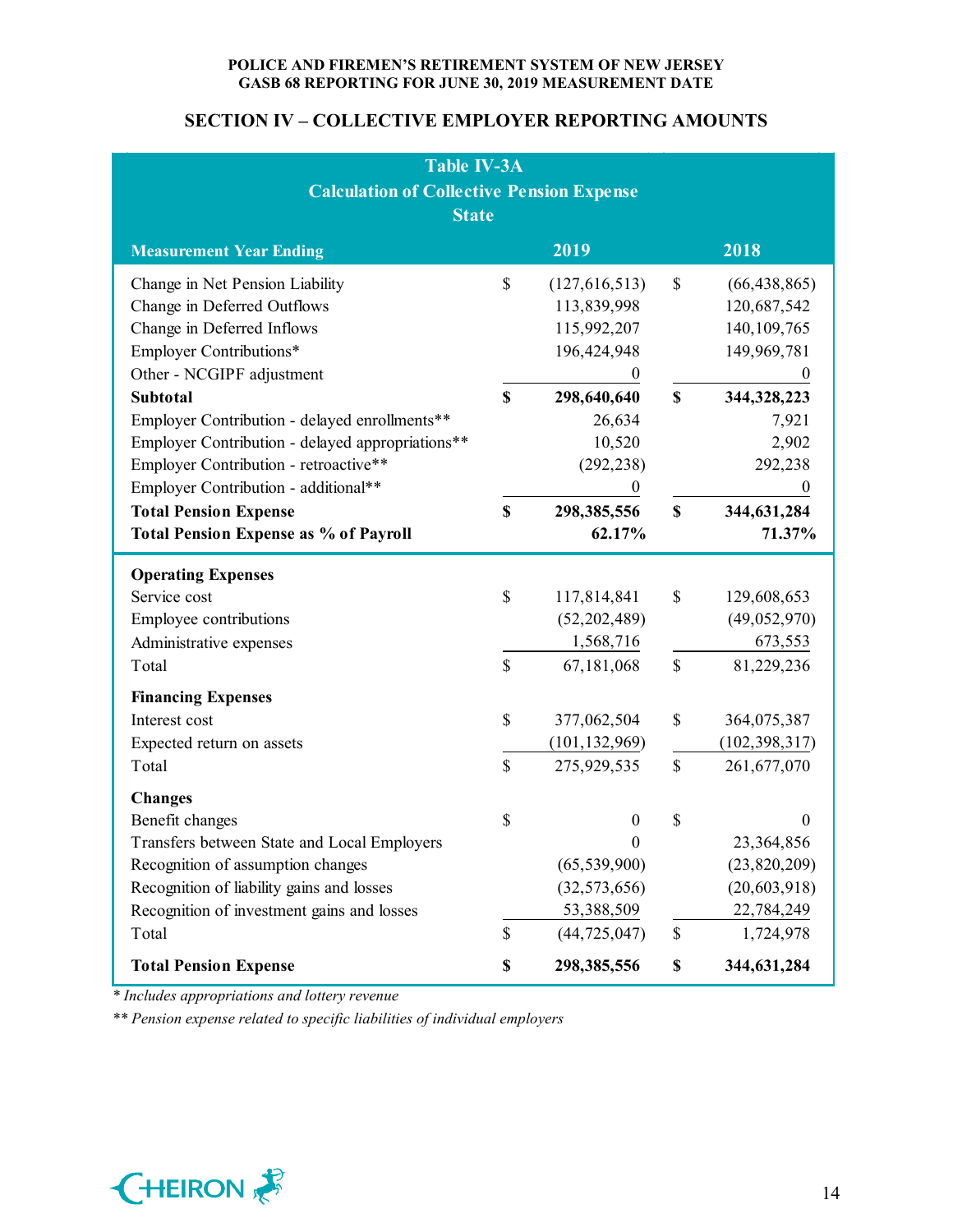# **SECTION IV – COLLECTIVE EMPLOYER REPORTING AMOUNTS**

| <b>Table IV-3B</b>                               |             |                    |              |                    |  |  |  |  |
|--------------------------------------------------|-------------|--------------------|--------------|--------------------|--|--|--|--|
| <b>Calculation of Collective Pension Expense</b> |             |                    |              |                    |  |  |  |  |
| <b>Local Employers</b>                           |             |                    |              |                    |  |  |  |  |
| <b>Measurement Year Ending</b>                   |             | 2019               |              | 2018               |  |  |  |  |
| Change in Net Pension Liability                  | \$          | (1, 199, 505, 660) | \$           | (1,797,560,920)    |  |  |  |  |
| Change in Deferred Outflows                      |             | 776,539,592        |              | 999,256,345        |  |  |  |  |
| Change in Deferred Inflows                       |             | 600,493,798        |              | 979,042,913        |  |  |  |  |
| Employer Contributions*                          |             | 1,140,312,596      |              | 1,086,504,333      |  |  |  |  |
| Other - NCGIPF adjustment                        |             | $\mathbf{0}$       |              | (12,230)           |  |  |  |  |
| <b>Subtotal</b>                                  | $\mathbf S$ | 1,317,840,326      | \$           | 1,267,230,441      |  |  |  |  |
| Employer Contribution - delayed enrollments**    |             | 69,969             |              | 83,012             |  |  |  |  |
| Employer Contribution - delayed appropriations** |             | 412,370            |              | 447,342            |  |  |  |  |
| Employer Contribution - retroactive**            |             | 6,793,415          |              | 2,828,002          |  |  |  |  |
| Employer Contribution - additional**             |             | 847,716            |              | 173,554            |  |  |  |  |
| <b>Total Pension Expense</b>                     | \$          | 1,325,963,796      | \$           | 1,270,762,351      |  |  |  |  |
| <b>Total Pension Expense as % of Payroll</b>     |             | 39.11%             |              | 38.27%             |  |  |  |  |
| <b>Operating Expenses</b>                        |             |                    |              |                    |  |  |  |  |
| Service cost                                     | $\mathbb S$ | 840,578,094        | $\mathbb S$  | 901,126,971        |  |  |  |  |
| Employee contributions                           |             | (358, 740, 753)    |              | (346, 551, 913)    |  |  |  |  |
| Administrative expenses                          |             | 5,630,502          |              | 3,832,132          |  |  |  |  |
| Total                                            | \$          | 487, 467, 843      | \$           | 558,407,190        |  |  |  |  |
| <b>Financing Expenses</b>                        |             |                    |              |                    |  |  |  |  |
| Interest cost                                    | \$          | 2,648,438,175      | \$           | 2,534,017,319      |  |  |  |  |
| Expected return on assets                        |             | (1,677,030,644)    |              | (1, 593, 757, 948) |  |  |  |  |
| Total                                            | $\mathbf S$ | 971,407,531        | $\mathbb{S}$ | 940,259,371        |  |  |  |  |
| <b>Changes</b>                                   |             |                    |              |                    |  |  |  |  |
| Benefit changes                                  | \$          | $\boldsymbol{0}$   | \$           | $\theta$           |  |  |  |  |
| Transfers between State and Local Employers      |             | $\boldsymbol{0}$   |              | (23, 364, 856)     |  |  |  |  |
| Recognition of assumption changes                |             | (398, 791, 508)    |              | (123, 759, 392)    |  |  |  |  |
| Recognition of liability gains and losses        |             | (11, 648, 778)     |              | (247, 519)         |  |  |  |  |
| Recognition of investment gains and losses       |             | 277,528,708        |              | (80, 532, 443)     |  |  |  |  |
| Total                                            | \$          | (132, 911, 578)    | \$           | (227, 904, 210)    |  |  |  |  |
| <b>Total Pension Expense</b>                     | \$          | 1,325,963,796      | \$           | 1,270,762,351      |  |  |  |  |

*\* Includes appropriations and State contributions made on behalf of Local employers*

*\*\* Pension expense related to specific liabilities of individual employers*

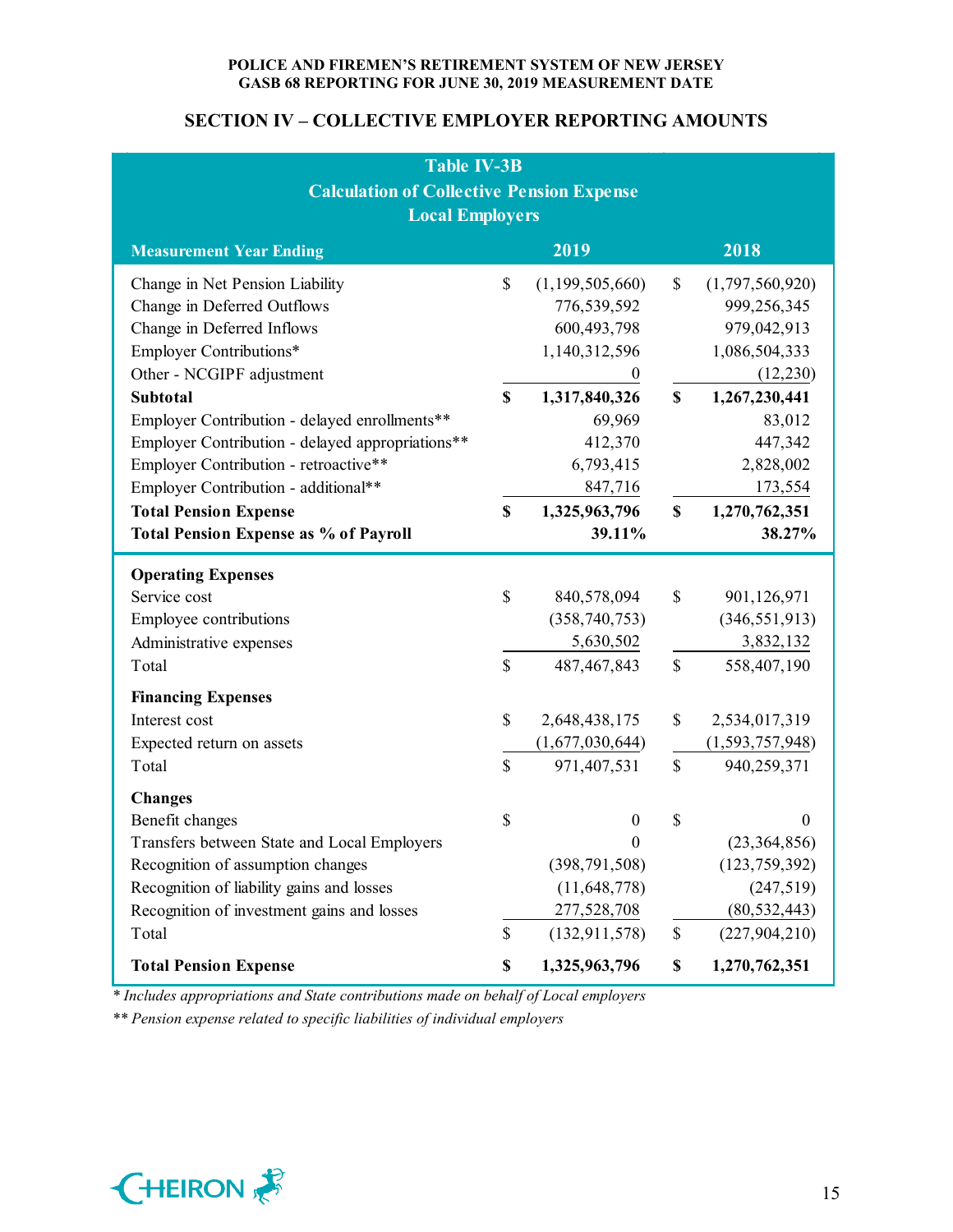# **SECTION IV – COLLECTIVE EMPLOYER REPORTING AMOUNTS**

| <b>Table IV-3C</b>                               |             |                 |             |                  |  |  |  |  |
|--------------------------------------------------|-------------|-----------------|-------------|------------------|--|--|--|--|
| <b>Calculation of Collective Pension Expense</b> |             |                 |             |                  |  |  |  |  |
| <b>Total</b>                                     |             |                 |             |                  |  |  |  |  |
| <b>Measurement Year Ending</b>                   |             | 2019            |             | 2018             |  |  |  |  |
| Change in Net Pension Liability                  | \$          | (1,327,122,173) | \$          | (1,863,999,785)  |  |  |  |  |
| Change in Deferred Outflows                      |             | 890,379,590     |             | 1,119,943,887    |  |  |  |  |
| Change in Deferred Inflows                       |             | 716,486,005     |             | 1,119,152,678    |  |  |  |  |
| Employer Contributions*                          |             | 1,336,737,544   |             | 1,236,474,114    |  |  |  |  |
| Other - NCGIPF adjustment                        |             | $\bf{0}$        |             | (12,230)         |  |  |  |  |
| <b>Subtotal</b>                                  | \$          | 1,616,480,966   | \$          | 1,611,558,664    |  |  |  |  |
| Employer Contribution - delayed enrollments**    |             | 96,603          |             | 90,933           |  |  |  |  |
| Employer Contribution - delayed appropriations** |             | 422,890         |             | 450,244          |  |  |  |  |
| Employer Contribution - retroactive**            |             | 6,501,177       |             | 3,120,240        |  |  |  |  |
| Employer Contribution - additional**             |             | 847,716         |             | 173,554          |  |  |  |  |
| <b>Total Pension Expense</b>                     | \$          | 1,624,349,352   | \$          | 1,615,393,635    |  |  |  |  |
| <b>Total Pension Expense as % of Payroll</b>     |             | 41.97%          |             | 42.47%           |  |  |  |  |
| <b>Operating Expenses</b>                        |             |                 |             |                  |  |  |  |  |
| Service cost                                     | \$          | 958,392,935     | \$          | 1,030,735,624    |  |  |  |  |
| Employee contributions                           |             | (410, 943, 242) |             | (395, 604, 883)  |  |  |  |  |
| Administrative expenses                          |             | 7,199,218       |             | 4,505,685        |  |  |  |  |
| Total                                            | \$          | 554,648,911     | $\mathbb S$ | 639,636,426      |  |  |  |  |
| <b>Financing Expenses</b>                        |             |                 |             |                  |  |  |  |  |
| Interest cost                                    | \$          | 3,025,500,679   | \$          | 2,898,092,706    |  |  |  |  |
| Expected return on assets                        |             | (1,778,163,613) |             | (1,696,156,265)  |  |  |  |  |
| Total                                            | $\mathbf S$ | 1,247,337,066   | \$          | 1,201,936,441    |  |  |  |  |
| <b>Changes</b>                                   |             |                 |             |                  |  |  |  |  |
| Benefit changes                                  | \$          | $\overline{0}$  | \$          | $\boldsymbol{0}$ |  |  |  |  |
| Transfers between State and Local Employers      |             | $\theta$        |             | 0                |  |  |  |  |
| Recognition of assumption changes                |             | (464, 331, 408) |             | (147, 579, 601)  |  |  |  |  |
| Recognition of liability gains and losses        |             | (44, 222, 434)  |             | (20, 851, 437)   |  |  |  |  |
| Recognition of investment gains and losses       |             | 330,917,217     |             | (57, 748, 194)   |  |  |  |  |
| Total                                            | \$          | (177, 636, 625) | $\$$        | (226, 179, 232)  |  |  |  |  |
| <b>Total Pension Expense</b>                     | \$          | 1,624,349,352   | \$          | 1,615,393,635    |  |  |  |  |

*\* Includes State and Local employer appropriations, lottery revenue and State contributions made on behalf of Local employers*

*\*\* Pension expense related to specific liabilities of individual employers*

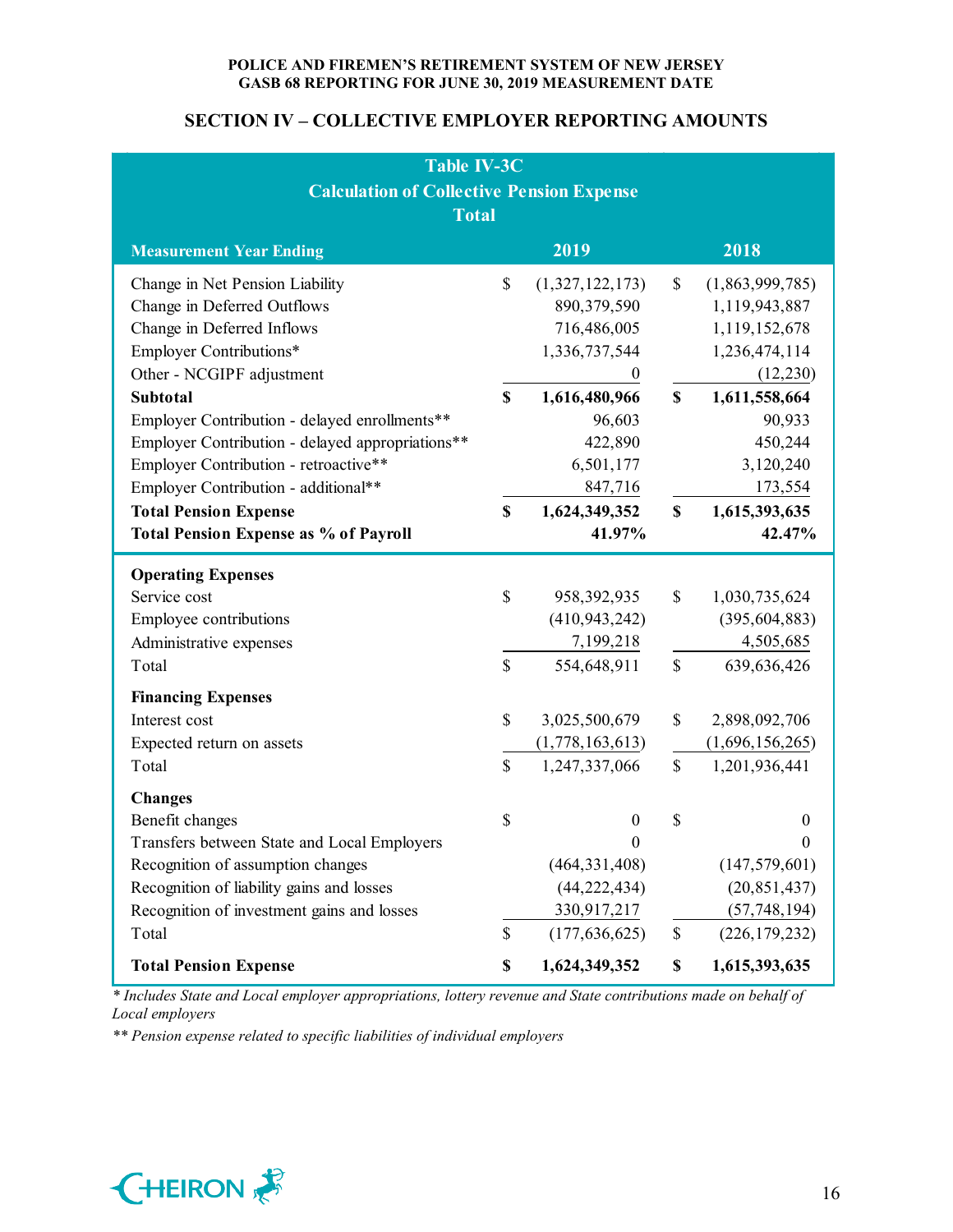# **APPENDIX A – MEMBERSHIP INFORMATION**

| Plan Membership                                           |                                                  |             |                     |                 |                 |  |  |  |  |  |
|-----------------------------------------------------------|--------------------------------------------------|-------------|---------------------|-----------------|-----------------|--|--|--|--|--|
|                                                           |                                                  |             | <b>July 1, 2017</b> |                 |                 |  |  |  |  |  |
|                                                           |                                                  |             | Local               |                 |                 |  |  |  |  |  |
|                                                           | <b>Employers</b><br><b>Total</b><br><b>State</b> |             |                     |                 |                 |  |  |  |  |  |
| <b>Contributing Actives</b>                               |                                                  | 6,807       | 34.013              | 40,820          | 40,140          |  |  |  |  |  |
| Non-Contributing Actives                                  |                                                  | 362         | 1,113               | 1,475           | 1,377           |  |  |  |  |  |
| <b>Terminated Vested</b>                                  |                                                  | 6           | 36                  | 42              | 39              |  |  |  |  |  |
| <b>Inactive Receiving Benefits</b>                        |                                                  | 6,673       | 37,894              | 44,567          | 43,755          |  |  |  |  |  |
| Total                                                     |                                                  | 13,848      | 73,056              | 86,904          | 85,311          |  |  |  |  |  |
| Annual Compensation for Contributing Actives              |                                                  | 479.941.514 | \$ 3.390,777,193    | \$3,870,718,707 | \$3,803,348,329 |  |  |  |  |  |
| Annual Retirement Allowances for Those Receiving Benefits |                                                  | 313,277,156 | \$2,177,011,512     | \$2.490.288,668 | \$2,402,766,603 |  |  |  |  |  |

\* QDRO recipients are excluded from the counts

The July 1, 2017 membership information shown in the table above is based on Cheiron's processed data and may not match the prior actuary's report.

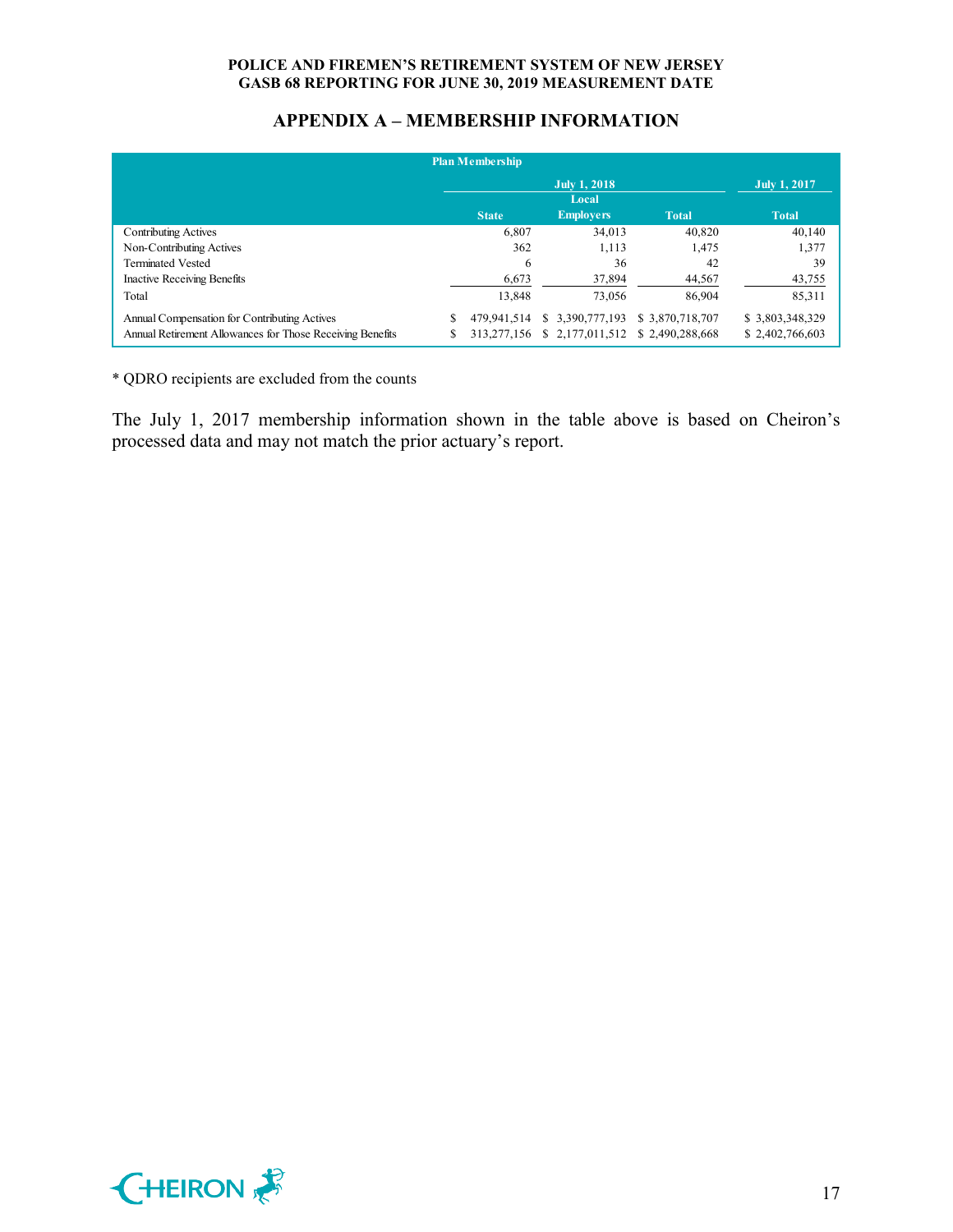# **APPENDIX B – ACTUARIAL ASSUMPTIONS AND METHODS**

# **A. Actuarial Assumptions**

| 1. Investment Rate of<br><b>Return for determining</b><br><b>Actuarially Determined</b><br><b>Contributions</b> | • July 1, 2018 valuation: 7.50% per annum, compounded annually.<br>• July 1, 2019 valuation: 7.30% per annum, compounded annually.<br>• July 1, 2020 valuation: 7.30% per annum, compounded annually.<br>July 1, 2021 and later valuations: 7.00% per<br>$\bullet$<br>annum,<br>compounded annually. |  |  |  |  |  |
|-----------------------------------------------------------------------------------------------------------------|------------------------------------------------------------------------------------------------------------------------------------------------------------------------------------------------------------------------------------------------------------------------------------------------------|--|--|--|--|--|
| 2. Long-Term Expected<br><b>Rate of Return</b>                                                                  | 7.00% per annum, compounded annually.                                                                                                                                                                                                                                                                |  |  |  |  |  |
| 3. GASB 67 Effective<br><b>Discount Rate</b>                                                                    | • June 30, 2018: 6.51% per annum, compounded annually.<br>• June 30, 2019: 6.85% per annum, compounded annually.                                                                                                                                                                                     |  |  |  |  |  |
| 4. Price Inflation                                                                                              | 2.75% per annum, compounded annually.                                                                                                                                                                                                                                                                |  |  |  |  |  |
| 5. Wage Inflation                                                                                               | 3.25% per annum, compounded annually.                                                                                                                                                                                                                                                                |  |  |  |  |  |
| 6. Cost-of-Living<br><b>Adjustments (COLAs)</b>                                                                 | No future COLAs are assumed. Previously granted COLAs<br>are included in the data.                                                                                                                                                                                                                   |  |  |  |  |  |
| <b>7. Salary Increases</b>                                                                                      | Salaries increase rates are as follows:                                                                                                                                                                                                                                                              |  |  |  |  |  |

| Service        | <b>Rates</b> |
|----------------|--------------|
| 0              | 15.25%       |
| 1              | 15.25        |
| $\overline{2}$ | 12.75        |
| $\overline{3}$ | 10.75        |
| $\overline{4}$ | 10.25        |
| 5              | 9.25         |
| 6              | 8.25         |
| $\overline{7}$ | 7.25         |
| 8              | 5.75         |
| 9              | 5.25         |
| 10             | 4.75         |
| 11             | 4.25         |
| 12             | 3.75         |
| $13+$          | 3.25         |

Salary increases are assumed to occur on July 1.

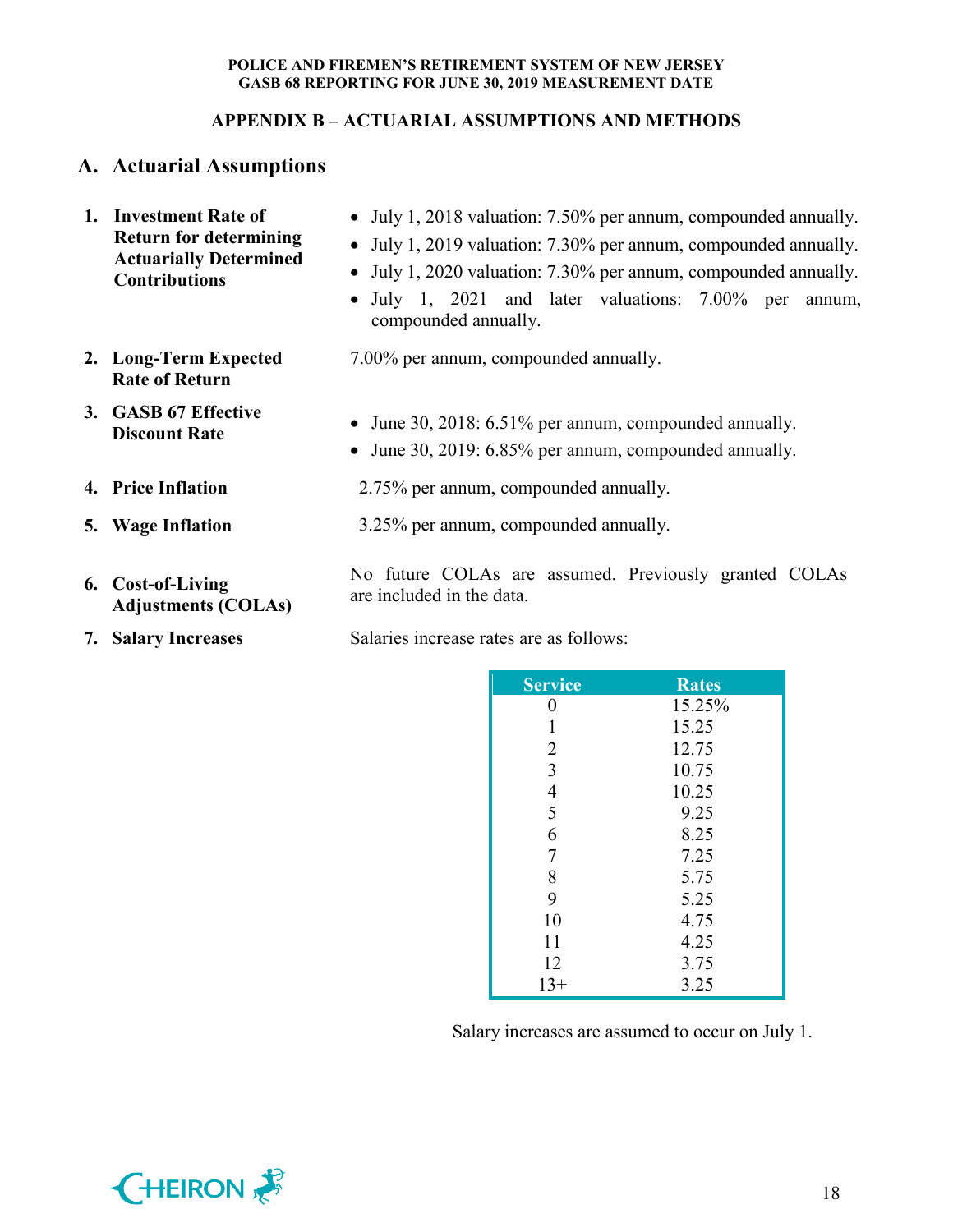#### **APPENDIX B – ACTUARIAL ASSUMPTIONS AND METHODS**

- **8. 401(a)(17) Pay Limit** \$275,000 in 2018 increasing 2.75% per annum, compounded annually.
- **9. Social Security Wage Base** \$128,400 in 2018 increasing 3.25% per annum, compounded annually.
- 

**10. Termination** Termination rates are as follows:

| <b>Service</b> | <b>Rates</b> |
|----------------|--------------|
| $\pmb{0}$      | 2.00%        |
| $\mathbf{1}$   | 2.00         |
| $\overline{c}$ | 1.90         |
| $\overline{3}$ | 1.80         |
| $\overline{4}$ | 1.70         |
| 5              | 1.60         |
| 6              | 1.50         |
| $\overline{7}$ | 1.40         |
| 8              | 1.00         |
| 9              | 0.80         |
| 10             | 0.80         |
| 11             | 0.50         |
| 12             | 0.45         |
| 13             | 0.40         |
| 14             | 0.35         |
| 15             | 0.30         |
| 16             | 0.25         |
| 17             | 0.20         |
| 18             | 0.15         |
| 19             | 0.10         |
| 20             | 0.00         |
|                |              |

No termination is assumed after attainment of retirement eligibility.

All members are assumed to elect a refund of contributions.

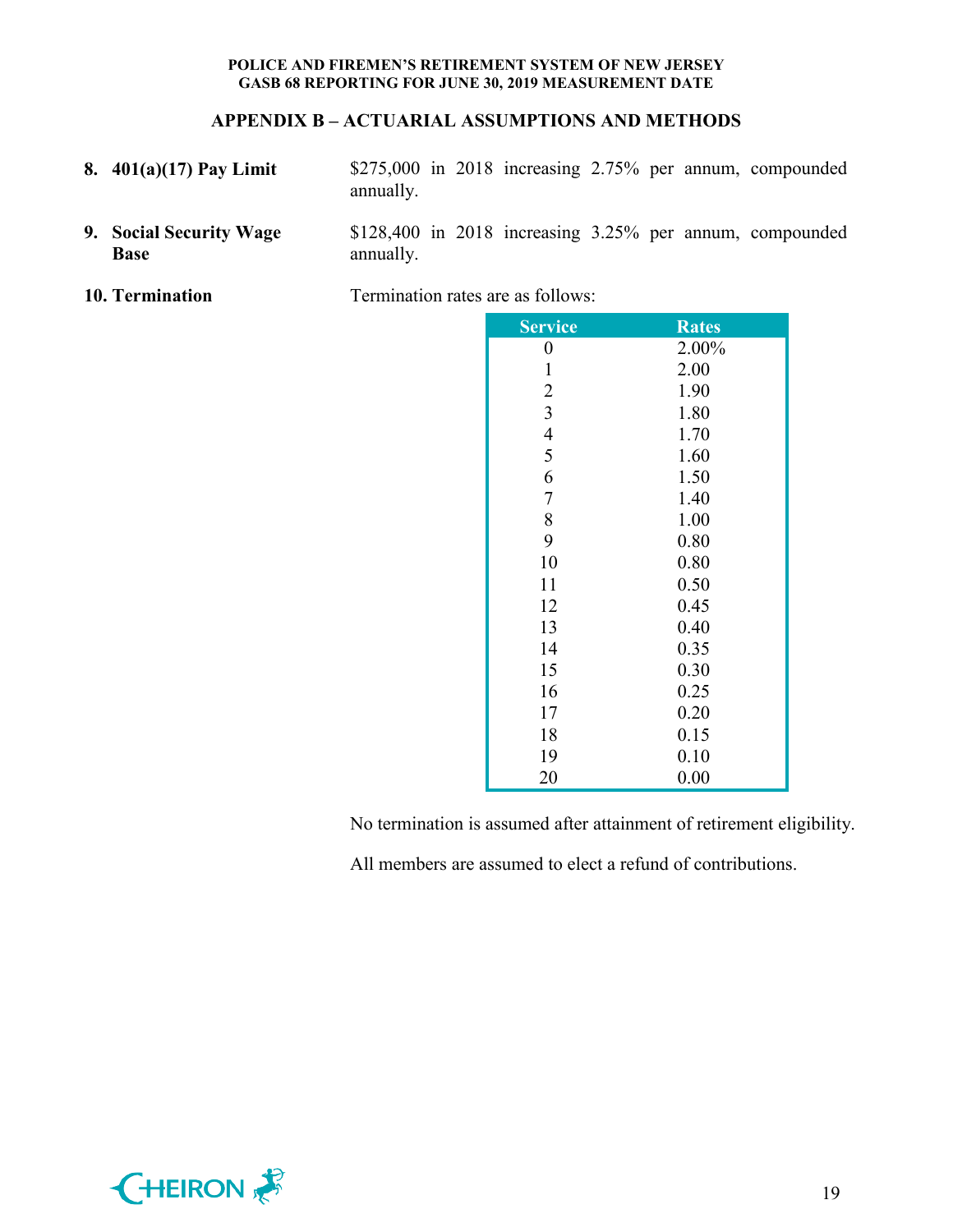# **APPENDIX B – ACTUARIAL ASSUMPTIONS AND METHODS**

**11. Disability** Disability rates are as follows:

|       | <b>Ordinary</b>   | <b>Accidental</b> |
|-------|-------------------|-------------------|
| Age   | <b>Disability</b> | <b>Disability</b> |
| 20    | 0.030%            | 0.020%            |
| 21    | 0.030             | 0.020             |
| 22    | 0.030             | 0.025             |
| 23    | 0.045             | 0.025             |
| 24    | 0.045             | 0.030             |
| 25    | 0.045             | 0.030             |
| 26    | 0.045             | 0.035             |
| 27    | 0.045             | 0.035             |
| 28    | 0.065             | 0.040             |
| 29    | 0.085             | 0.070             |
| 30    | 0.105             | 0.100             |
| 31    | 0.125             | 0.130             |
| 32    | 0.145             | 0.160             |
| 33    | 0.165             | 0.190             |
| 34    | 0.185             | 0.220             |
| 35    | 0.205             | 0.250             |
| 36    | 0.225             | 0.280             |
| 37    | 0.255             | 0.310             |
| 38    | 0.285             | 0.340             |
| 39    | 0.315             | 0.370             |
| 40    | 0.345             | 0.400             |
| 41    | 0.375             | 0.400             |
| 42    | 0.375             | 0.400             |
| 43    | 0.380             | 0.400             |
| 44    | 0.360             | 0.400             |
| 45    | 0.340             | 0.380             |
| 46    | 0.320             | 0.360             |
| 47    | 0.300             | 0.340             |
| 48    | 0.280             | 0.320             |
| 49    | 0.260             | 0.300             |
| 50    | 0.240             | 0.280             |
| 51    | 0.220             | 0.260             |
| 52    | 0.200             | 0.240             |
| 53    | 0.200             | 0.220             |
| 54    | 0.200             | 0.200             |
| 55    | 0.200             | 0.180             |
| 56    | 0.200             | 0.160             |
| 57    | 0.300             | 0.160             |
| 58    | 0.400             | 0.160             |
| $59+$ | 0.500             | 0.160             |

Both ordinary and accidental disability rates apply at all ages until the mandatory retirement age of 65.

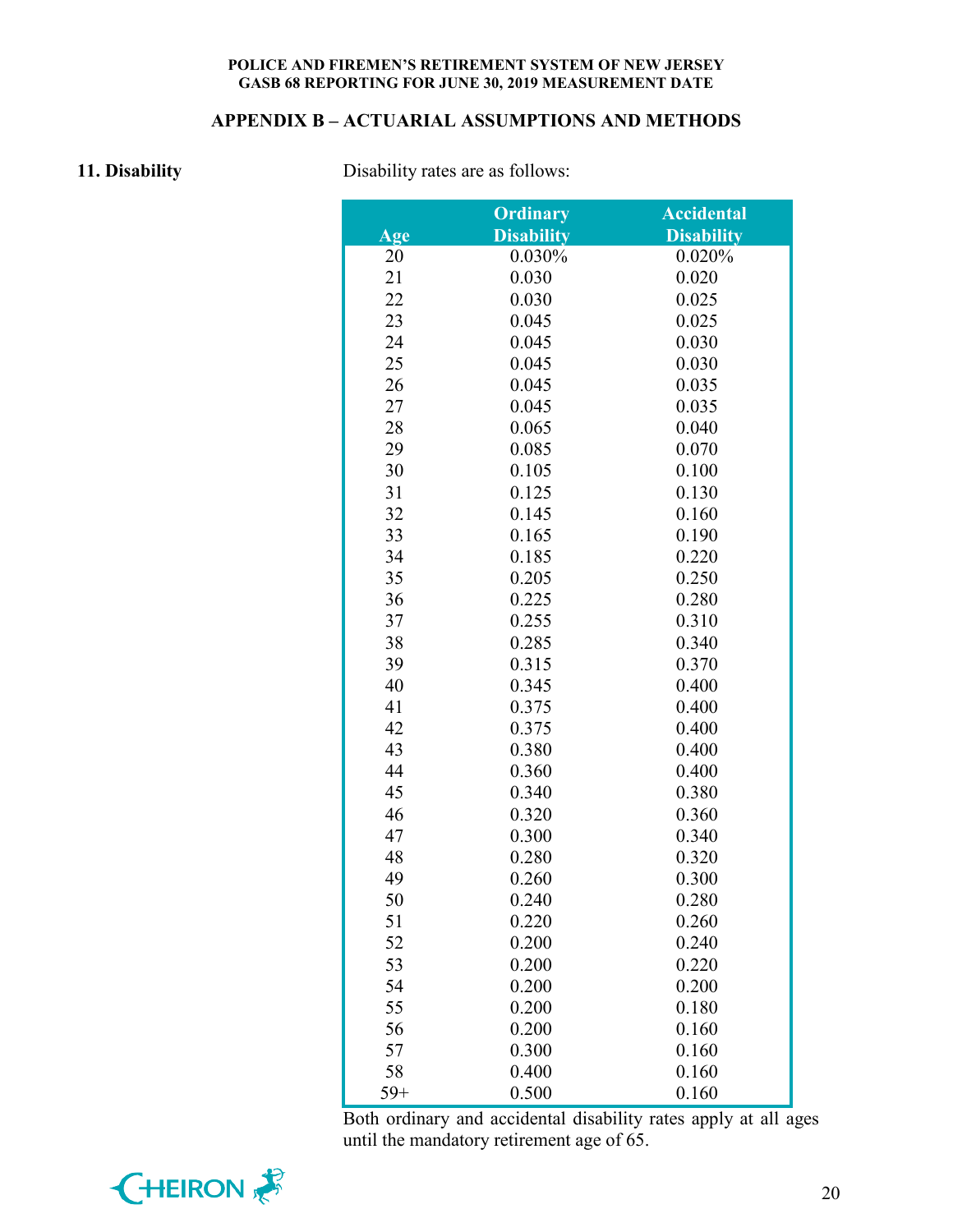#### **APPENDIX B – ACTUARIAL ASSUMPTIONS AND METHODS**

No ordinary disability is assumed prior to attainment of ordinary disability retirement eligibility at four years of service.

No members are assumed to receive the involuntary disability retirement benefit.

Members are assumed to receive the greater of the applicable disability benefit or the service or special retirement benefit, depending on eligibility.

**12. Mortality** Pre-Retirement: The Pub-2010 Safety Employee mortality table *[PubS-2010 Employee]* as published by the Society of Actuaries with a 105.6% adjustment for males and 102.5% adjustment for females, and with future improvement from the base year of 2010 on a generational basis. For purposes of calculating projected cash flows used to determine the GASB discount rate, mortality improvement is based on SOA's Scale MP-2018. Upon direction from the DPB, for purposes of calculating the Total Pension Liability, mortality improvement is based on SOA's Scale MP-2019.

5% of the deaths are assumed to be accidental.

Healthy Retirees (Healthy Annuitants): The Pub-2010 Safety Retiree Below-Median Income Weighted mortality table *[PubS-2010(B) Healthy Retiree]* as published by the Society of Actuaries with a 96.7% adjustment for males and 96.0% adjustment for females, and with future improvement from the base year of 2010 on a generational basis. For purposes of calculating projected cash flows used to determine the GASB discount rate, mortality improvement is based on SOA's Scale MP-2018. Upon direction from the DPB, for purposes of calculating the Total Pension Liability, mortality improvement is based on SOA's Scale MP-2019.

Beneficiaries (Contingent Annuitants): The Pub-2010 General Retiree Below-Median Income Weighted mortality table *[PubG-2010(B) Healthy Retiree]* as published by the Society of Actuaries unadjusted, and with future improvement from the base year of 2010 on a generational basis. For purposes of calculating projected cash flows used to determine the GASB discount rate, mortality improvement is based on SOA's Scale MP-2018. Upon direction from the DPB, for purposes of calculating the Total Pension Liability, mortality improvement is based on SOA's Scale MP-2019.

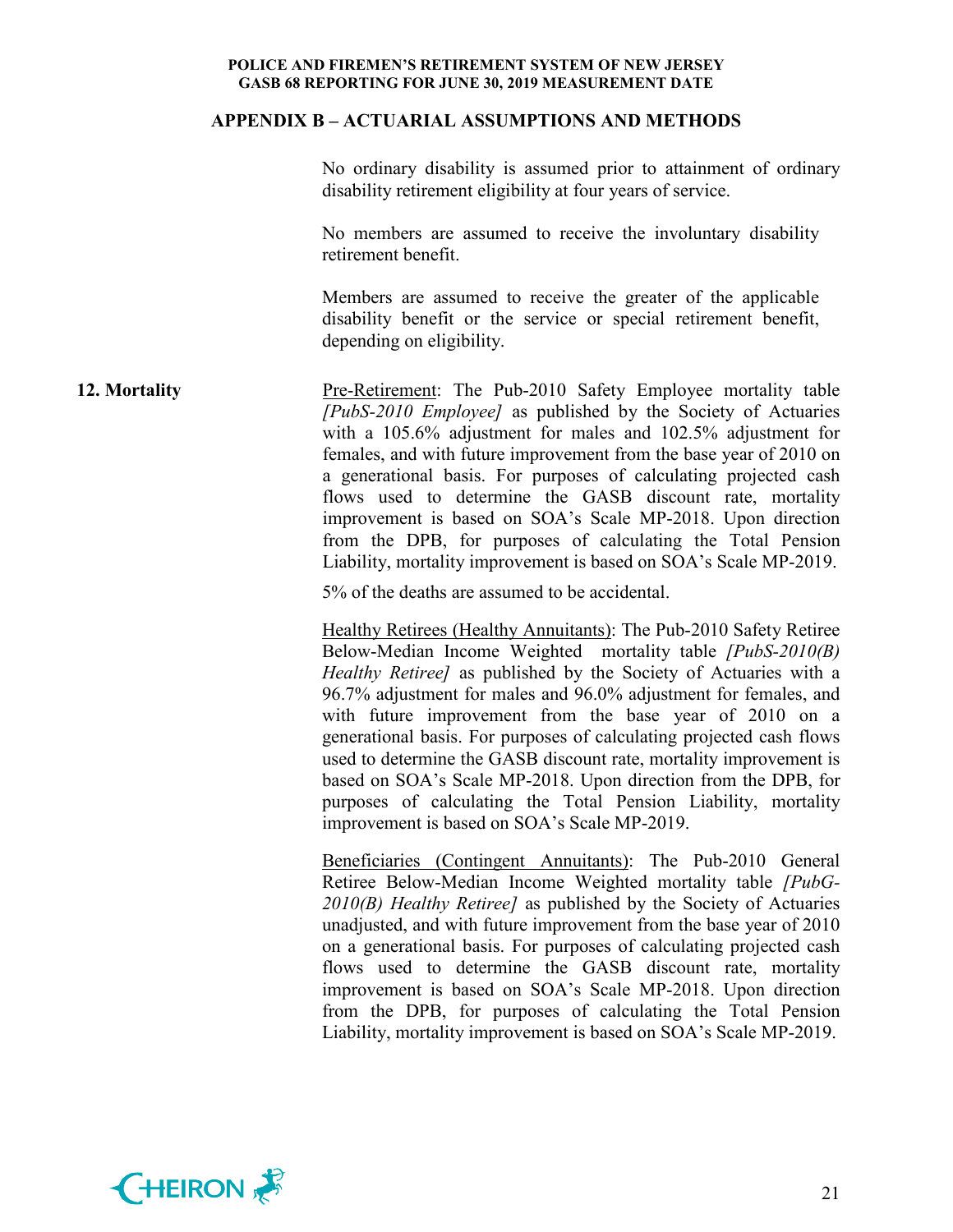### **APPENDIX B – ACTUARIAL ASSUMPTIONS AND METHODS**

Disabled Mortality (Disabled Annuitants): The Pub-2010 Safety Disabled Retiree mortality table *[PubS-2010 Disabled Retiree]* as published by the Society of Actuaries with a 152.0% adjustment for males and 109.3% adjustment for females, and with future improvement from the base year of 2010 on a generational basis. For purposes of calculating projected cash flows used to determine the GASB discount rate, mortality improvement is based on SOA's Scale MP-2018. Upon direction from the DPB, for purposes of calculating the Total Pension Liability, mortality improvement is based on SOA's Scale MP-2019.

**13. Retirement** For those with less than 25 years of service:

| Age   | <b>Rates</b> |
|-------|--------------|
| 40-49 | 2.00%        |
| 50-57 | 3.00         |
| 58    | 3.50         |
| 59    | 4.25         |
| 60    | 5.00         |
| 61    | 8.00         |
| 62    | 10.00        |
| 63    | 12.00        |
| 64    | 14.00        |

For those with 25 years of service:

| Age           | <b>Rates</b> |
|---------------|--------------|
| 48 or younger | 45.00%       |
| 49-54         | 50.00        |
| 55-59         | 55.00        |
| 60            | 60.00        |
| 61            | 65.00        |
| 62            | 70.00        |
| 63            | 75.00        |
| 64            | 90.00        |

For those with 26 or more years of service:

| Age           | <b>Rates</b> |
|---------------|--------------|
| 53 or younger | 22.00%       |
| 54-59         | 24.00        |
| 60            | 26.00        |
| 61            | 28.00        |
| $62 - 63$     | 30.00        |
| 64            | 40.00        |

Mandatory retirement at age 65.

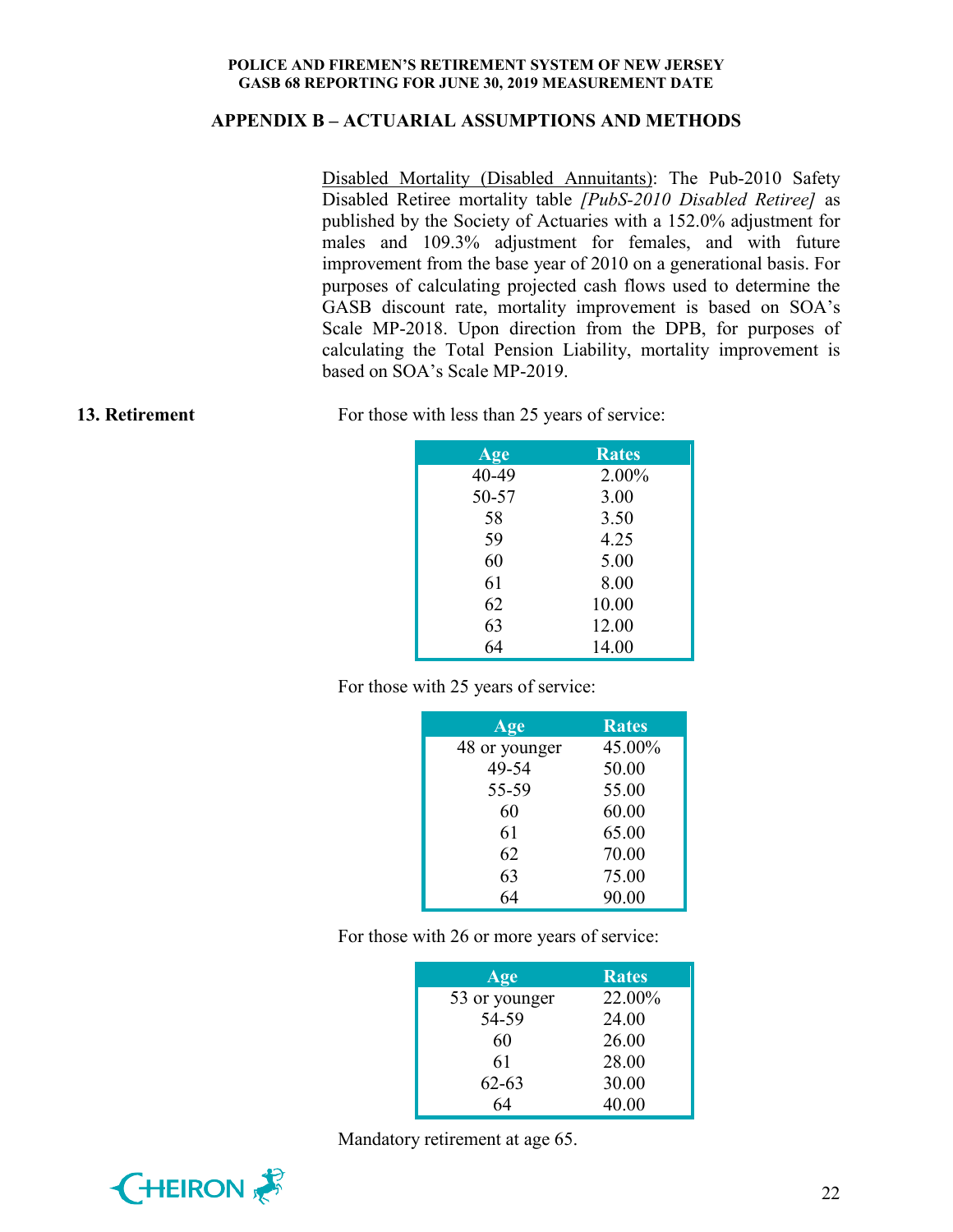# **APPENDIX B – ACTUARIAL ASSUMPTIONS AND METHODS**

| 14. Family Composition<br><b>Assumptions</b>                             | For members not currently in receipt, 90% of members are<br>assumed married to spouses of the opposite sex. Males are<br>assumed to be three years older than females.                                                                                                                                                                                                                            |
|--------------------------------------------------------------------------|---------------------------------------------------------------------------------------------------------------------------------------------------------------------------------------------------------------------------------------------------------------------------------------------------------------------------------------------------------------------------------------------------|
|                                                                          | For purposes of the post-retirement death benefit for members<br>currently in receipt, beneficiary status is based on the beneficiary<br>allowance reported. If no beneficiary date of birth is provided,<br>the beneficiary is assumed to be the member's spouse of the<br>opposite sex with males assumed to be three years older than<br>females.                                              |
|                                                                          | No additional dependent children or parents are assumed.                                                                                                                                                                                                                                                                                                                                          |
|                                                                          | For current dependents receiving a pre-retirement accidental<br>death benefit, those under age 24 are assumed to receive a<br>benefit until age 24 while those over age 24 are assumed to<br>receive a benefit for the remainder of their lifetime.                                                                                                                                               |
|                                                                          | For current dependents receiving a benefit other than a<br>pre-retirement accidental death benefit, those under age 19 are<br>assumed to receive a benefit until age 19 while those over age 19<br>are assumed to receive a benefit for the remainder of their<br>lifetime.                                                                                                                       |
| 15. Non-Contributory<br><b>Group Insurance</b><br><b>Form of Payment</b> | All benefits are assumed to be paid as lump sums.                                                                                                                                                                                                                                                                                                                                                 |
| 16. Data                                                                 | Information provided by the prior actuary was relied upon for the<br>purposes of setting the status of and valuing non-contributing<br>active records.                                                                                                                                                                                                                                            |
|                                                                          | For current beneficiaries with missing data, reasonable assumptions<br>were made based on the information available in prior years.<br>Inactive members receiving benefits according to the 2017 data<br>but omitted from the 2018 data are assumed to have died<br>without a beneficiary.                                                                                                        |
| 17. Rationale for<br><b>Assumptions</b>                                  | The demographic assumptions used in this report reflect the results<br>of the July $1, 2013$ – June 30, 2018 Experience Study, approved by<br>the Board of Trustees on January 13, 2020. The investment return<br>assumption was recommended by the State Treasurer. The<br>MP-2019 mortality improvement scale was used to calculate the<br>Total Pension Liability upon direction from the DPB. |
| 18. Changes in<br><b>Assumptions Since</b><br><b>Last Valuation</b>      | The assumed rates of termination, retirement, mortality, disability,<br>salary increases, and inflation were updated based on the<br>July 1, 2013 – June 30, 2018 Experience Study.                                                                                                                                                                                                               |
| <b>EHEIRON</b>                                                           | 23                                                                                                                                                                                                                                                                                                                                                                                                |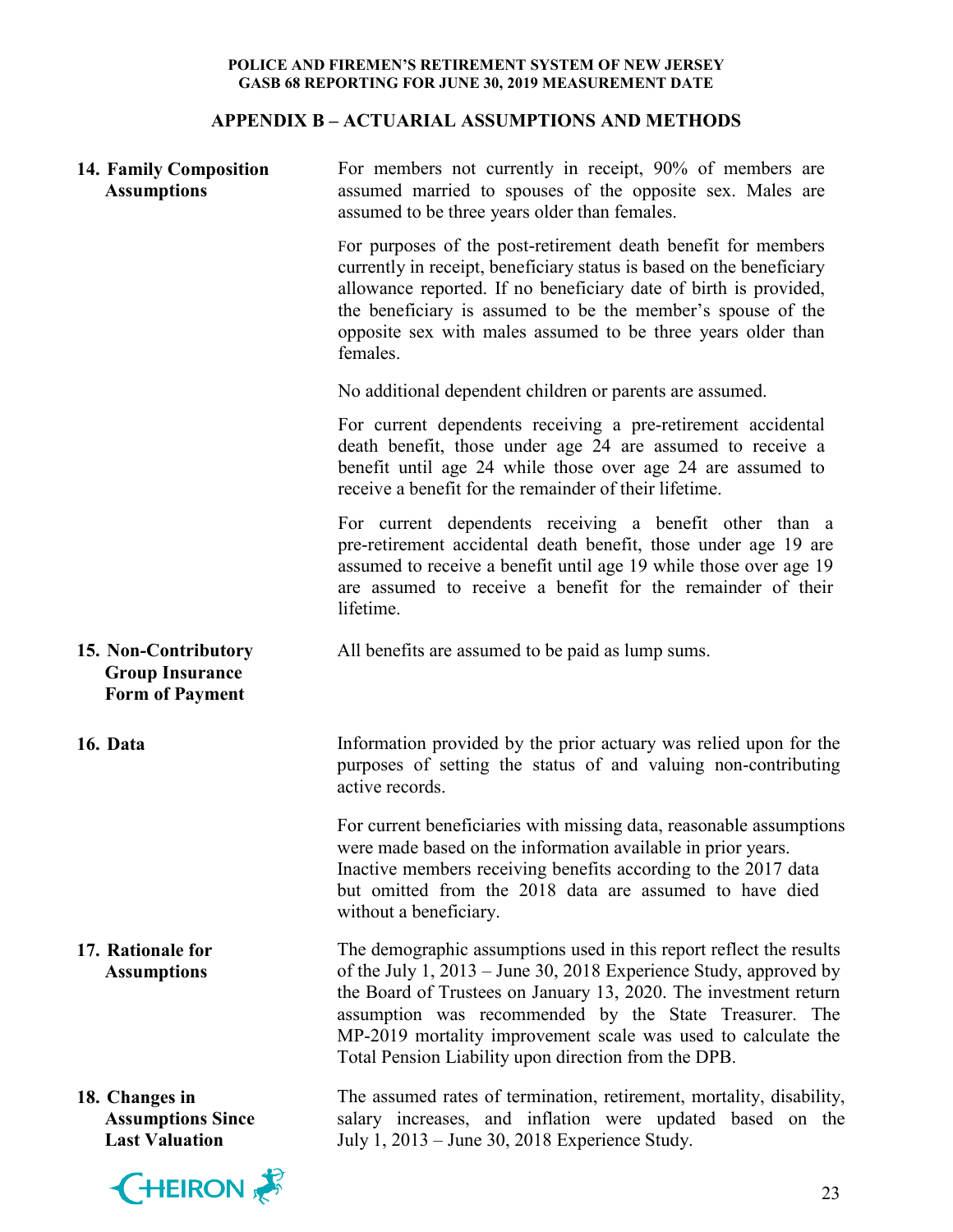# **APPENDIX B – ACTUARIAL ASSUMPTIONS AND METHODS**

# **B. Actuarial Methods**

The actuarial methods used for determining State and Local employer contributions are described below.

# **1. Actuarial Cost Method**

The actuarial cost method for funding calculations is the Projected Unit Credit Cost Method.

The actuarial liability is calculated as the actuarial present value of the projected benefits linearly allocated to periods prior to the valuation year based on service. Refunds are valued as the Aggregate Contributions as of the valuation date as provided by the Division of Pensions and Benefits. The unfunded actuarial liability is the actuarial liability on the valuation date less the actuarial value of assets.

In accordance with Chapter 78, P.L. 2011:

- Beginning with the July 1, 2010 actuarial valuation, the accrued liability contribution shall be computed so that if the contribution is paid annually in level dollars, it will amortize the unfunded accrued liability over an open 30 year period.
- Beginning with the July 1, 2018 actuarial valuation, the accrued liability contribution shall be computed so that if the contribution is paid annually in level dollars, it will amortize the unfunded accrued liability over a closed 30 year period (i.e., for each subsequent actuarial valuation the amortization period shall decrease by one year).
- Beginning with the July 1, 2028 actuarial valuation, when the remaining amortization period reaches 20 years, any increase or decrease in the unfunded accrued liability as a result of actuarial losses or gains for subsequent valuation years shall serve to increase or decrease, respectively, the amortization period for the unfunded accrued liability, unless an increase in the amortization period will cause it to exceed 20 years. If an increase in the amortization period as a result of actuarial losses for a valuation year would exceed 20 years, the accrued liability contribution shall be computed for the valuation year using a 20 year amortization period.

Certain portions of the normal cost and unfunded actuarial liabilities attributable to Local employers are payable by the State and/or over different periods in accordance with the NJ State Statutes.

To the extent that the amortization period remains an open period in future years and depending upon the specific circumstances, it should be noted that in the absence of emerging actuarial gains or contributions made in excess of the actuarially determined contribution, any existing unfunded accrued liability may not be fully amortized in the future.

The non-contributory group life insurance benefit is funded separately through a term cost.

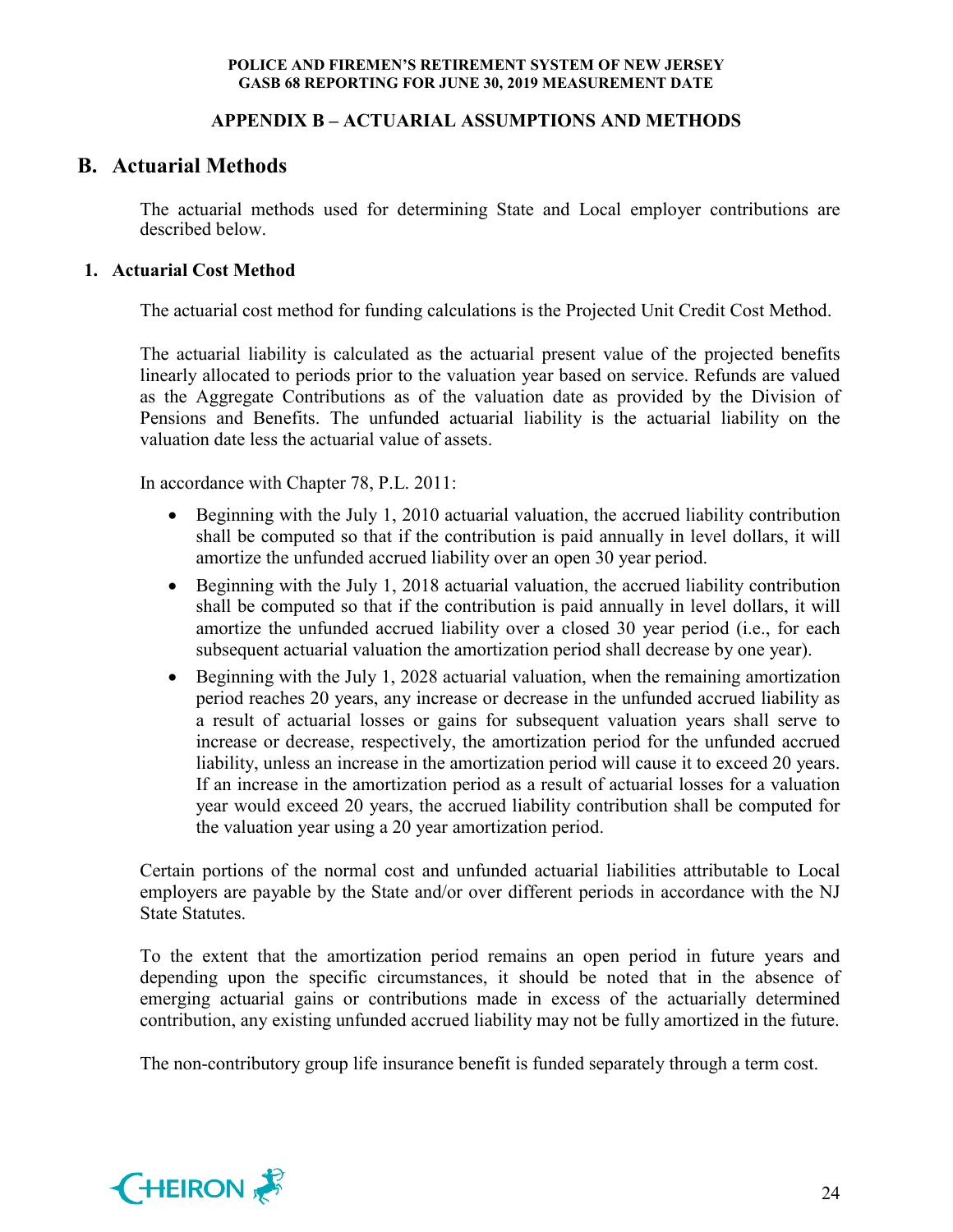### **APPENDIX B – ACTUARIAL ASSUMPTIONS AND METHODS**

#### **2. Asset Valuation Method**

For the purposes of determining contribution rates, an actuarial value of assets is used that dampens the volatility in the market value of assets, resulting in a smoother pattern of contributions.

The actuarial value of assets is adjusted to reflect actual contributions, benefit payments and administrative expenses, and an assumed rate of return on the previous year's assets and current year's cash flow at the prior year's actuarial valuation interest rate, with a further adjustment to reflect 20% of the difference between the resulting value and the actual market value of Plan assets.

#### **3. Contributions**

Chapter 83, P.L. 2016 requires the State to make pension contributions on a quarterly basis: at least 25% by September 30, at least 50% by December 31, at least 75% by March 31, and at least 100% by June 30. As such, contributions are assumed to be made on a quarterly basis.

Local employers' contributions are expected to be paid on April  $1<sup>st</sup>$ , 21 months after the associated valuation date.

Chapter 98, P.L. 2017, the Lottery Enterprise Contribution Act, allows the PFRS to receive 1.20% of the proceeds of the Lottery Enterprise, based upon their members' past or present employment in schools and institutions in the State for a term of 30 years. Revenues from Chapter 98, P.L. 2017, the Lottery Enterprise Contribution Act are assumed to be contributed to the trust on a monthly basis. The State's pension contribution is reduced by the product of the allocable percentage for the PFRS, the adjustment percentage, and the special asset value.

Contributions payable in the fiscal year starting on the valuation date are included in the actuarial value of assets as receivable contributions, discounted by the applicable valuation interest rate.

Legislation has provided for additional benefits and/or funding requirements which are included in this valuation and are described as follows.

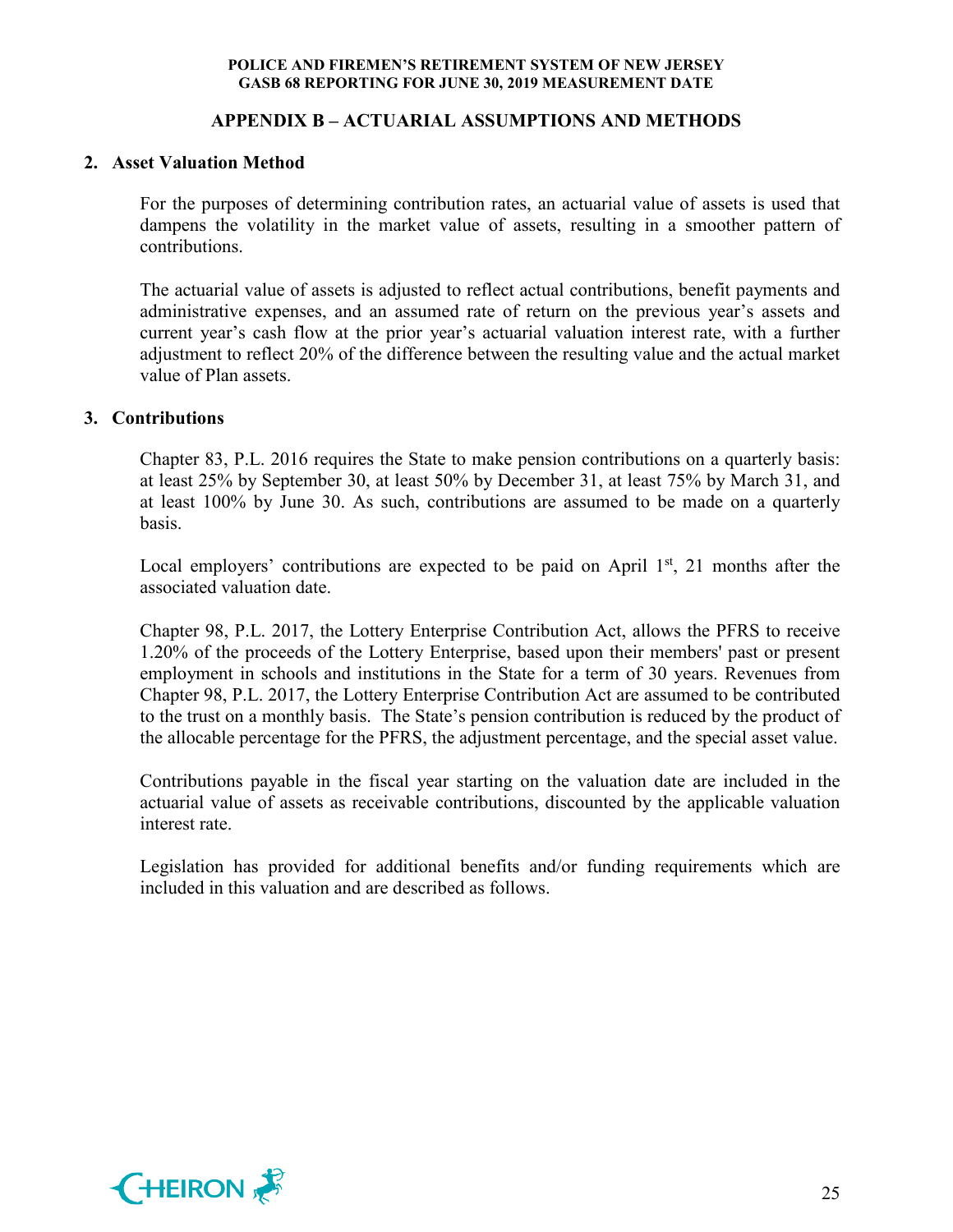# **APPENDIX B – ACTUARIAL ASSUMPTIONS AND METHODS**

#### Early Retirement Incentive Programs

The following legislation provides additional retirement benefits to certain employees of Local employers: Chapter 59, P.L. 1999, Chapter 126, P.L. 2000 and Chapter 130, P.L. 2003. The cost of the enhanced pension benefits will be funded by employer contributions to the retirement system and paid by the employer that elected to participate over amortization periods elected by the employer to the extent permitted by NJ Statute.

Chapter 59, P.L. 1999 authorizes municipalities, counties and other local units of government that enter into agreements to provide governmental services on a joint or consolidated basis, municipalities that join together to establish a new consolidated municipality, or school districts that have merged with one or more other school districts due solely to a municipal consolidation, to offer incentive programs for retirement or termination of employment for employees affected by the consolidation agreements. "County ERI Section 44" of Chapter 126, P.L. 2000 permitted local units to offer early retirement or termination incentives to certain employees of county governing bodies. Chapter 130, P.L. 2003 extended an Early Retirement Incentive Program similar to that offered by the State under Chapter 23, P.L. 2002 to members of Local employer locations. Appendix E lists all applicable locations and summarizes the contribution requirements under Chapter 59, Chapter 126 and Chapter 130.

#### Chapter 109, P.L.1979

Chapter 109, P.L. 1979 increased special retirement benefits for members who retire with 25 years of service from 50% to 60% of average final compensation. Under the provisions of this chapter, the State is liable for the increase in the normal contribution to fund the benefits provided by this act. As required by Chapter 109, additional State contributions of 1.1% of covered salary are required to provide for this additional benefit.

#### Chapter 204, P.L. 1989

Chapter 204 allowed employees who were previously excluded on the basis of their titles from PFRS membership to enter the System. Employers of such employees are required to contribute any additional contribution necessary to fund any unfunded actuarial liability arising from Chapter 204. The valuation reflects the additional actuarial liability for three State locations and fifteen Municipality and Local Group locations with certain employees participating in the System under the provisions of this legislation. Section IV lists all applicable locations and the required contributions.

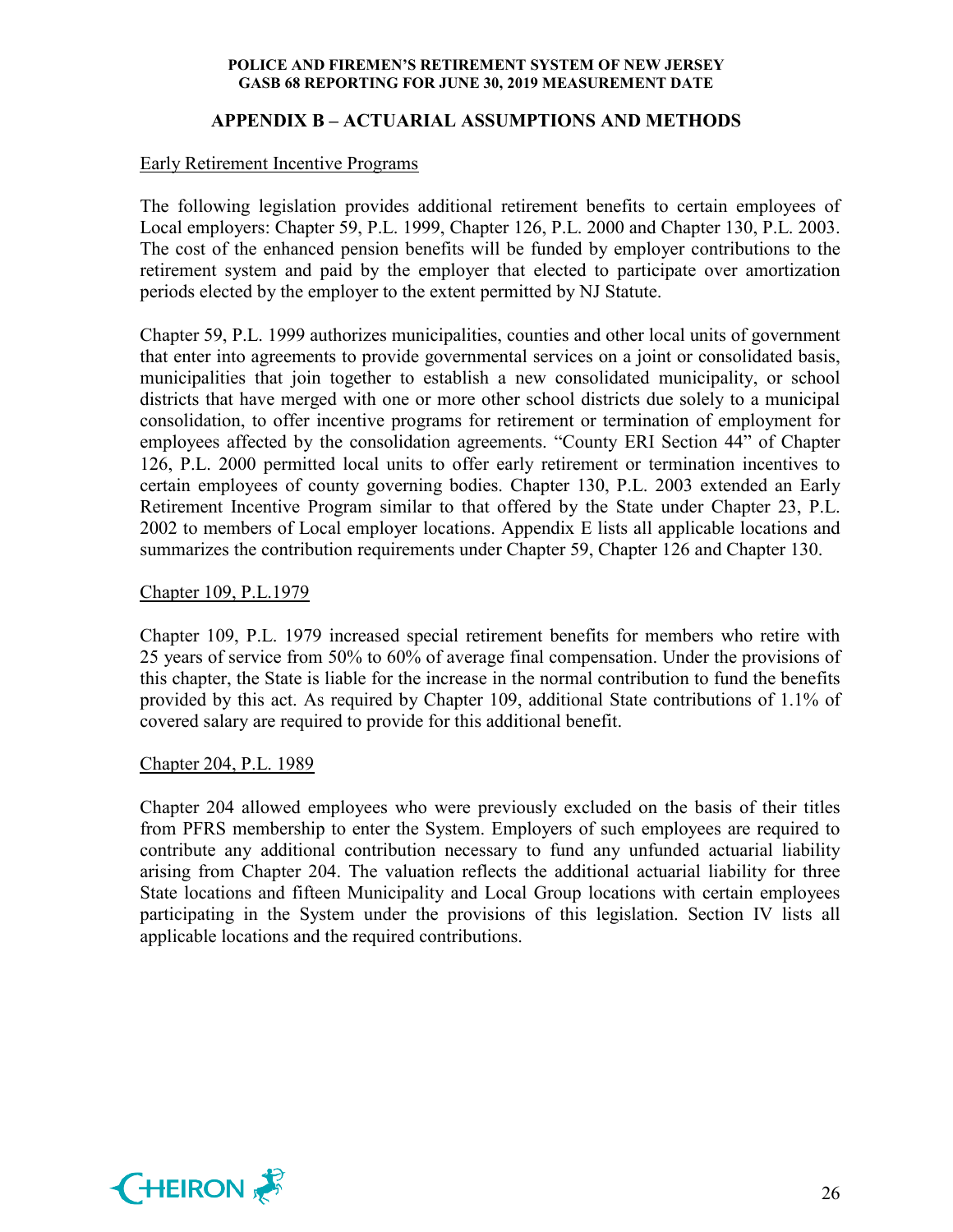#### **APPENDIX B – ACTUARIAL ASSUMPTIONS AND METHODS**

Chapter 511, P.L. 1991

Chapter 511 increased the benefit payable to the surviving spouse of a retiree from 35% to 50% of the retiree's average final compensation. This law also raised the minimum annual spouse's benefit from \$1,600 to \$4,500 for benefits granted prior to January 14, 1992. Chapter 511 required that the normal cost and actuarial liability contribution attributable to this chapter be separately determined. As a result of Chapter 115, P.L. 1997, the actuarial liability contribution attributable to Chapter 511 was eliminated at that time. However, because of the reductions (and anticipated reductions) in the required State contributions for fiscal years 2004 through 2019 due to the various Appropriation Acts and Chapter 1, P.L. 2010, the remaining required contributions that have not been made have been set up as an unfunded actuarial liability attributable to Chapter 511.

#### Chapter 247, P.L. 1993 and Chapter 201, P.L. 2001

Chapter 247 requires the State to pay the difference between the PFRS normal cost rate and the PERS normal cost rate for certain members who transferred into PFRS as of January 1, 1992 or later. In addition, the law requires the State to pay the "System" unfunded actuarial liability contribution for Municipalities and Local Groups that transferred into PFRS on and after January 1, 1992 without past service.

Chapter 201, P.L. 2001 made changes to Chapter 247, P.L. 1993 with respect to the benefits payable to members who transferred from PERS to PFRS as a result of the Chapter 247 legislation. The resulting increase in the unfunded actuarial liabilities due to the increased benefits was fully funded by the recognition of additional market value surplus in the determination of the actuarial value of assets in the July 1, 1999 valuation. However, because of the reductions (and anticipated reductions) in the required State contributions for fiscal years 2004 through 2019 due to the various Appropriation Acts and Chapter 1, P.L. 2010, the remaining required contributions which were not paid have been added to the Chapter 247 unfunded actuarial liability and will be included in future State contributions.

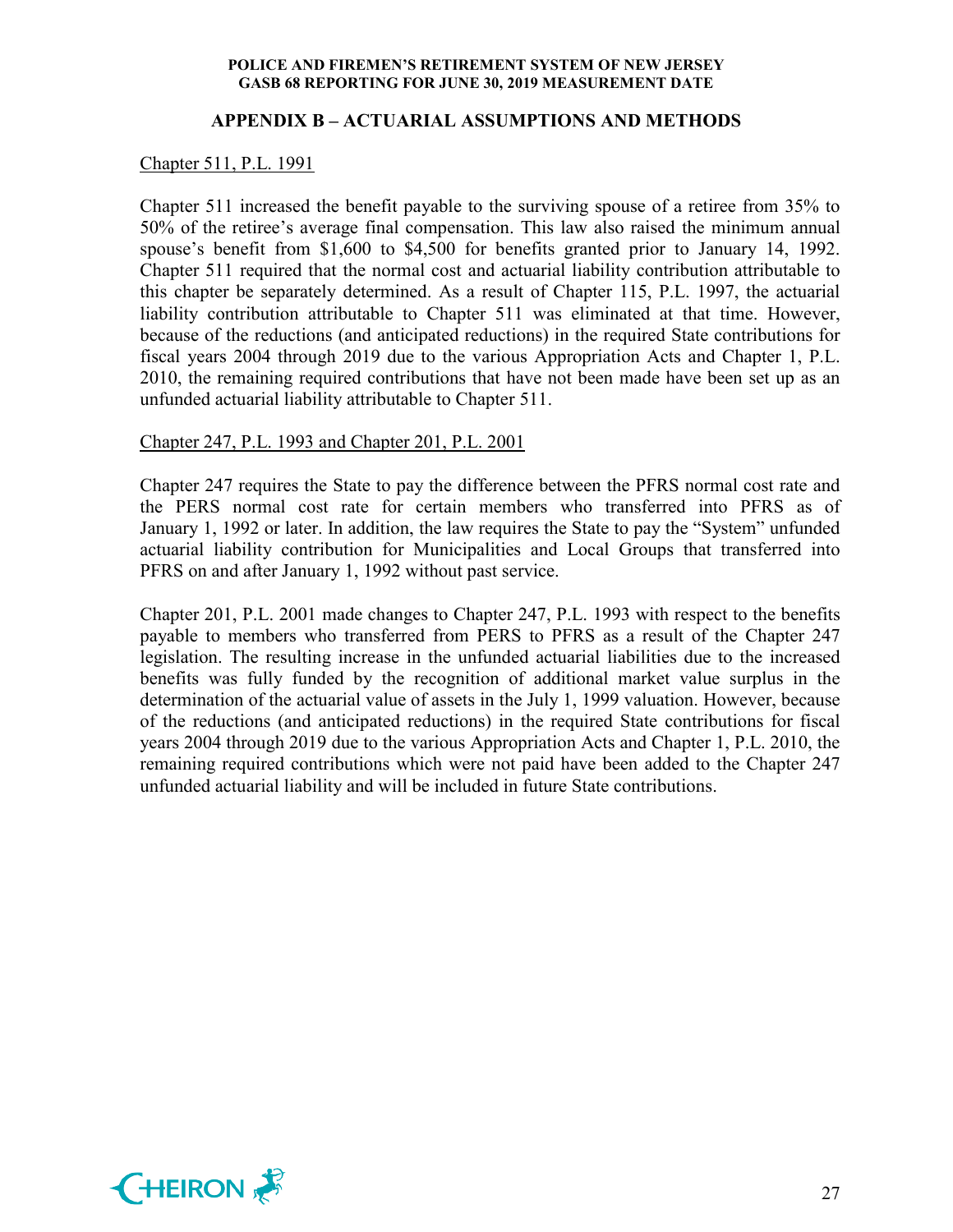# **APPENDIX B – ACTUARIAL ASSUMPTIONS AND METHODS**

## Chapter 428, P.L. 1999

Chapter 428, P.L. 1999 made the following changes to the benefit provisions:

- Changed the compensation basis for benefits from 3-year average compensation to final compensation.
- Added a service retirement benefit of 50% of final compensation for members as of the date of enactment who retire with 20 years of service and for all other members at age 55 with 20 years of service.
- Added an additional service retirement benefit of 3% of final compensation per year of service in excess of 20 years for those who retire with less than 25 years of service.
- Reduced the service requirement for ordinary disability retirement from 5 years to 4 years.
- Added the special involuntary disability benefit.
- Changed the preretirement death benefit from a refund of contributions to a spousal annuity equal to 50% of final compensation.

Chapter 8, P.L. 2000 required that, if valuation assets are insufficient to fund the normal cost and actuarial liability costs attributable to Chapter 428, P.L. 1999, the contribution required to fund these costs for the State and other employers shall be paid by the State. For the current valuation, valuation assets were not sufficient to fund the costs attributable to Chapter 428. In addition, because of the reductions (and anticipated reductions) in the required State contributions for fiscal years 2004 through 2019 due to the various Appropriation Acts and Chapter 1, P.L. 2010, the remaining required contributions which were not paid have been added to the Chapter 428 unfunded actuarial liability and will be included in future State contributions.

Chapter 86, P.L. 2001 amended the active death benefits provided to a beneficiary of a member who died in active duty on or after January 1, 1998 and before January 18, 2000. The law required an eligible beneficiary to apply for the increased benefits within 90 days of enactment and return the member's aggregate contributions to the System. The State is liable for all costs to the System attributable to this law, and these costs have been included in the Chapter 428 actuarial liability contributions.

Chapter 318, P.L. 2001 amended the active death benefits provided to a beneficiary of a member with 10 or more years of service who died in active service on or after June 1, 1995 and before January 1, 1998 and whose beneficiary had, on May 1, 2001, an appeal of a denial of a benefit related to death in the line of duty pending before the Board of Trustees. The law requires that the appeal be withdrawn or denied and that an eligible beneficiary apply for the increased benefits and return the member's aggregate contributions received. The State is liable for all costs to the System attributable to this law and these costs are also included in the Chapter 428 actuarial liability contributions.

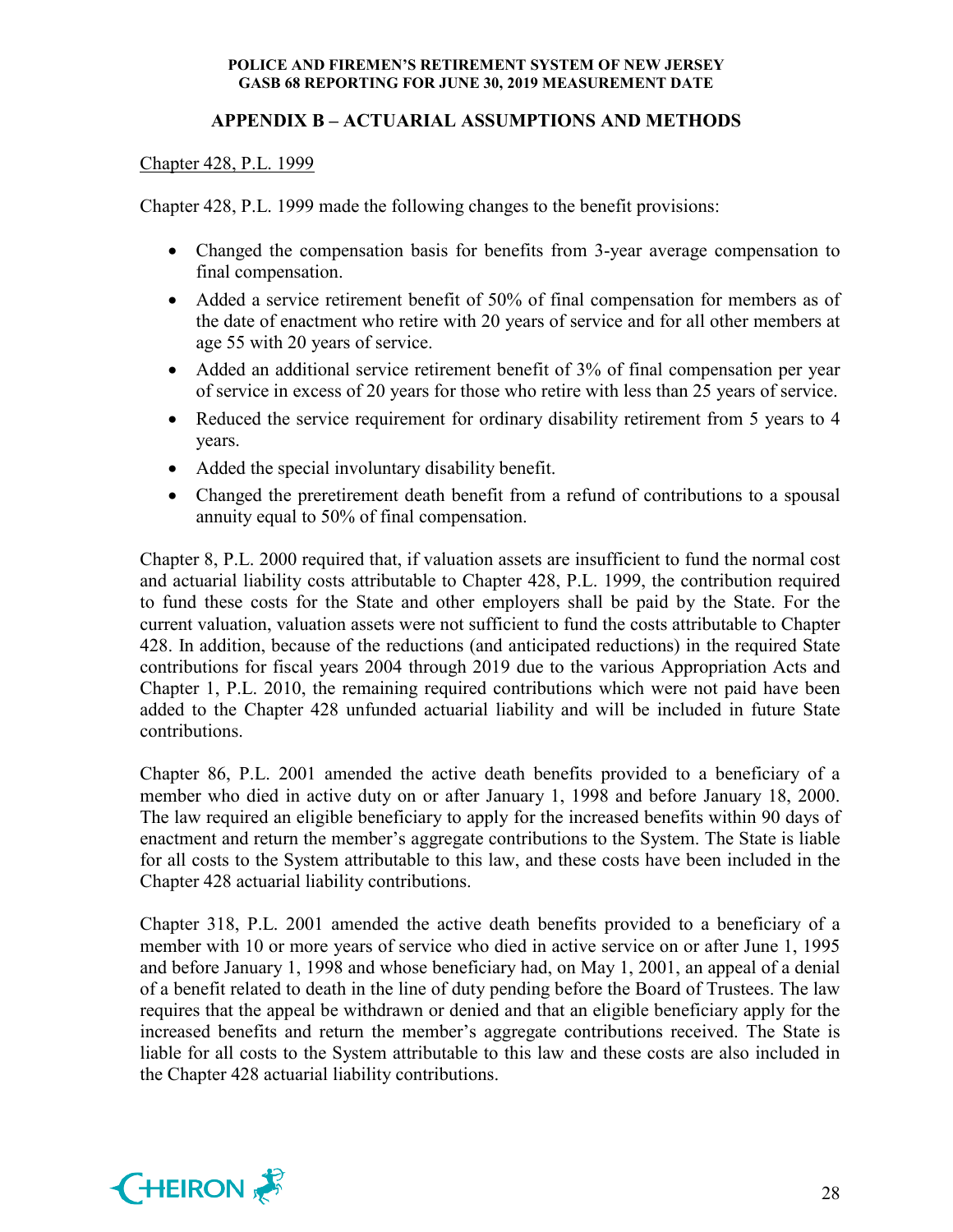#### **APPENDIX B – ACTUARIAL ASSUMPTIONS AND METHODS**

#### Chapter 19, P.L. 2009

Chapter 19 provided that the State Treasurer will reduce for Local employers the normal and actuarial liability contributions to 50% of the amount certified for fiscal year 2009. The remaining 50% of the contribution (unfunded actuarial liability) will be paid by the Local employers in level annual payments over a period of 15 years with the first payment due in the fiscal year ending June 30, 2012. The unfunded liability will be adjusted by the rate of return on the actuarial value of assets. The legislation also provided that a Local employer may pay 100% of the contribution for the fiscal year 2009. Such an employer will be credited with the full payment and any such amounts will not be included in their unfunded actuarial liability. In addition, certain Local employers who were eligible to defer 50% of their fiscal year 2009 pension contributions but instead paid 100% of the fiscal year 2009 pension contributions were permitted to defer 50% of their 2010 fiscal year pension contributions. The unfunded actuarial liability will be paid by these Local employers over a period of 15 years with the first payment due in the fiscal year ending June 30, 2012. The unfunded actuarial liability will be adjusted by the rate of return on the actuarial value of assets.

#### **4. Changes in Actuarial Methods Since the Last Valuation**

None.

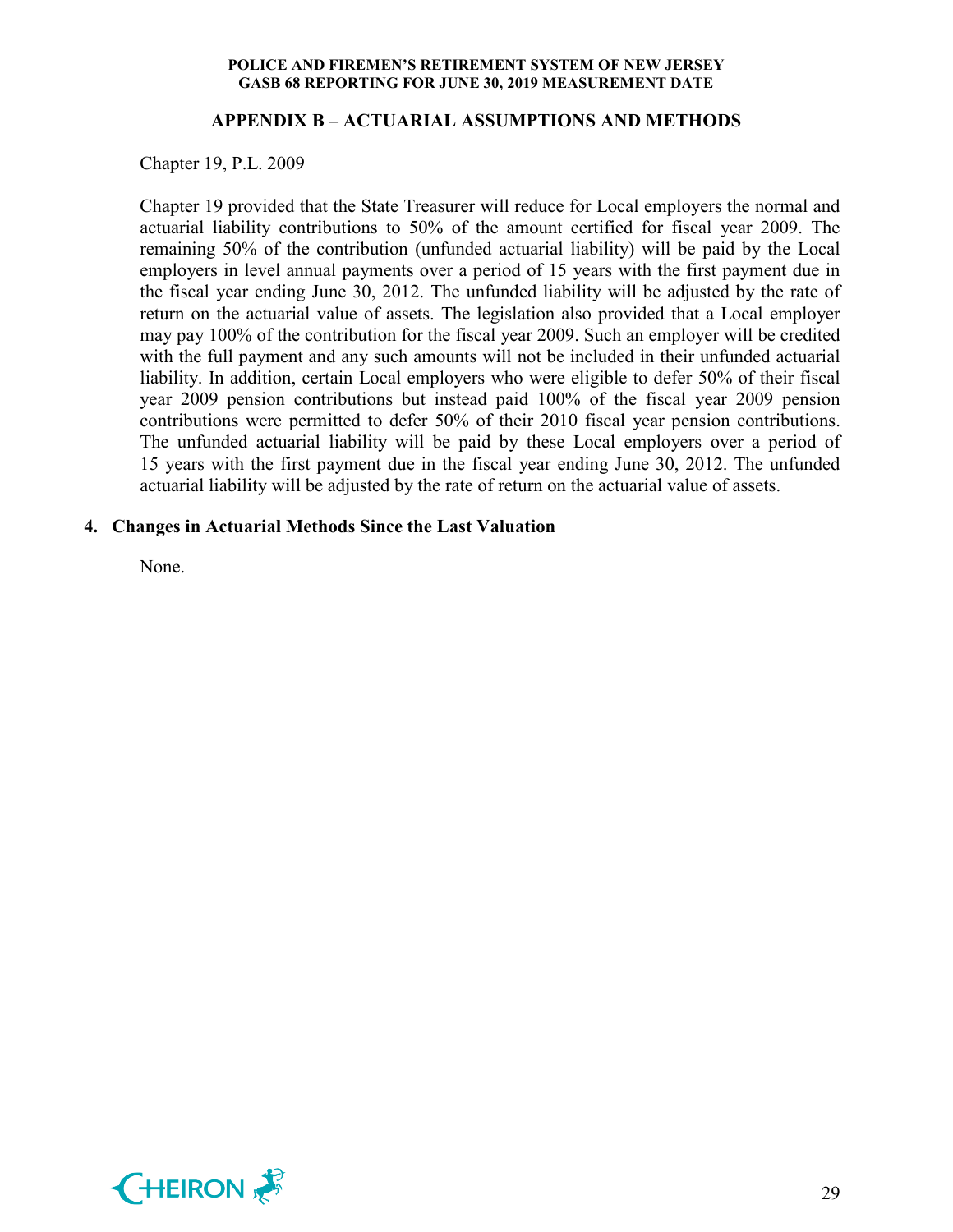# **APPENDIX C – SUMMARY OF PLAN PROVISIONS**

This summary of Plan provisions provides an overview of the major provisions of the PFRS used in the actuarial valuation. It is not intended to replace the more precise language of the NJ State Statutes, Title 43, Chapter 16A, and if there is any difference between the description of the plan herein and the actual language in the NJ State Statutes, the NJ State Statutes will govern.

# **1. Eligibility of Membership**

Eligibility is restricted to eligible police officers and firefighters in an eligible job title of classification who also meet the age, medical and training criteria for membership. The maximum enrollment age is 35.

- a) Tier 1 Member: Any member hired on or before May 21, 2010.
- b) Tier 2 Member: Any member hired after May 21, 2010 and on or before June 28, 2011.
- c) Tier 3 Member: Any member hired after June 28, 2011.

# **2. Plan Year**

The 12-month period beginning on July 1 and ending on June 30.

# **3. Creditable Service**

A year of service is credited for each year an employee is a Member of the Retirement System plus service, if any, covered by a prior service liability.

#### **4. Compensation**

Base salary upon which contributions by a Member to the Annuity Savings Fund were based in the last year of service. Chapter 113, P.L. 1997 provides that Compensation cannot exceed the compensation limitation of Section  $401(a)(17)$  of the Internal Revenue Code. Chapter 1, P.L. 2010 provides that for members hired on or after May 22, 2010, Compensation cannot exceed the annual maximum wage contribution base for Social Security, pursuant to the Federal Insurance Contribution Act.

#### **5. Final Compensation**

Annual compensation received by the Member in the last 12 months of Creditable Service preceding his retirement. Chapter 1, P.L. 2010 provides that for members hired on or after May 22, 2010, Final Compensation means the average annual compensation for the three fiscal years of membership providing the largest benefit.

#### **6. Aggregate Contributions**

The sum of all amounts deducted from the compensation of a Member or contributed by him or on his behalf without interest.

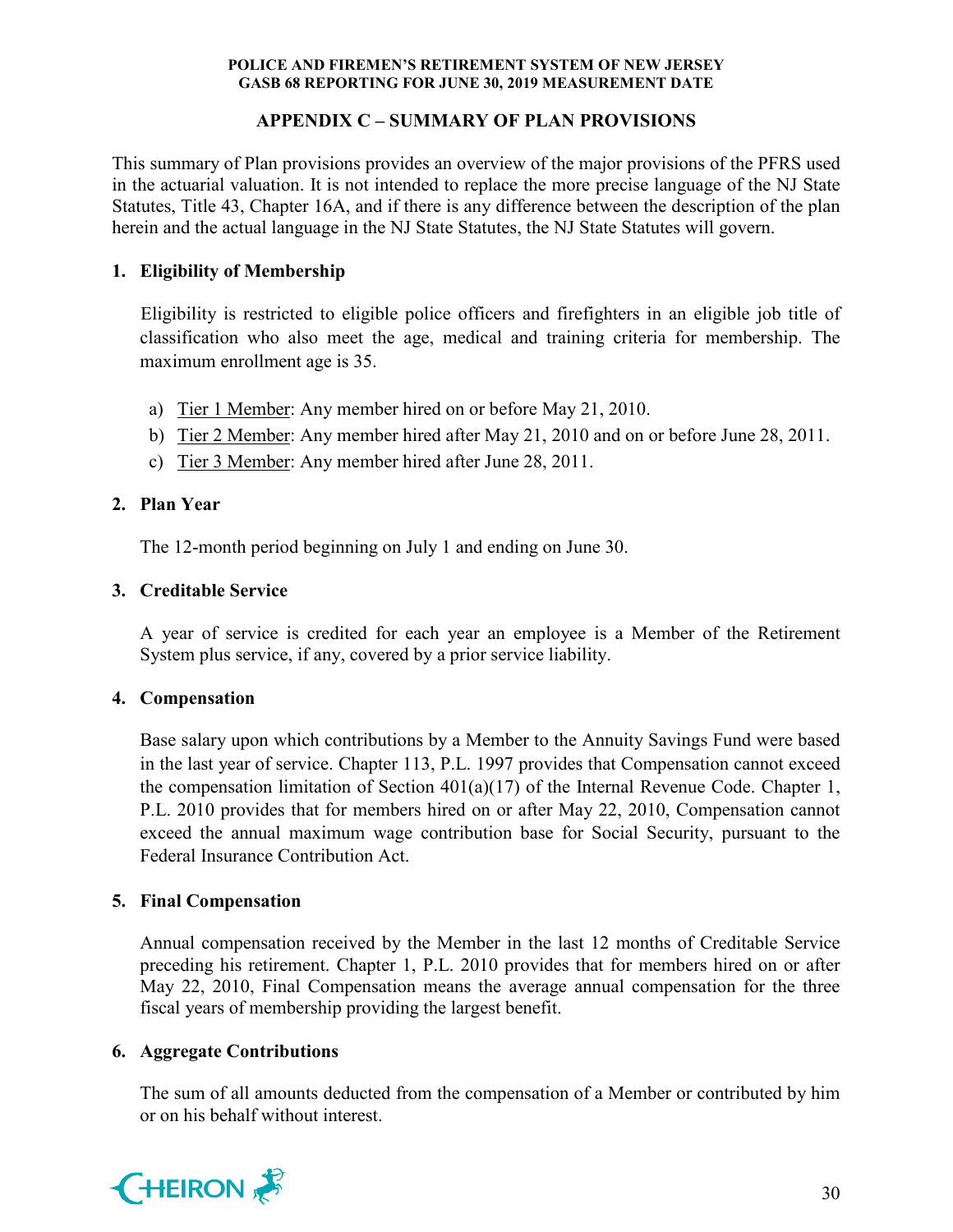# **APPENDIX C – SUMMARY OF PLAN PROVISIONS**

# **7. Member Contributions**

Each Member contributes 10% of base salary.

# **8. Benefits**

#### **a) Service and Special Retirement**

Mandatory retirement at age 65, except a Member hired prior to January 1, 1987 may remain a Member until attaining the earlier of age 68 or 25 years of Creditable Service. Voluntary retirement prior to age 65.

(1) Service Retirement: For a Member enrolled as of January 18, 2000, age 55 or 20 years of Creditable Service. For a Member enrolled after January 18, 2000, age 55.

Benefit is an annual retirement allowance comprised of a member annuity plus an employer pension which together will provide a total allowance of:

- a. 2% of Final Compensation for each year of Creditable Service up to 30 years plus 1% of Final Compensation for each year of Creditable Service over 30 years.
- b. 50% of Final Compensation for Members with 20 or more years of Creditable Service.
- c. 50% of Final Compensation plus 3% of Final Compensation for each year of Creditable Service in excess of 20 years for Members as of January 18, 2000 who would have 20 years of Creditable Service but not 25 years at age 65.
- (2) Special Retirement: 25 years of Creditable Service.

Benefit is in an annual retirement allowance comprised of a member annuity plus an employer pension which together will provide a total allowance of:

- a. For Members enrolled on or before June 28, 2011, 65% of Final Compensation plus 1% of Final Compensation for each year of Creditable Service in excess of 25 years with a maximum of 70% of Final Compensation, except for those members with 30 or more years of Creditable Service on June 30, 1979.
- b. For Members hired after June 28, 2011, 60% of Final Compensation plus 1% of Final Compensation for each year of Creditable Service in excess of 25 years with a maximum of 65% of Final Compensation.

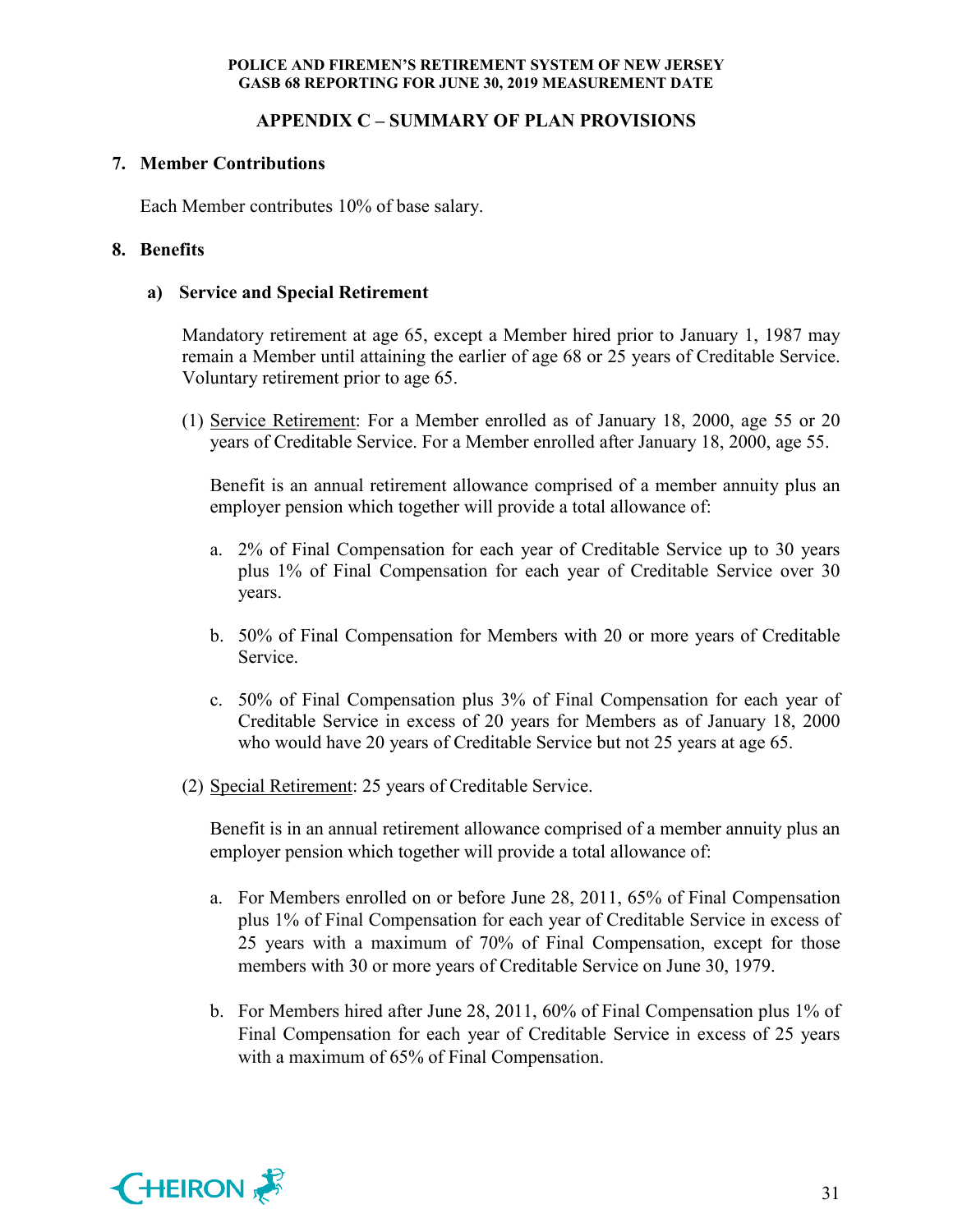# **APPENDIX C – SUMMARY OF PLAN PROVISIONS**

# **b) Deferred Retirement**

Termination of service prior to age 55 with 10 years of Creditable Service.

Benefit is either a refund of Aggregate Contributions, or a deferred life annuity commencing at age 55 comprised of a member annuity plus an employer pension which together will provide a total allowance of 2% of Final Compensation for each year of Creditable Service up to 30 plus 1% of Final Compensation for each year of Creditable Service over 30 years.

For Members who die during the deferral period, the benefit is a return of Aggregate Contributions.

# **c) Non-Vested Termination**

Termination of service prior to age 55 and less than 10 years of service credit.

Benefit is a return of Aggregate Contributions.

# **d) Death Benefits**

- (1) Ordinary Death Before Retirement: Death of an active Member. Benefit is equal to:
	- a. Lump sum payment equal to 350% of Compensation, also known as the noncontributory group life insurance benefit, plus
	- b. Spousal life annuity of 50% of Final Compensation payable until spouse's death or remarriage. If there is no surviving spouse or upon death or remarriage, a total of 20% (35%, 50%) of Final Compensation payable to one (two, three or more) dependent child(ren). If there is no surviving spouse or dependent child(ren),  $25\%$  (40%) of Final Compensation to one (two) dependent parent(s). If there is no surviving spouse, dependent child(ren) or parent(s), the benefit is a refund of Aggregate Contributions.
- (2) Accidental Death Before Retirement: Death of an active Member resulting during performance of duties. Benefit is equal to:
	- a. Lump sum payment equal to 350% of Compensation, also known as the noncontributory group life insurance benefit, plus
	- b. Spousal life annuity of 70% of Compensation payable until spouse's death or remarriage. If there is no surviving spouse or upon death or remarriage, 70% of Compensation payable to dependent children in equal shares. If there is no surviving spouse or dependent child(ren), 25% (40%) of Compensation to one (two) dependent parent(s). If there is no surviving spouse, dependent child(ren) or parent(s), the benefit is a refund of Aggregate Contributions.

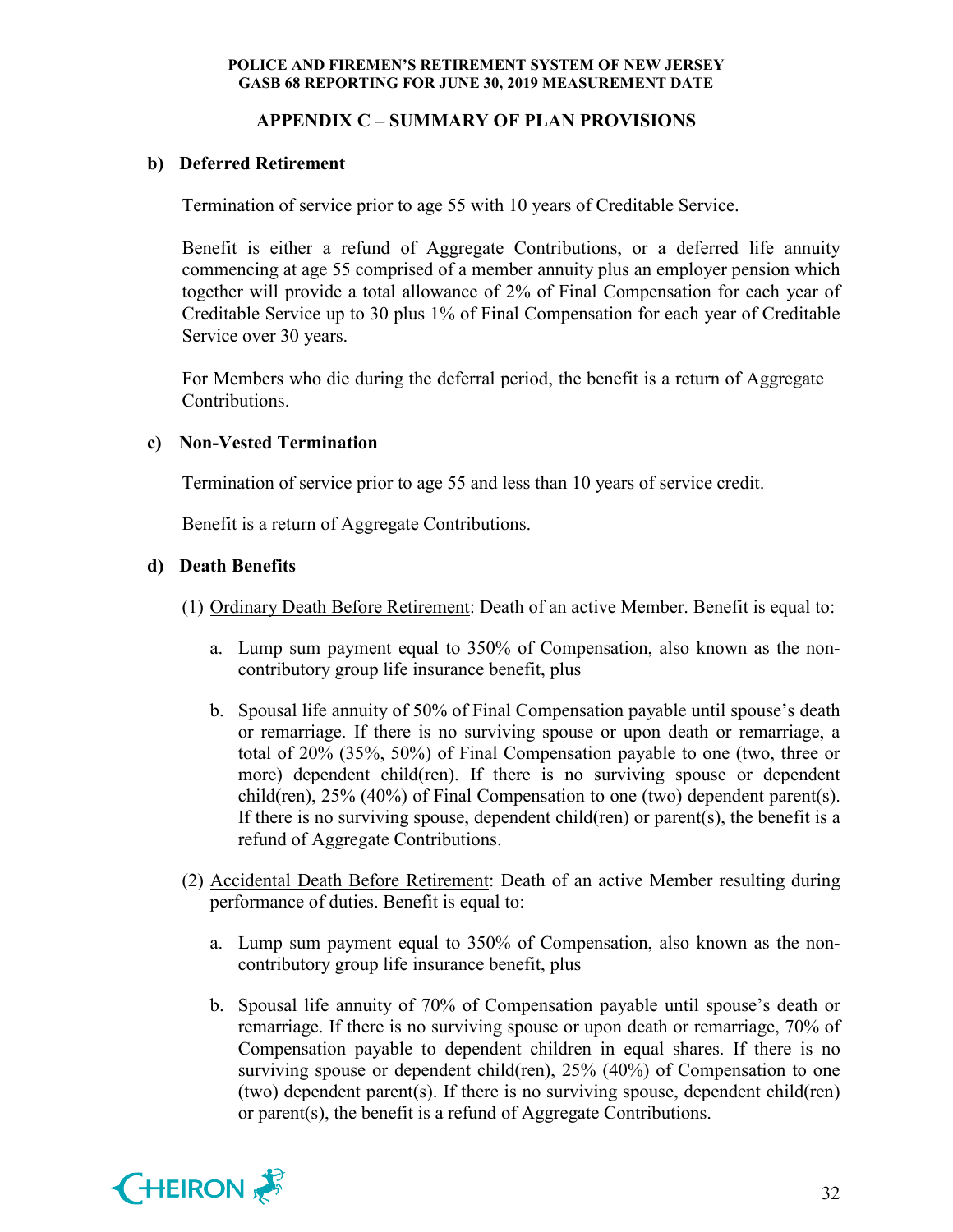# **APPENDIX C – SUMMARY OF PLAN PROVISIONS**

- (3) Death After Retirement: Death of a retired Member. Benefit is equal to:
	- a. Lump sum payment equal to 50% of Compensation for a Member retired under service, special or deferred retirement. For a Member receiving a disability benefit, lump sum payment of 350% of Compensation if death occurs prior to age 55 and 50% of final compensation if death occurs after age 55. This benefit is also known as the non-contributory group life insurance benefit, plus
	- b. For Members who retired on or after January 1, 1968, spouse life annuity of 50% of Final Compensation plus 15% (25%) of Final Compensation for one (two or more) dependent child(ren). The minimum benefit is \$4,500 per year. If there is no surviving spouse or upon death or remarriage, a total of 20% (35%, 50%) of Final Compensation payable to one (two, three or more) dependent child(ren). Previously granted COLAs also apply.

#### **e) Disability Retirement**

(1) Ordinary Disability Retirement: Four years of Creditable Service and totally and permanently incapacitated from the performance of usual or available duties.

Benefit is an annual retirement allowance comprised of a member annuity plus an employer pension which together will provide a total allowance of:

- a) 40% of Final Compensation, or
- b) 1.5% of Final Compensation for each year of Creditable Service.
- (2) Involuntary Ordinary Disability Retirement: Ordinary Disability Retirement applied for by the employer.

Benefit is an annual retirement allowance comprised of a member annuity plus an employer pension which together will provide a total allowance of:

- a) For Members with 20 years of Creditable Service but less than 25 years, 50% of Final Compensation plus 3% of Final Compensation for each year of Creditable Service in excess of 20 years, to a maximum of 65% of Final Compensation.
- b) For all other members, the Ordinary Disability benefit.
- (3) Accidental Disability Retirement: Totally and permanently disabled as a direct result of a traumatic event occurring during and as a result of regular or assigned duties and such member is mentally or physically incapacitated for the performance of his usual duties.

Benefit is an annual retirement allowance comprised of a member annuity plus an employer pension which together will provide a total allowance of 2/3 of annual rate of compensation at the time of the traumatic event or retirement, whichever is greater.

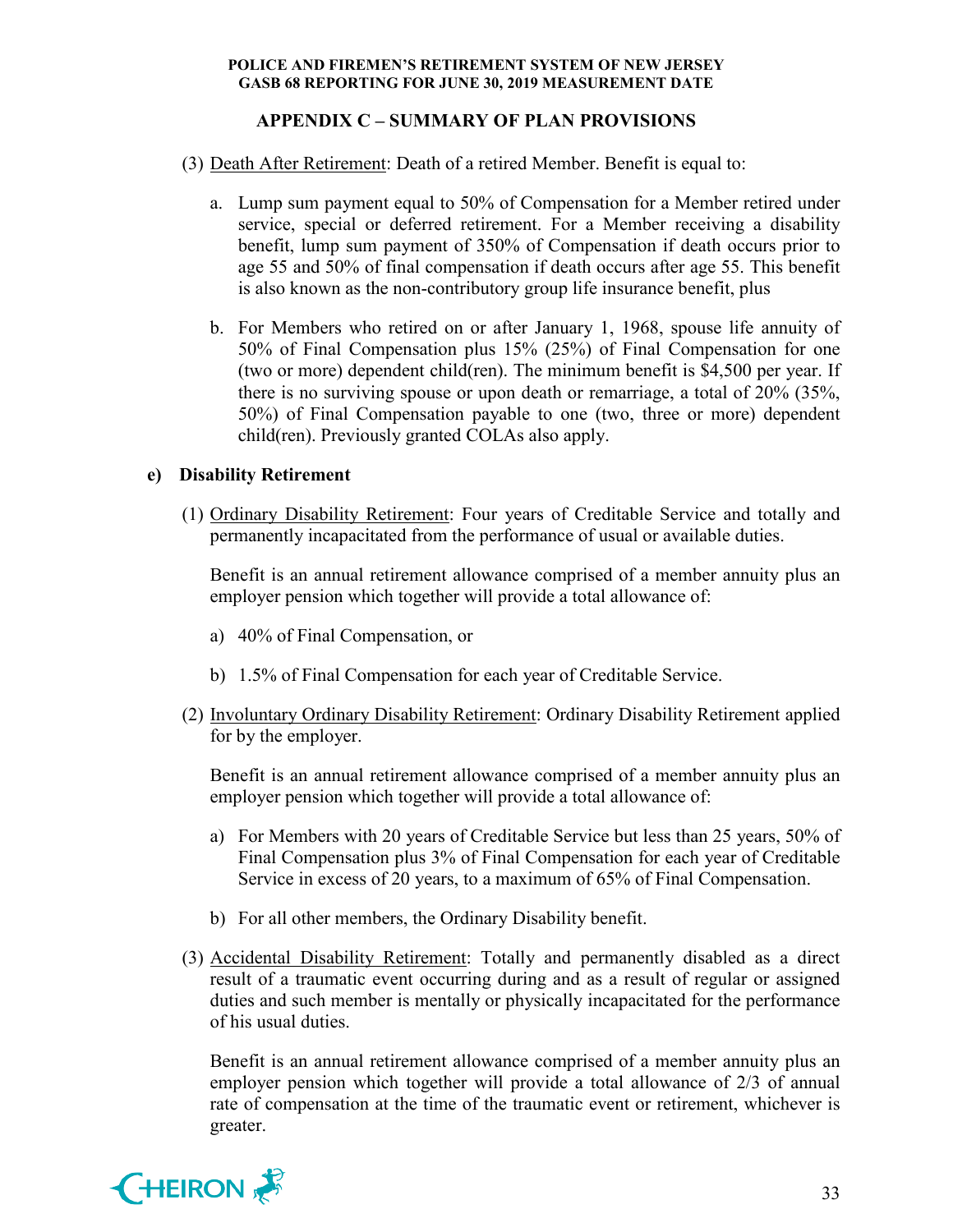# **APPENDIX C – SUMMARY OF PLAN PROVISIONS**

(4) Special Disability Retirement: Under age 55 with 5 years of Creditable Service and received a heart transplant.

Benefit is an annual retirement allowance comprised of a member annuity plus an employer pension which together will provide a total allowance of 50% of Final Compensation.

# **9. Forms of Payment**

No optional forms of payment are available.

# **10. Cost-of-Living Adjustments**

Also known as Pension Adjustments. Provided annually to retirees and survivors after 24 months of retirement prior to July 1, 2011. Chapter 78, P.L. 2011 eliminated future adjustments effective July 1, 2011. Adjustments may be reinstated in the future subject to certain conditions outlined in Chapter 78, P.L. 2011.

# **11. Changes in Plan Provisions Since Last Valuation**

None.

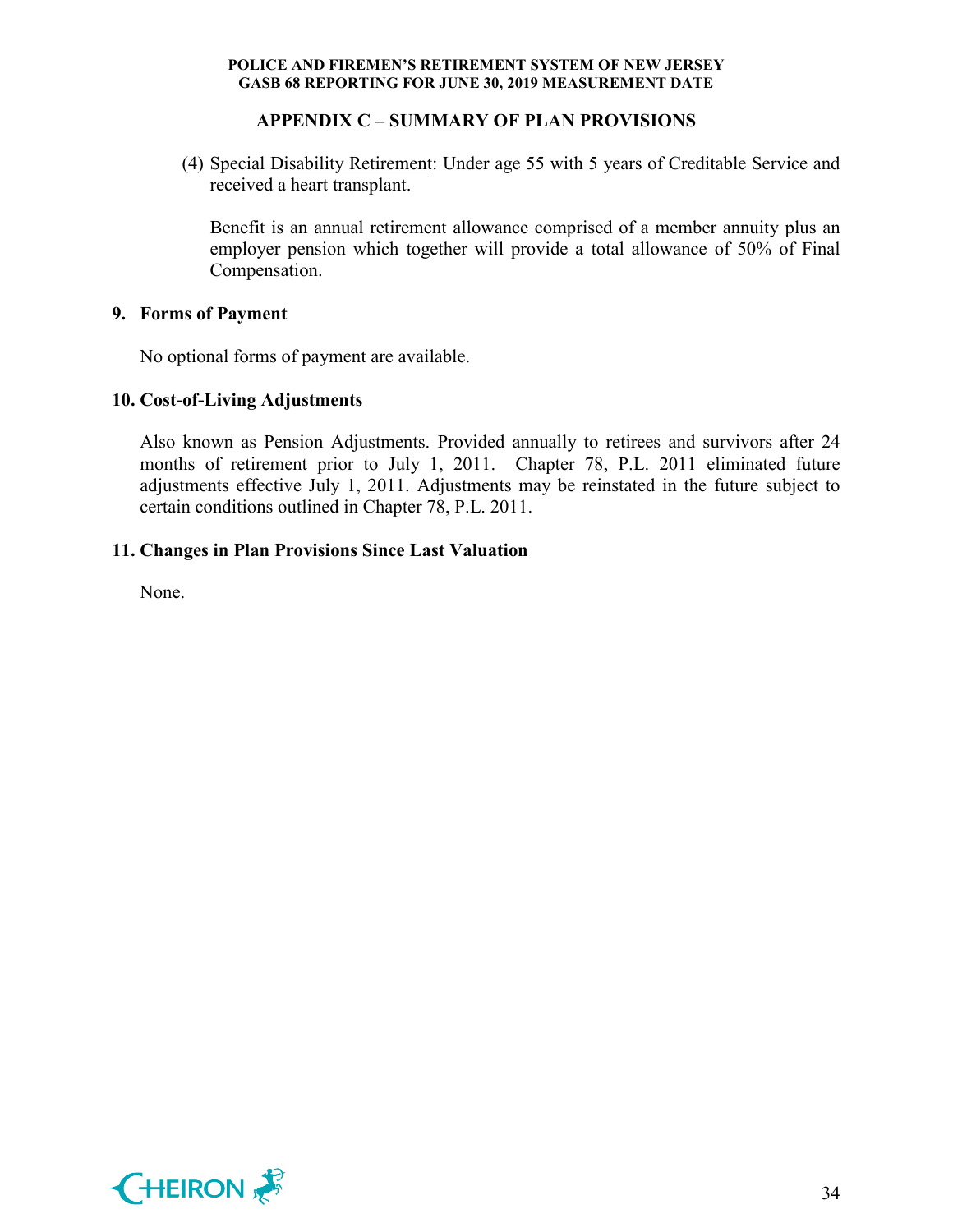#### **APPENDIX D – DETERMINATION OF DISCOUNT RATE**

# **Table 1 - Projection of the Pension Plan's Fiduciary Net Position** (In Thousands) Projections Commence June 30, 2019

| Year           | Projected<br>Beginning<br><b>Fiduciary Net</b><br>Position | Projected<br>Member<br>Contributions | <b>Projected State</b><br>Contributions | Projected State-<br>paid Local<br>Contributions | <b>Projected Local</b><br>Employer<br>Contributions | Projected<br>Lottery<br>Contributions | Projected<br>Benefit<br><b>Payments</b> | Projected<br>Administrative<br><b>Expenses</b> | Projected<br>Investment<br><b>Earnings</b> | <b>Projected Ending</b><br><b>Fiduciary Net</b><br>Position   |
|----------------|------------------------------------------------------------|--------------------------------------|-----------------------------------------|-------------------------------------------------|-----------------------------------------------------|---------------------------------------|-----------------------------------------|------------------------------------------------|--------------------------------------------|---------------------------------------------------------------|
| k              | (a)                                                        | (b)                                  | (c)                                     | (d)                                             | (e)                                                 | (f)                                   | (g)                                     | (h)                                            | (i)                                        | $(j) = (a) + (b) + (c)$<br>$+(d)+(e)+(f)-(g)$<br>$-(h) + (i)$ |
| $\mathbf{1}$   | s<br>26,686,546                                            | s<br>372,016                         | Ś<br>213,857                            | s<br>159,085                                    | s<br>1.038.351                                      | s<br>12,859                           | s<br>2.713.230                          | Ś<br>7.419                                     | s<br>1,815,092                             | s<br>27.577.156                                               |
| $\overline{c}$ | 27,577,156                                                 | 364,734                              | 230,528                                 | 154,940                                         | 1,132,770                                           | 13,037                                | 2,833,377                               | 7,733                                          | 1,874,983                                  | 28,507,039                                                    |
| $\sqrt{3}$     | 28,507,039                                                 | 357,963                              | 240,818                                 | 154,994                                         | 1,144,988                                           | 13,190                                | 2,943,295                               | 8,024                                          | 1,936,533                                  | 29,404,206                                                    |
| $\overline{4}$ | 29,404,206                                                 | 350,811                              | 274,222                                 | 156,970                                         | 1,284,895                                           | 13,343                                | 3,049,984                               | 8,316                                          | 1,998,718                                  | 30,424,865                                                    |
| 5              | 30,424,865                                                 | 342,165                              | 282,845                                 | 160,397                                         | 1,297,005                                           | 13,505                                | 3,159,613                               | 8,620                                          | 2,066,610                                  | 31,419,159                                                    |
| 6              | 31,419,159                                                 | 332,821                              | 290,960                                 | 163,838                                         | 1,306,706                                           | 13,670                                | 3,267,521                               | 8,917                                          | 2,132,638                                  | 32,383,353                                                    |
| $\overline{7}$ | 32,383,353                                                 | 321,786                              | 299,654                                 | 167,298                                         | 1,315,158                                           | 13,836                                | 3,379,903                               | 9,228                                          | 2,196,341                                  | 33,308,296                                                    |
| 8              | 33,308,296                                                 | 309,333                              | 308,115                                 | 171,071                                         | 1,295,074                                           | 14,005                                | 3,494,706                               | 9,549                                          | 2,256,680                                  | 34,158,318                                                    |
| $\mathbf{Q}$   | 34,158,318                                                 | 296,389                              | 316,159                                 | 175,242                                         | 1,297,977                                           | 14,165                                | 3,606,565                               | 9,865                                          | 2,312,249                                  | 34,954,068                                                    |
| $10$           | 34,954,068                                                 | 282,814                              | 324,060                                 | 179,377                                         | 1,301,045                                           | 14,275                                | 3,716,080                               | 10,173                                         | 2,364,075                                  | 35,693,461                                                    |
| 11             | 35,693,461                                                 | 269,125                              | 332,449                                 | 183,490                                         | 1,302,963                                           | 14,419                                | 3,820,503                               | 10,465                                         | 2,412,122                                  | 36,377,062                                                    |
| 12             | 36,377,062                                                 | 254,014                              | 334,343                                 | 184,035                                         | 1,292,828                                           | 14,565                                | 3,928,377                               | 10,764                                         | 2,455,630                                  | 36,973,335                                                    |
| 13             | 36,973,335                                                 | 237,534                              | 336,115                                 | 184,431                                         | 1,279,402                                           | 14,712                                | 4,038,808                               | 11,067                                         | 2,492,826                                  | 37,468,480                                                    |
| 14             | 37,468,480                                                 | 221,334                              | 337,753                                 | 184,411                                         | 1,262,591                                           | 14,860                                | 4,141,691                               | 11,351                                         | 2,523,141                                  | 37,859,528                                                    |
| 15             | 37,859,528                                                 | 205,355                              | 339,069                                 | 184,372                                         | 1,244,698                                           | 15,011                                | 4,237,051                               | 11,618                                         | 2,546,409                                  | 38,145,773                                                    |
| 16             | 38,145,773                                                 | 190,740                              | 339,915                                 | 184,280                                         | 1,228,201                                           | 15,162                                | 4,317,529                               | 11,842                                         | 2,562,912                                  | 38,337,612                                                    |
| 17             | 38,337,612                                                 | 178,780                              | 341,014                                 | 184,197                                         | 1,213,962                                           | 15,315                                | 4,375,103                               | 12,001                                         | 2,573,734                                  | 38,457,511                                                    |
| 18<br>19       | 38,457,511                                                 | 167,726                              | 343,144<br>344,946                      | 184,295                                         | 1,204,414<br>1,197,642                              | 15,470                                | 4,420,646                               | 12,130                                         | 2,580,078<br>2,582,334                     | 38,519,862<br>38,520,243                                      |
| 20             | 38,519,862<br>38,520,243                                   | 155,205<br>140,454                   | 345,991                                 | 184,612<br>184,817                              | 1,189,045                                           | 15,626<br>15,784                      | 4,467,717<br>4,520,932                  | 12,266<br>12,416                               | 2,579,910                                  | 38,442,898                                                    |
| 21             | 38,442,898                                                 | 123,717                              | 346,977                                 | 184,756                                         | 1,175,665                                           | 15,943                                | 4,578,820                               | 12,575                                         | 2,571,726                                  | 38,270,287                                                    |
| $22\,$         | 38,270,287                                                 | 105,588                              | 347,756                                 | 184,356                                         | 1,157,629                                           | 16,104                                | 4,638,060                               | 12,739                                         | 2,556,685                                  | 37,987,607                                                    |
| 23             | 37,987,607                                                 | 85,668                               | 348,067                                 | 183,789                                         | 1,136,083                                           | 16,267                                | 4,701,057                               | 12,919                                         | 2,533,672                                  | 37,577,175                                                    |
| 24             | 37,577,175                                                 | 63,901                               | 347,100                                 | 183,014                                         | 1,110,869                                           | 16,431                                | 4,767,871                               | 13,118                                         | 2,501,419                                  | 37,018,920                                                    |
| 25             | 37,018,920                                                 | 45,863                               | 344,197                                 | 182,093                                         | 1,082,146                                           | 16,597                                | 4,805,316                               | 13,236                                         | 2,459,846                                  | 36,331,111                                                    |
| 26             | 36,331,111                                                 | 34,746                               | 341,700                                 | 181,181                                         | 1,059,155                                           | 16,764                                | 4,797,809                               | 13,224                                         | 2,411,103                                  | 35,564,727                                                    |
| 27             | 35,564,727                                                 | 26,685                               | 341,071                                 | 181,095                                         | 1,046,826                                           | 16,933                                | 4,768,068                               | 13,148                                         | 2,357,983                                  | 34,754,103                                                    |
| 28             | 34,754,103                                                 | 20,294                               | 341,236                                 | 181,350                                         | 1,038,812                                           | 17,104                                | 4,724,291                               | 13,032                                         | 2,302,412                                  | 33,917,989                                                    |
| 29             | 33,917,989                                                 | 15,270                               | 341,698                                 | 181,774                                         | 1,033,080                                           | $\boldsymbol{0}$                      | 4,668,431                               | 12,881                                         | 2,244,976                                  | 33,053,475                                                    |
| 30             | 33,053,475                                                 | 11.348                               | 343.522                                 | 182,333                                         | 1,029,092                                           | $\theta$                              | 4,602,298                               | 12,702                                         | 2,186,602                                  | 32.191.373                                                    |
| 31             | 32,191,373                                                 | 8,344                                | 345,535                                 | 183,003                                         | 1,026,465                                           | $\mathbf{0}$                          | 4,527,208                               | 12,498                                         | 2,128,768                                  | 31,343,782                                                    |
| 32             | 31,343,782                                                 | 6,014                                | 347,710                                 | 183,766                                         | 1,024,874                                           | $\boldsymbol{0}$                      | 4,444,873                               | 12,272                                         | 2,072,248                                  | 30,521,248                                                    |
| 33             | 30,521,248                                                 | 4,258                                | 350,007                                 | 184,602                                         | 1,023,952                                           | $\boldsymbol{0}$                      | 4,356,057                               | 12,029                                         | 2,017,741                                  | 29,733,722                                                    |
| 34             | 29,733,722                                                 | 2,931                                | 352,387                                 | 185,497                                         | 1,023,552                                           | $\boldsymbol{0}$                      | 4,261,764                               | 11,770                                         | 1,965,901                                  | 28,990,457                                                    |
| 35             | 28,990,457                                                 | 1,959                                | 354,812                                 | 186,443                                         | 1,023,467                                           | $\mathbf{0}$                          | 4,162,550                               | 11,498                                         | 1,917,350                                  | 28,300,439                                                    |
| 36             | 28,300,439                                                 | 1,260                                | 357,282                                 | 180,185                                         | 516,940                                             | $\boldsymbol{0}$                      | 4,059,003                               | 11,213                                         | 1,863,859                                  | 27,149,749                                                    |
| 37             | 27,149,749                                                 | 758                                  | 359,778                                 | 175,424                                         | 128,074                                             | $\theta$                              | 3,951,675                               | 10,918                                         | 1,780,306                                  | 25,631,496                                                    |
| 38             | 25,631,496                                                 | 432                                  | 362,281                                 | 175,784                                         | 107,733                                             | $\theta$                              | 3,840,803                               | 10,612                                         | 1,677,570                                  | 24,103,881                                                    |
| 39             | 24,103,881                                                 | 223                                  | 364,790                                 | 176,428                                         | 106,550                                             | $\mathbf{0}$                          | 3,726,884                               | 10,299                                         | 1,574,622                                  | 22,589,310                                                    |
| 40             | 22,589,310                                                 | 107                                  | 367,296                                 | 177,101                                         | 106,279                                             | $\theta$                              | 3,610,226                               | 9,978                                          | 1,472,701                                  | 21,092,591                                                    |
| 41             | 21,092,591                                                 | 42                                   | 369,798                                 | 177,787                                         | 105,940                                             | $\mathbf{0}$                          | 3,491,275                               | 9,650                                          | 1,372,109                                  | 19,617,342                                                    |
| 42             | 19,617,342                                                 | 13                                   | 372,290                                 | 178,482                                         | 105,443                                             | $\boldsymbol{0}$                      | 3,370,342                               | 9,317                                          | 1,273,087                                  | 18,166,998                                                    |
| 43             | 18,166,998                                                 | $\overline{4}$                       | 374,769                                 | 179,184                                         | 104,769                                             | $\bf{0}$                              | 3,247,748                               | 8,979                                          | 1,175,862                                  | 16,744,860                                                    |
| 44             | 16,744,860                                                 | 1                                    | 377,235                                 | 179,890                                         | 103,900                                             | $\overline{0}$                        | 3,123,846                               | 8,638                                          | 1,080,654                                  | 15,354,055                                                    |
| 45             | 15,354,055                                                 | $\bf{0}$                             | 379,685                                 | 180,600                                         | 102,827                                             | $\theta$                              | 2,998,957                               | 8,294                                          | 987,669                                    | 13,997,585                                                    |
| 46             | 13,997,585                                                 | $\boldsymbol{0}$<br>$\bf{0}$         | 382,123                                 | 181,312                                         | 101,555                                             | $\overline{0}$<br>$\theta$            | 2,873,399                               | 7,948                                          | 897,107                                    | 12,678,335                                                    |
| 47<br>48       | 12,678,335<br>11,399,072                                   | $\theta$                             | 384,547<br>386,963                      | 182,027<br>182,745                              | 100,104<br>98,493                                   | $\mathbf{0}$                          | 2,747,500<br>2,621,575                  | 7,601<br>7,254                                 | 809,158<br>724,007                         | 11,399,072                                                    |
| 49             | 10,162,450                                                 | $\mathbf{0}$                         | 389,370                                 | 183,465                                         | 96,736                                              | $\mathbf{0}$                          | 2,495,931                               | 6,908                                          | 641,827                                    | 10,162,450<br>8,971,008                                       |
| 50             | 8,971,008                                                  | $\theta$                             | 391,769                                 | 184,188                                         | 94,846                                              | $\mathbf{0}$                          | 2,370,859                               | 6,563                                          | 562,788                                    | 7,827,177                                                     |
| 51             | 7,827,177                                                  | $\mathbf{0}$                         | 394,160                                 | 184,913                                         | 92,823                                              | $\bf{0}$                              | 2,246,637                               | 6,221                                          | 487,050                                    | 6,733,266                                                     |
| 52             | 6,733,266                                                  | $\theta$                             | 396,546                                 | 185,641                                         | 90,665                                              | $\mathbf{0}$                          | 2,123,544                               | 5,882                                          | 414,765                                    | 5,691,458                                                     |
| 53             | 5,691,458                                                  | $\theta$                             | 398,927                                 | 186,371                                         | 88,368                                              | $\boldsymbol{0}$                      | 2,001,855                               | 5,546                                          | 346,076                                    | 4,703,798                                                     |
| 54             | 4,703,798                                                  | $\bf{0}$                             | 401,304                                 | 187,104                                         | 85,931                                              | $\mathbf{0}$                          | 1,881,847                               | 5,216                                          | 281,117                                    | 3,772,191                                                     |
| 55             | 3,772,191                                                  | $\bf{0}$                             | 403,680                                 | 187,839                                         | 83,358                                              | $\theta$                              | 1,763,785                               | 4,890                                          | 220,012                                    | 2,898,404                                                     |
| 56             | 2,898,404                                                  | $\boldsymbol{0}$                     | 406,053                                 | 188,578                                         | 80,648                                              | $\overline{0}$                        | 1,647,932                               | 4,571                                          | 162,875                                    | 2,084,054                                                     |
| 57             | 2,084,054                                                  | $\bf{0}$                             | 408,424                                 | 189,318                                         | 77,812                                              | $\theta$                              | 1,534,530                               | 4,259                                          | 109,813                                    | 1,330,633                                                     |
| 58             | 1,330,633                                                  | $\theta$                             | 410,793                                 | 190,062                                         | 74,852                                              | $\mathbf{0}$                          | 1,423,822                               | 3,953                                          | 60,920                                     | 639,484                                                       |
| 59             | $\mathbf{0}$                                               | $\bf{0}$                             | $\theta$                                | $\mathbf{0}$                                    | $\theta$                                            | $\bf{0}$                              | 1,316,036                               | 3,656                                          | $\mathbf{0}$                               | $\bf{0}$                                                      |
| 60             | $\theta$                                                   | $\theta$                             | $\theta$                                | $\theta$                                        | $\mathbf{0}$                                        | $\theta$                              | 1,211,391                               | 3,368                                          | $\theta$                                   | $\overline{0}$                                                |
|                |                                                            |                                      |                                         |                                                 |                                                     |                                       |                                         |                                                |                                            |                                                               |

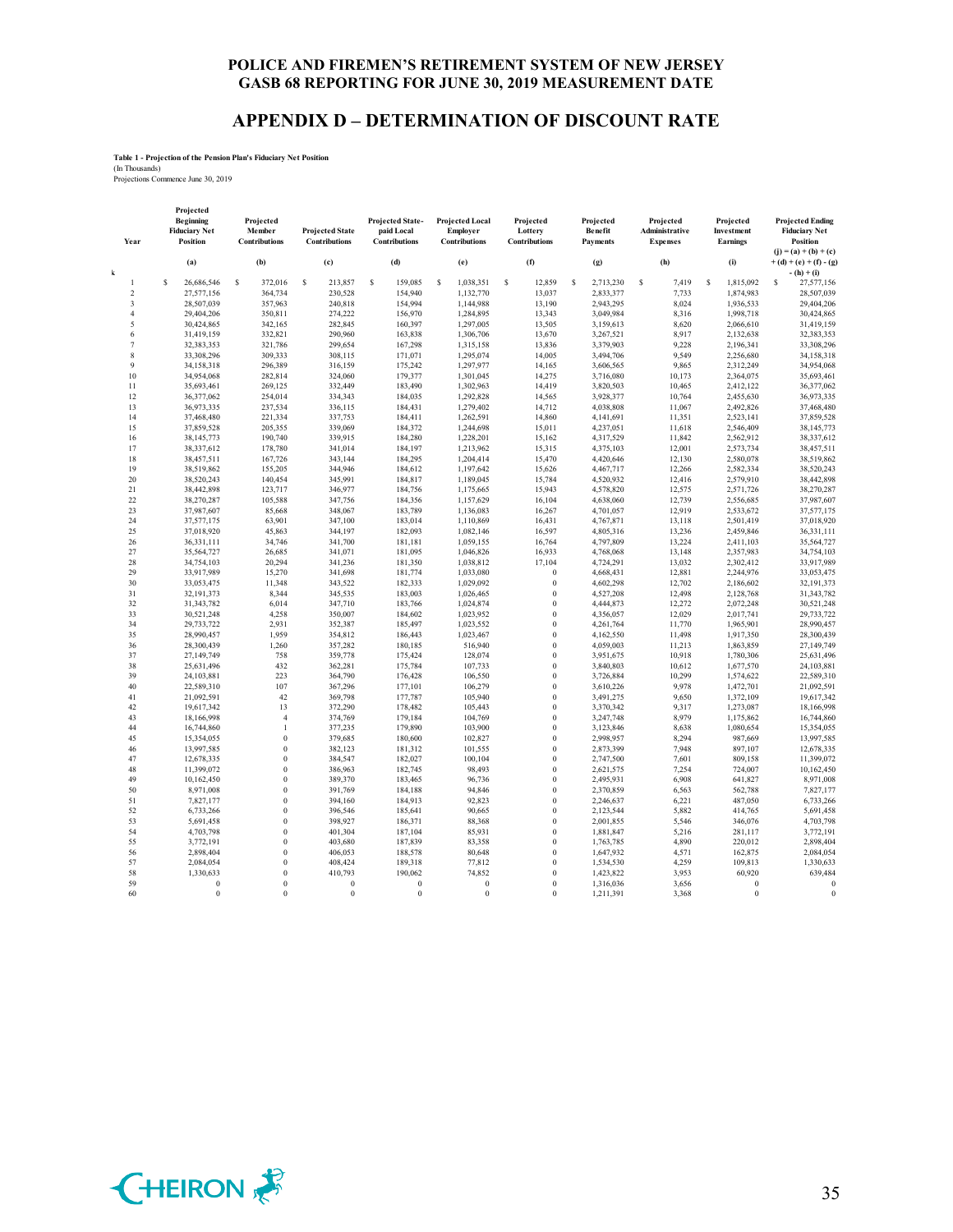#### **APPENDIX D – DETERMINATION OF DISCOUNT RATE**

# **Table 1 - Projection of the Pension Plan's Fiduciary Net Position** (In Thousands) Projections Commence June 30, 2019

| Year<br>k | Projected<br><b>Beginning</b><br><b>Fiduciary Net</b><br>Position<br>(a) | Projected<br>Member<br>Contributions<br>(b) | <b>Projected State</b><br>Contributions<br>(c) | Projected State-<br>paid Local<br>Contributions<br>(d) | <b>Projected Local</b><br>Employer<br>Contributions<br>(e) | Projected<br>Lottery<br>Contributions<br>(f) | Projected<br><b>Benefit</b><br><b>Payments</b><br>(g) | Projected<br>Administrative<br><b>Expenses</b><br>(h) | Projected<br>Investment<br>Earnings<br>(i) | <b>Projected Ending</b><br><b>Fiduciary Net</b><br>Position<br>$(i) = (a) + (b) + (c)$<br>$+(d)+(e)+(f)-(g)$<br>$-(h) + (i)$ |
|-----------|--------------------------------------------------------------------------|---------------------------------------------|------------------------------------------------|--------------------------------------------------------|------------------------------------------------------------|----------------------------------------------|-------------------------------------------------------|-------------------------------------------------------|--------------------------------------------|------------------------------------------------------------------------------------------------------------------------------|
| 61        | $\boldsymbol{0}$                                                         | $\boldsymbol{0}$                            | $\boldsymbol{0}$                               | $\boldsymbol{0}$                                       | $\boldsymbol{0}$                                           | $\boldsymbol{0}$                             | 1,110,103                                             | 3,088                                                 | $\boldsymbol{0}$                           | $\boldsymbol{0}$                                                                                                             |
| 62        | $\mathbf{0}$                                                             | $\bf{0}$                                    | $\mathbf{0}$                                   | $\mathbf{0}$                                           | $\mathbf{0}$                                               | $\mathbf{0}$                                 | 1,012,392                                             | 2,818                                                 | $\theta$                                   | $\bf{0}$                                                                                                                     |
| 63        | $\boldsymbol{0}$                                                         | $\boldsymbol{0}$                            | $\bf{0}$                                       | $\boldsymbol{0}$                                       | $\bf{0}$                                                   | $\boldsymbol{0}$                             | 918,488                                               | 2,559                                                 | $\boldsymbol{0}$                           | $\boldsymbol{0}$                                                                                                             |
| 64        | $\boldsymbol{0}$                                                         | $\boldsymbol{0}$                            | $\boldsymbol{0}$                               | $\boldsymbol{0}$                                       | $\boldsymbol{0}$                                           | $\boldsymbol{0}$                             | 828,620                                               | 2,311                                                 | $\boldsymbol{0}$                           | $\mathbf{0}$                                                                                                                 |
| 65        | $\boldsymbol{0}$                                                         | $\boldsymbol{0}$                            | $\bf{0}$                                       | $\boldsymbol{0}$                                       | $\boldsymbol{0}$                                           | $\boldsymbol{0}$                             | 743,034                                               | 2,074                                                 | $\boldsymbol{0}$                           | $\boldsymbol{0}$                                                                                                             |
| 66        | $\mathbf{0}$                                                             | $\boldsymbol{0}$                            | $\mathbf{0}$                                   | $\boldsymbol{0}$                                       | $\bf{0}$                                                   | $\mathbf{0}$                                 | 661,962                                               | 1,850                                                 | $\boldsymbol{0}$                           | $\mathbf{0}$                                                                                                                 |
| 67        | $\mathbf{0}$                                                             | $\boldsymbol{0}$                            | $\mathbf{0}$                                   | $\bf{0}$                                               | $\bf{0}$                                                   | $\boldsymbol{0}$                             | 585,636                                               | 1,639                                                 | $\boldsymbol{0}$                           | $\mathbf{0}$                                                                                                                 |
| 68        | $\mathbf{0}$                                                             | $\boldsymbol{0}$                            | $\mathbf{0}$                                   | $\boldsymbol{0}$                                       | $\bf{0}$                                                   | $\mathbf{0}$                                 | 514,252                                               | 1,441                                                 | $\boldsymbol{0}$                           | $\mathbf{0}$                                                                                                                 |
| 69        | $\boldsymbol{0}$                                                         | $\boldsymbol{0}$                            | $\bf{0}$                                       | $\boldsymbol{0}$                                       | $\bf{0}$                                                   | $\boldsymbol{0}$                             | 447,964                                               |                                                       | $\boldsymbol{0}$                           | $\boldsymbol{0}$                                                                                                             |
| 70        | $\boldsymbol{0}$                                                         | $\boldsymbol{0}$                            | $\mathbf{0}$                                   | $\boldsymbol{0}$                                       | $\boldsymbol{0}$                                           | $\bf{0}$                                     | 386,877                                               | 1,257<br>1,087                                        | $\boldsymbol{0}$                           | $\mathbf{0}$                                                                                                                 |
| 71        | $\boldsymbol{0}$                                                         | $\boldsymbol{0}$                            | $\boldsymbol{0}$                               | $\,0\,$                                                | $\bf{0}$                                                   | $\boldsymbol{0}$                             | 331,034                                               | 932                                                   | $\boldsymbol{0}$                           | $\boldsymbol{0}$                                                                                                             |
| $72\,$    | $\mathbf{0}$                                                             | $\bf{0}$                                    | $\mathbf{0}$                                   | $\boldsymbol{0}$                                       | $\bf{0}$                                                   | $\boldsymbol{0}$                             | 280,431                                               | 790                                                   | $\boldsymbol{0}$                           | $\mathbf{0}$                                                                                                                 |
| 73        | $\mathbf{0}$                                                             | $\boldsymbol{0}$                            | $\mathbf{0}$                                   | $\bf{0}$                                               | $\mathbf{0}$                                               | $\mathbf{0}$                                 | 235,001                                               | 664                                                   | $\boldsymbol{0}$                           | $\mathbf{0}$                                                                                                                 |
| 74        | $\mathbf{0}$                                                             | $\bf{0}$                                    | $\mathbf{0}$                                   | $\mathbf{0}$                                           | $\mathbf{0}$                                               | $\mathbf{0}$                                 | 194,632                                               | 551                                                   | $\boldsymbol{0}$                           | $\theta$                                                                                                                     |
| 75        | $\mathbf{0}$                                                             | $\bf{0}$                                    | $\mathbf{0}$                                   | $\mathbf{0}$                                           | $\mathbf{0}$                                               | $\mathbf{0}$                                 | 159,166                                               | 451                                                   | $\mathbf{0}$                               | $\mathbf{0}$                                                                                                                 |
| 76        | $\boldsymbol{0}$                                                         | $\boldsymbol{0}$                            | $\boldsymbol{0}$                               | $\boldsymbol{0}$                                       | $\boldsymbol{0}$                                           | $\boldsymbol{0}$                             | 128,397                                               | 365                                                   | $\boldsymbol{0}$                           | $\boldsymbol{0}$                                                                                                             |
| 77        | $\mathbf{0}$                                                             | $\bf{0}$                                    | $\mathbf{0}$                                   | $\boldsymbol{0}$                                       | $\mathbf{0}$                                               | $\boldsymbol{0}$                             | 102,067                                               | 291                                                   | $\boldsymbol{0}$                           | $\mathbf{0}$                                                                                                                 |
| $78\,$    | $\boldsymbol{0}$                                                         | $\boldsymbol{0}$                            | $\boldsymbol{0}$                               | $\boldsymbol{0}$                                       | $\bf{0}$                                                   | $\bf{0}$                                     | 79,877                                                | 228                                                   | $\boldsymbol{0}$                           | $\boldsymbol{0}$                                                                                                             |
| 79        | $\mathbf{0}$                                                             | $\bf{0}$                                    | $\mathbf{0}$                                   | $\mathbf{0}$                                           | $\mathbf{0}$                                               | $\mathbf{0}$                                 | 61,479                                                | 176                                                   | $\theta$                                   | $\mathbf{0}$                                                                                                                 |
| 80        | $\boldsymbol{0}$                                                         | $\boldsymbol{0}$                            | $\bf{0}$                                       | $\boldsymbol{0}$                                       | $\bf{0}$                                                   | $\boldsymbol{0}$                             | 46,494                                                | 133                                                   | $\boldsymbol{0}$                           | $\boldsymbol{0}$                                                                                                             |
| 81        | $\boldsymbol{0}$                                                         | $\boldsymbol{0}$                            | $\boldsymbol{0}$                               | $\boldsymbol{0}$                                       | $\boldsymbol{0}$                                           | $\boldsymbol{0}$                             | 34,518                                                | 99                                                    | $\boldsymbol{0}$                           | $\mathbf{0}$                                                                                                                 |
| 82        | $\boldsymbol{0}$                                                         | $\boldsymbol{0}$                            | $\bf{0}$                                       | $\boldsymbol{0}$                                       | $\boldsymbol{0}$                                           | $\boldsymbol{0}$                             | 25,139                                                | 73                                                    | $\boldsymbol{0}$                           | $\boldsymbol{0}$                                                                                                             |
| 83        | $\boldsymbol{0}$                                                         | $\boldsymbol{0}$                            | $\mathbf{0}$                                   | $\boldsymbol{0}$                                       | $\boldsymbol{0}$                                           | $\mathbf{0}$                                 | 17,949                                                | 52                                                    | $\boldsymbol{0}$                           | $\boldsymbol{0}$                                                                                                             |
| 84        | $\mathbf{0}$                                                             | $\bf{0}$                                    | $\mathbf{0}$                                   | $\mathbf{0}$                                           | $\bf{0}$                                                   | $\mathbf{0}$                                 | 12,561                                                | 36                                                    | $\boldsymbol{0}$                           | $\boldsymbol{0}$                                                                                                             |
| 85        | $\mathbf{0}$                                                             | $\bf{0}$                                    | $\mathbf{0}$                                   | $\mathbf{0}$                                           | $\mathbf{0}$                                               | $\mathbf{0}$                                 | 8,617                                                 | 25                                                    | $\boldsymbol{0}$                           | $\mathbf{0}$                                                                                                                 |
| 86        | $\boldsymbol{0}$                                                         | $\boldsymbol{0}$                            | $\boldsymbol{0}$                               | $\bf{0}$                                               | $\bf{0}$                                                   | $\boldsymbol{0}$                             | 5,800                                                 | 17                                                    | $\boldsymbol{0}$                           | $\boldsymbol{0}$                                                                                                             |
| 87        | $\boldsymbol{0}$                                                         | $\boldsymbol{0}$                            | $\mathbf{0}$                                   | $\boldsymbol{0}$                                       | $\boldsymbol{0}$                                           | $\boldsymbol{0}$                             | 3,839                                                 | 11                                                    | $\boldsymbol{0}$                           | $\mathbf{0}$                                                                                                                 |
| $88\,$    | $\boldsymbol{0}$                                                         | $\boldsymbol{0}$                            | $\boldsymbol{0}$                               | $\boldsymbol{0}$                                       | $\boldsymbol{0}$                                           | $\boldsymbol{0}$                             | 2,509                                                 | $\boldsymbol{7}$                                      | $\boldsymbol{0}$                           | $\boldsymbol{0}$                                                                                                             |
| 89        | $\mathbf{0}$                                                             | $\mathbf{0}$                                | $\mathbf{0}$                                   | $\boldsymbol{0}$                                       | $\bf{0}$                                                   | $\mathbf{0}$                                 | 1,629                                                 | 5                                                     | $\boldsymbol{0}$                           | $\mathbf{0}$                                                                                                                 |
| 90        | $\boldsymbol{0}$                                                         | $\boldsymbol{0}$                            | $\bf{0}$                                       | $\bf{0}$                                               | $\bf{0}$                                                   | $\bf{0}$                                     | 1,061                                                 | 3                                                     | $\boldsymbol{0}$                           | $\boldsymbol{0}$                                                                                                             |
| 91        | $\boldsymbol{0}$                                                         | $\boldsymbol{0}$                            | $\bf{0}$                                       | $\bf{0}$                                               | $\bf{0}$                                                   | $\boldsymbol{0}$                             | 702                                                   | $\sqrt{2}$                                            | $\boldsymbol{0}$                           | $\mathbf{0}$                                                                                                                 |
| 92        | $\boldsymbol{0}$                                                         | $\boldsymbol{0}$                            | $\bf{0}$                                       | $\boldsymbol{0}$                                       | $\bf{0}$                                                   | $\boldsymbol{0}$                             | 477                                                   | $\,1$                                                 | $\boldsymbol{0}$                           | $\boldsymbol{0}$                                                                                                             |
| 93        | $\boldsymbol{0}$                                                         | $\boldsymbol{0}$                            | $\boldsymbol{0}$                               | $\boldsymbol{0}$                                       | $\boldsymbol{0}$                                           | $\boldsymbol{0}$                             | 338                                                   | $\mathbf{1}$                                          | $\boldsymbol{0}$                           | $\boldsymbol{0}$                                                                                                             |
| 94        | $\mathbf{0}$                                                             | $\mathbf{0}$                                | $\mathbf{0}$                                   | $\mathbf{0}$                                           | $\mathbf{0}$                                               | $\mathbf{0}$                                 | 250                                                   | $\mathbf{1}$                                          | $\theta$                                   | $\mathbf{0}$                                                                                                                 |
| 95        | $\mathbf{0}$                                                             | $\boldsymbol{0}$                            | $\mathbf{0}$                                   | $\bf{0}$                                               | $\bf{0}$                                                   | $\bf{0}$                                     | 192                                                   | $\mathbf{1}$                                          | $\boldsymbol{0}$                           | $\boldsymbol{0}$                                                                                                             |
| 96        | $\mathbf{0}$                                                             | $\mathbf{0}$                                | $\mathbf{0}$                                   | $\mathbf{0}$                                           | $\mathbf{0}$                                               | $\mathbf{0}$                                 | 152                                                   | $\mathbf{0}$                                          | $\theta$                                   | $\mathbf{0}$                                                                                                                 |
| 97        | $\boldsymbol{0}$                                                         | $\boldsymbol{0}$                            | $\bf{0}$                                       | $\boldsymbol{0}$                                       | $\bf{0}$                                                   | $\boldsymbol{0}$                             | 122                                                   | $\boldsymbol{0}$                                      | $\boldsymbol{0}$                           | $\mathbf{0}$                                                                                                                 |
| 98        | $\boldsymbol{0}$                                                         | $\boldsymbol{0}$                            | $\boldsymbol{0}$                               | $\boldsymbol{0}$                                       | $\boldsymbol{0}$                                           | $\boldsymbol{0}$                             | 98                                                    | $\mathbf{0}$                                          | $\boldsymbol{0}$                           | $\mathbf{0}$                                                                                                                 |
| 99        | $\boldsymbol{0}$                                                         | $\boldsymbol{0}$                            | $\mathbf{0}$                                   | $\bf{0}$                                               | $\bf{0}$                                                   | $\bf{0}$                                     | 79                                                    | $\boldsymbol{0}$                                      | $\bf{0}$                                   | $\boldsymbol{0}$                                                                                                             |
| 100       | $\mathbf{0}$                                                             | $\boldsymbol{0}$                            | $\mathbf{0}$                                   | $\boldsymbol{0}$                                       | $\boldsymbol{0}$                                           | $\mathbf{0}$                                 | 63                                                    | $\boldsymbol{0}$                                      | $\boldsymbol{0}$                           | $\mathbf{0}$                                                                                                                 |
| 101       | $\mathbf{0}$                                                             | $\boldsymbol{0}$                            | $\mathbf{0}$                                   | $\bf{0}$                                               | $\bf{0}$                                                   | $\boldsymbol{0}$                             | 49                                                    | $\boldsymbol{0}$                                      | $\boldsymbol{0}$                           | $\mathbf{0}$                                                                                                                 |
| 102       | $\mathbf{0}$                                                             | $\bf{0}$                                    | $\mathbf{0}$                                   | $\mathbf{0}$                                           | $\mathbf{0}$                                               | $\mathbf{0}$                                 | 38                                                    | $\mathbf{0}$                                          | $\boldsymbol{0}$                           | $\mathbf{0}$                                                                                                                 |
| 103       | $\boldsymbol{0}$                                                         | $\boldsymbol{0}$                            | $\boldsymbol{0}$                               | $\boldsymbol{0}$                                       | $\bf{0}$                                                   | $\boldsymbol{0}$                             | 29                                                    | $\boldsymbol{0}$                                      | $\boldsymbol{0}$                           | $\boldsymbol{0}$                                                                                                             |
| 104       | $\mathbf{0}$                                                             | $\mathbf{0}$                                | $\mathbf{0}$                                   | $\boldsymbol{0}$                                       | $\boldsymbol{0}$                                           | $\boldsymbol{0}$                             | 21                                                    | $\boldsymbol{0}$                                      | $\boldsymbol{0}$                           | $\mathbf{0}$                                                                                                                 |
| 105       | $\boldsymbol{0}$                                                         | $\boldsymbol{0}$                            | $\boldsymbol{0}$                               | $\boldsymbol{0}$                                       | $\boldsymbol{0}$                                           | $\boldsymbol{0}$                             | 15                                                    | $\boldsymbol{0}$                                      | $\boldsymbol{0}$                           | $\boldsymbol{0}$                                                                                                             |
| 106       | $\mathbf{0}$                                                             | $\mathbf{0}$                                | $\mathbf{0}$                                   | $\boldsymbol{0}$                                       | $\bf{0}$                                                   | $\mathbf{0}$                                 | 10                                                    | $\boldsymbol{0}$                                      | $\boldsymbol{0}$                           | $\mathbf{0}$                                                                                                                 |
| 107       | $\boldsymbol{0}$                                                         | $\boldsymbol{0}$                            | $\bf{0}$                                       | $\bf{0}$                                               | $\bf{0}$                                                   | $\bf{0}$                                     | 7                                                     | $\bf{0}$                                              | $\boldsymbol{0}$                           | $\boldsymbol{0}$                                                                                                             |
| 108       | $\boldsymbol{0}$                                                         | $\boldsymbol{0}$                            | $\boldsymbol{0}$                               | $\boldsymbol{0}$                                       | $\boldsymbol{0}$                                           | $\boldsymbol{0}$                             | 5                                                     | $\boldsymbol{0}$                                      | $\boldsymbol{0}$                           | $\mathbf{0}$                                                                                                                 |
| 109       | $\boldsymbol{0}$                                                         | $\boldsymbol{0}$                            | $\bf{0}$                                       | $\boldsymbol{0}$                                       | $\bf{0}$                                                   | $\boldsymbol{0}$                             | 3                                                     | $\boldsymbol{0}$                                      | $\boldsymbol{0}$                           | $\boldsymbol{0}$                                                                                                             |
| 110       | $\boldsymbol{0}$                                                         | $\boldsymbol{0}$                            | $\boldsymbol{0}$                               | $\boldsymbol{0}$                                       | $\boldsymbol{0}$                                           | $\boldsymbol{0}$                             | $\sqrt{2}$                                            | $\boldsymbol{0}$                                      | $\boldsymbol{0}$                           | $\boldsymbol{0}$                                                                                                             |
| 111       | $\boldsymbol{0}$                                                         | $\boldsymbol{0}$                            | $\mathbf{0}$                                   | $\bf{0}$                                               | $\bf{0}$                                                   | $\boldsymbol{0}$                             | $\mathbf{1}$                                          | $\boldsymbol{0}$                                      | $\bf{0}$                                   | $\bf{0}$                                                                                                                     |
| 112       | $\bf{0}$                                                                 | $\boldsymbol{0}$                            | $\mathbf{0}$                                   | $\mathbf{0}$                                           | $\bf{0}$                                                   | $\mathbf{0}$                                 | $\mathbf{1}$                                          | $\mathbf{0}$                                          | $\boldsymbol{0}$                           | $\theta$                                                                                                                     |
| 113       | $\mathbf{0}$                                                             | $\mathbf{0}$                                | $\mathbf{0}$                                   | $\mathbf{0}$                                           | $\mathbf{0}$                                               | $\mathbf{0}$                                 | $\mathbf{0}$                                          | $\mathbf{0}$                                          | $\theta$                                   | $\mathbf{0}$                                                                                                                 |
| 114       | $\boldsymbol{0}$                                                         | $\boldsymbol{0}$                            | $\bf{0}$                                       | $\boldsymbol{0}$                                       | $\boldsymbol{0}$                                           | $\boldsymbol{0}$                             | $\bf{0}$                                              | $\boldsymbol{0}$                                      | $\boldsymbol{0}$                           | $\boldsymbol{0}$                                                                                                             |
| 115       | $\mathbf{0}$                                                             | $\boldsymbol{0}$                            | $\mathbf{0}$                                   | $\,0\,$                                                | $\mathbf{0}$                                               | $\mathbf{0}$                                 | $\boldsymbol{0}$                                      | $\mathbf{0}$                                          | $\boldsymbol{0}$                           | $\boldsymbol{0}$                                                                                                             |

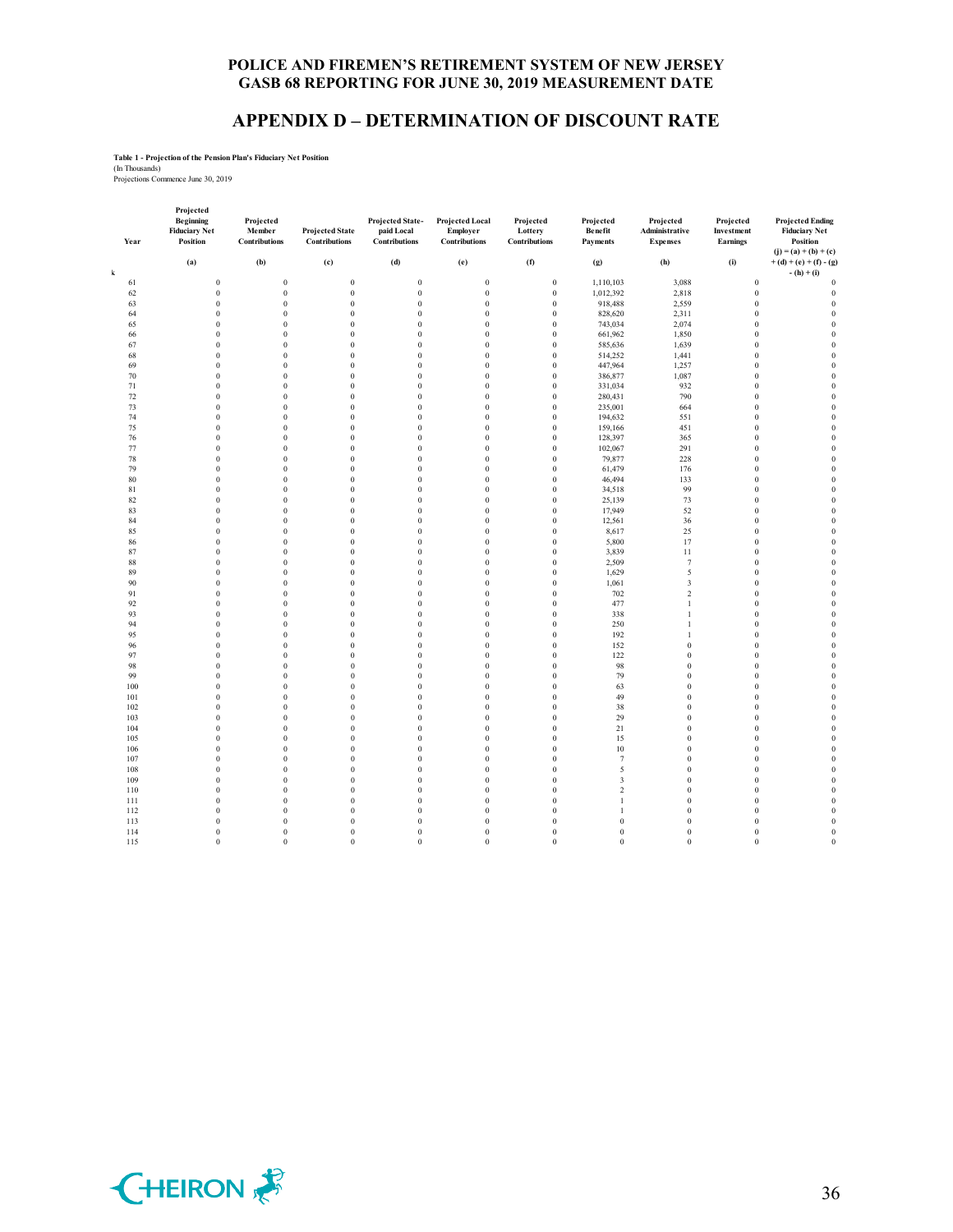#### **APPENDIX D – DETERMINATION OF DISCOUNT RATE**

**Table 2 - Actuarial Present Values of Projected Benefit Payments**

(In Thousands)

Projections Commence June 30, 2019

\* From Table 1 - Projection of the Pension Plan's Fiduciary Net Position, column (a) \*\* From Table 1 - Projection of the Pension Plan's Fiduciary Net Position, column (g)

**Projected Projected Benefit** 

| Year                    | Projected<br><b>Beginning</b><br><b>Fiduciary Net</b><br>Position* | <b>Projected Benefit</b><br><b>Payments for</b><br>current Plan<br>participants** | "Funded" Portion of<br><b>Benefit Payments</b> | "Unfunded"<br>Portion of<br><b>Benefit</b><br><b>Payments</b> | <b>Present Value of</b><br>"Funded" Benefit<br><b>Payments</b>          | <b>Present Value of</b><br>"Unfunded" Benefit<br><b>Payments</b> | <b>Present Value of</b><br><b>Benefit Payments</b><br><b>Using the Single</b><br><b>Discount Rate</b> |  |
|-------------------------|--------------------------------------------------------------------|-----------------------------------------------------------------------------------|------------------------------------------------|---------------------------------------------------------------|-------------------------------------------------------------------------|------------------------------------------------------------------|-------------------------------------------------------------------------------------------------------|--|
| (a)                     | (b)                                                                | (c)                                                                               | (d) = (c) if (b) >= (c)                        | $(e) = (c) - (d)$                                             | $(f) = (d) /$<br>$(1+7.00\%)$ <sup><math>\wedge</math></sup> [(a) - .5] | $(g) = (e) /$<br>$(1+3.50\%)$ $\cap$ $[(a) - .5]$                | $(h) = (c) /$<br>$(1+6.85\%)$ $\{(\mathbf{a}) - .5\}$                                                 |  |
| 1                       | $\mathbb{S}$<br>26,686,546                                         | \$<br>2,713,230                                                                   | \$<br>2,713,230                                | \$<br>$\boldsymbol{0}$                                        | S<br>2,622,979                                                          | \$<br>$\boldsymbol{0}$                                           | S<br>2,624,837                                                                                        |  |
| $\overline{\mathbf{c}}$ | 27,577,156                                                         | 2,833,377                                                                         | 2,833,377                                      | $\boldsymbol{0}$                                              | 2,559,933                                                               | $\boldsymbol{0}$                                                 | 2,565,377                                                                                             |  |
| 3                       | 28,507,039                                                         | 2,943,295                                                                         | 2,943,295                                      | $\boldsymbol{0}$                                              | 2,485,275                                                               | $\boldsymbol{0}$                                                 | 2,494,089                                                                                             |  |
| $\overline{4}$          | 29,404,206                                                         | 3,049,984                                                                         | 3,049,984                                      | $\boldsymbol{0}$                                              | 2,406,880                                                               | $\boldsymbol{0}$                                                 | 2,418,839                                                                                             |  |
| 5                       | 30,424,865                                                         | 3,159,613                                                                         | 3,159,613                                      | $\boldsymbol{0}$                                              | 2,330,273                                                               | $\boldsymbol{0}$                                                 | 2,345,170                                                                                             |  |
| 6                       | 31,419,159                                                         | 3,267,521                                                                         | 3,267,521                                      | $\boldsymbol{0}$                                              | 2,252,204                                                               | $\boldsymbol{0}$                                                 | 2,269,814                                                                                             |  |
| $\overline{7}$          | 32,383,353                                                         | 3,379,903                                                                         | 3,379,903                                      | $\boldsymbol{0}$                                              | 2,177,257                                                               | $\boldsymbol{0}$                                                 | 2,197,391                                                                                             |  |
| 8                       | 33,308,296                                                         | 3,494,706                                                                         | 3,494,706                                      | $\boldsymbol{0}$                                              | 2,103,935                                                               | $\mathbf 0$                                                      | 2,126,400                                                                                             |  |
| 9                       | 34,158,318                                                         | 3,606,565                                                                         | 3,606,565                                      | $\boldsymbol{0}$                                              | 2,029,232                                                               | $\boldsymbol{0}$                                                 | 2,053,806                                                                                             |  |
| 10                      | 34,954,068                                                         | 3,716,080                                                                         | 3,716,080                                      | $\boldsymbol{0}$                                              | 1,954,066                                                               | $\boldsymbol{0}$                                                 | 1,980,532                                                                                             |  |
| 11                      | 35,693,461                                                         | 3,820,503                                                                         | 3,820,503                                      | $\boldsymbol{0}$                                              | 1,877,547                                                               | $\boldsymbol{0}$                                                 | 1,905,674                                                                                             |  |
| 12                      | 36,377,062                                                         | 3,928,377                                                                         | 3,928,377                                      | $\boldsymbol{0}$                                              | 1,804,263                                                               | $\boldsymbol{0}$                                                 | 1,833,887                                                                                             |  |
| 13                      | 36,973,335                                                         | 4,038,808                                                                         | 4,038,808                                      | $\boldsymbol{0}$                                              | 1,733,628                                                               | $\boldsymbol{0}$                                                 | 1,764,590                                                                                             |  |
| 14                      | 37,468,480                                                         | 4,141,691                                                                         | 4,141,691                                      | $\boldsymbol{0}$                                              | 1,661,486                                                               | $\boldsymbol{0}$                                                 | 1,693,556                                                                                             |  |
| 15                      | 37,859,528                                                         | 4,237,051                                                                         | 4,237,051                                      | $\boldsymbol{0}$                                              | 1,588,543                                                               | $\boldsymbol{0}$                                                 | 1,621,499                                                                                             |  |
| 16                      | 38, 145, 773                                                       | 4,317,529                                                                         | 4,317,529                                      | $\boldsymbol{0}$                                              | 1,512,818                                                               | $\boldsymbol{0}$                                                 | 1,546,392                                                                                             |  |
| 17                      | 38,337,612                                                         | 4,375,103                                                                         | 4,375,103                                      | $\boldsymbol{0}$                                              | 1,432,702                                                               | $\boldsymbol{0}$                                                 | 1,466,573                                                                                             |  |
| 18                      | 38,457,511                                                         | 4,420,646                                                                         | 4,420,646                                      | $\boldsymbol{0}$                                              | 1,352,912                                                               | $\boldsymbol{0}$                                                 | 1,386,860                                                                                             |  |
| 19                      | 38,519,862                                                         | 4,467,717                                                                         | 4,467,717                                      | $\boldsymbol{0}$                                              | 1,277,867                                                               | $\boldsymbol{0}$                                                 | 1,311,788                                                                                             |  |
| 20                      | 38,520,243                                                         | 4,520,932                                                                         | 4,520,932                                      | $\boldsymbol{0}$                                              | 1,208,493                                                               | $\boldsymbol{0}$                                                 | 1,242,331                                                                                             |  |
| 21                      | 38,442,898                                                         | 4,578,820                                                                         | 4,578,820                                      | $\boldsymbol{0}$                                              | 1,143,895                                                               | $\boldsymbol{0}$                                                 | 1,177,590                                                                                             |  |
| 22                      | 38,270,287                                                         | 4,638,060                                                                         | 4,638,060                                      | $\boldsymbol{0}$                                              | 1,082,892                                                               | $\boldsymbol{0}$                                                 | 1,116,370                                                                                             |  |
| 23                      | 37,987,607                                                         | 4,701,057                                                                         | 4,701,057                                      | $\boldsymbol{0}$                                              | 1,025,795                                                               | $\boldsymbol{0}$                                                 | 1,059,006                                                                                             |  |
| 24                      | 37,577,175                                                         |                                                                                   |                                                | $\boldsymbol{0}$                                              |                                                                         | $\boldsymbol{0}$                                                 |                                                                                                       |  |
|                         |                                                                    | 4,767,871                                                                         | 4,767,871                                      | $\boldsymbol{0}$                                              | 972,312                                                                 | $\boldsymbol{0}$                                                 | 1,005,214                                                                                             |  |
| 25                      | 37,018,920                                                         | 4,805,316                                                                         | 4,805,316                                      |                                                               | 915,840                                                                 |                                                                  | 948,173                                                                                               |  |
| 26                      | 36,331,111                                                         | 4,797,809                                                                         | 4,797,809                                      | $\boldsymbol{0}$                                              | 854,588                                                                 | $\boldsymbol{0}$                                                 | 886,012                                                                                               |  |
| 27                      | 35,564,727                                                         | 4,768,068                                                                         | 4,768,068                                      | $\boldsymbol{0}$                                              | 793,729                                                                 | $\boldsymbol{0}$                                                 | 824,082                                                                                               |  |
| 28                      | 34,754,103                                                         | 4,724,291                                                                         | 4,724,291                                      | $\boldsymbol{0}$                                              | 734,992                                                                 | $\boldsymbol{0}$                                                 | 764,180                                                                                               |  |
| 29                      | 33,917,989                                                         | 4,668,431                                                                         | 4,668,431                                      | $\boldsymbol{0}$                                              | 678,787                                                                 | $\boldsymbol{0}$                                                 | 706,743                                                                                               |  |
| 30                      | 33,053,475                                                         | 4,602,298                                                                         | 4,602,298                                      | $\boldsymbol{0}$                                              | 625,393                                                                 | $\boldsymbol{0}$                                                 | 652,073                                                                                               |  |
| 31                      | 32, 191, 373                                                       | 4,527,208                                                                         | 4,527,208                                      | $\boldsymbol{0}$                                              | 574,944                                                                 | $\boldsymbol{0}$                                                 | 600,321                                                                                               |  |
| 32                      | 31, 343, 782                                                       | 4,444,873                                                                         | 4,444,873                                      | $\boldsymbol{0}$                                              | 527,558                                                                 | $\boldsymbol{0}$                                                 | 551,624                                                                                               |  |
| 33                      | 30,521,248                                                         | 4,356,057                                                                         | 4,356,057                                      | $\boldsymbol{0}$                                              | 483,193                                                                 | $\boldsymbol{0}$                                                 | 505,952                                                                                               |  |
| 34                      | 29,733,722                                                         | 4,261,764                                                                         | 4,261,764                                      | $\boldsymbol{0}$                                              | 441,807                                                                 | $\boldsymbol{0}$                                                 | 463,272                                                                                               |  |
| 35                      | 28,990,457                                                         | 4,162,550                                                                         | 4,162,550                                      | $\boldsymbol{0}$                                              | 403,292                                                                 | $\boldsymbol{0}$                                                 | 423,484                                                                                               |  |
| 36                      | 28,300,439                                                         | 4,059,003                                                                         | 4,059,003                                      | $\boldsymbol{0}$                                              | 367,532                                                                 | $\boldsymbol{0}$                                                 | 386,481                                                                                               |  |
| 37                      | 27,149,749                                                         | 3,951,675                                                                         | 3,951,675                                      | $\boldsymbol{0}$                                              | 334,405                                                                 | $\boldsymbol{0}$                                                 | 352,145                                                                                               |  |
| 38                      | 25,631,496                                                         | 3,840,803                                                                         | 3,840,803                                      | $\boldsymbol{0}$                                              | 303,760                                                                 | $\boldsymbol{0}$                                                 | 320,327                                                                                               |  |
| 39                      | 24, 103, 881                                                       | 3,726,884                                                                         | 3,726,884                                      | $\boldsymbol{0}$                                              | 275,468                                                                 | $\boldsymbol{0}$                                                 | 290,903                                                                                               |  |
| 40                      | 22,589,310                                                         | 3,610,226                                                                         | 3,610,226                                      | $\boldsymbol{0}$                                              | 249,388                                                                 | $\boldsymbol{0}$                                                 | 263,735                                                                                               |  |
| 41                      | 21,092,591                                                         | 3,491,275                                                                         | 3,491,275                                      | $\boldsymbol{0}$                                              | 225,393                                                                 | $\boldsymbol{0}$                                                 | 238,698                                                                                               |  |
| 42                      | 19,617,342                                                         | 3,370,342                                                                         | 3,370,342                                      | $\boldsymbol{0}$                                              | 203,351                                                                 | $\boldsymbol{0}$                                                 | 215,660                                                                                               |  |
| 43                      | 18,166,998                                                         | 3,247,748                                                                         | 3,247,748                                      | $\boldsymbol{0}$                                              | 183,135                                                                 | $\boldsymbol{0}$                                                 | 194,496                                                                                               |  |
| 44                      | 16,744,860                                                         | 3,123,846                                                                         | 3,123,846                                      | $\boldsymbol{0}$                                              | 164,625                                                                 | $\boldsymbol{0}$                                                 | 175,085                                                                                               |  |
| 45                      | 15,354,055                                                         | 2,998,957                                                                         | 2,998,957                                      | $\boldsymbol{0}$                                              | 147,704                                                                 | $\boldsymbol{0}$                                                 | 157,312                                                                                               |  |
| 46                      | 13,997,585                                                         | 2,873,399                                                                         | 2,873,399                                      | $\boldsymbol{0}$                                              | 132,262                                                                 | $\boldsymbol{0}$                                                 | 141,064                                                                                               |  |
| 47                      | 12,678,335                                                         | 2,747,500                                                                         | 2,747,500                                      | $\bf{0}$                                                      | 118,193                                                                 | $\boldsymbol{0}$                                                 | 126,238                                                                                               |  |
| 48                      | 11,399,072                                                         | 2,621,575                                                                         | 2,621,575                                      | $\boldsymbol{0}$                                              | 105,398                                                                 | $\boldsymbol{0}$                                                 | 112,732                                                                                               |  |
| 49                      | 10,162,450                                                         | 2,495,931                                                                         | 2,495,931                                      | $\boldsymbol{0}$                                              | 93,782                                                                  | $\boldsymbol{0}$                                                 | 100,450                                                                                               |  |
| 50                      | 8,971,008                                                          | 2,370,859                                                                         | 2,370,859                                      | $\boldsymbol{0}$                                              | 83,255                                                                  | $\boldsymbol{0}$                                                 | 89,300                                                                                                |  |
| 51                      | 7,827,177                                                          | 2,246,637                                                                         | 2,246,637                                      | $\boldsymbol{0}$                                              | 73,731                                                                  | $\boldsymbol{0}$                                                 | 79,197                                                                                                |  |
| 52                      | 6,733,266                                                          | 2,123,544                                                                         | 2,123,544                                      | $\boldsymbol{0}$                                              | 65,132                                                                  | $\boldsymbol{0}$                                                 | 70,060                                                                                                |  |
| 53                      | 5,691,458                                                          | 2,001,855                                                                         | 2,001,855                                      | $\boldsymbol{0}$                                              | 57,383                                                                  | $\boldsymbol{0}$                                                 | 61,812                                                                                                |  |
| 54                      | 4,703,798                                                          | 1,881,847                                                                         | 1,881,847                                      | $\boldsymbol{0}$                                              | 50,414                                                                  | $\boldsymbol{0}$                                                 | 54,382                                                                                                |  |
| 55                      | 3,772,191                                                          | 1,763,785                                                                         | 1,763,785                                      | $\boldsymbol{0}$                                              | 44,160                                                                  | $\boldsymbol{0}$                                                 | 47,703                                                                                                |  |
| 56                      | 2,898,404                                                          | 1,647,932                                                                         | 1,647,932                                      | $\boldsymbol{0}$                                              | 38,560                                                                  | $\boldsymbol{0}$                                                 | 41,713                                                                                                |  |
| 57                      | 2,084,054                                                          | 1,534,530                                                                         | 1,534,530                                      | $\boldsymbol{0}$                                              | 33,558                                                                  | $\boldsymbol{0}$                                                 | 36,353                                                                                                |  |
| 58                      | 1,330,633                                                          | 1,423,822                                                                         | 1,330,633                                      | 93,190                                                        | 27,195                                                                  | 12,891                                                           | 31,568                                                                                                |  |
| 59                      | $\boldsymbol{0}$                                                   | 1,316,036                                                                         | $\boldsymbol{0}$                               | 1,316,036                                                     | $\boldsymbol{0}$                                                        | 175,897                                                          | 27,308                                                                                                |  |
| 60                      | $\boldsymbol{0}$                                                   | 1,211,391                                                                         | $\boldsymbol{0}$                               | 1,211,391                                                     | $\boldsymbol{0}$                                                        | 156,435                                                          | 23,526                                                                                                |  |

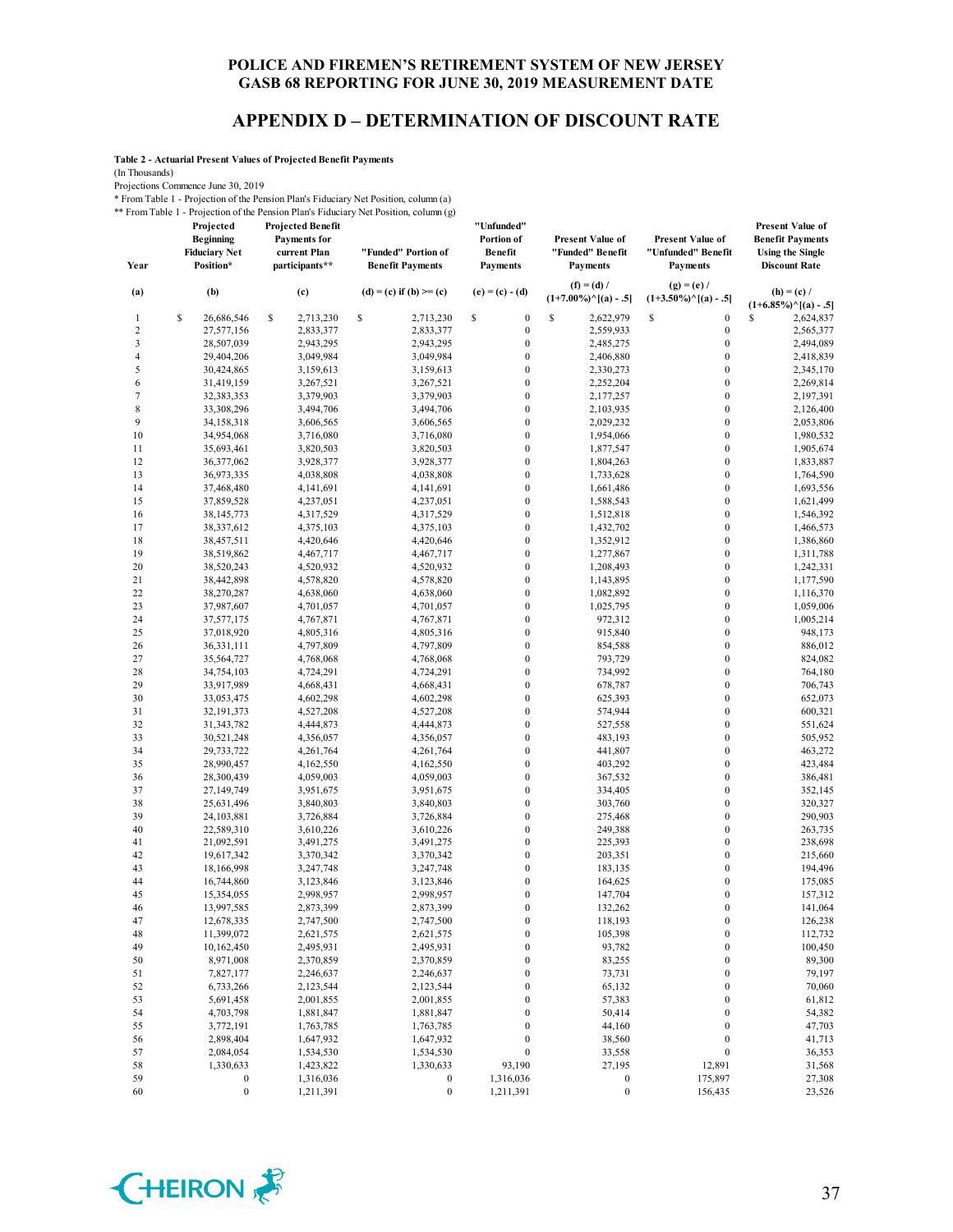#### **APPENDIX D – DETERMINATION OF DISCOUNT RATE**

**Table 2 - Actuarial Present Values of Projected Benefit Payments**

(In Thousands)

Projections Commence June 30, 2019

\* From Table 1 - Projection of the Pension Plan's Fiduciary Net Position, column (a)

|           | ** From Table 1 - Projection of the Pension Plan's Fiduciary Net Position, column (g) |  |
|-----------|---------------------------------------------------------------------------------------|--|
| Projected | <b>Projected Benefit</b>                                                              |  |

| Year       | Projected<br><b>Beginning</b><br><b>Fiduciary Net</b><br>Position* | <b>Projected Benefit</b><br><b>Payments for</b><br>current Plan<br>participants** | "Funded" Portion of<br><b>Benefit Payments</b> | "Unfunded"<br>Portion of<br><b>Benefit</b><br>Payments | <b>Present Value of</b><br>"Funded" Benefit<br><b>Payments</b> | <b>Present Value of</b><br>"Unfunded" Benefit<br><b>Payments</b> | <b>Present Value of</b><br><b>Benefit Payments</b><br><b>Using the Single</b><br><b>Discount Rate</b> |
|------------|--------------------------------------------------------------------|-----------------------------------------------------------------------------------|------------------------------------------------|--------------------------------------------------------|----------------------------------------------------------------|------------------------------------------------------------------|-------------------------------------------------------------------------------------------------------|
| (a)        | (b)                                                                | (c)                                                                               | (d) = (c) if (b) >= (c)                        | $(e) = (c) - (d)$                                      | $(f) = (d) /$<br>$(1+7.00\%)$ <sup>^</sup> [(a) - .5]          | $(g) = (e) /$<br>$(1+3.50\%)$ <sup>^</sup> [(a) - .5]            | $(h) = (c) /$                                                                                         |
|            | $\boldsymbol{0}$                                                   |                                                                                   |                                                |                                                        | $\boldsymbol{0}$                                               |                                                                  | $(1+6.85\%)$ <sup>^</sup> [(a) - .5]                                                                  |
| 61         | $\boldsymbol{0}$                                                   | 1,110,103                                                                         | $\boldsymbol{0}$<br>$\boldsymbol{0}$           | 1,110,103                                              | $\boldsymbol{0}$                                               | 138,507<br>122,044                                               | 20,177<br>17,221                                                                                      |
| 62         | $\boldsymbol{0}$                                                   | 1,012,392                                                                         | $\boldsymbol{0}$                               | 1,012,392                                              |                                                                |                                                                  |                                                                                                       |
| 63<br>64   | $\boldsymbol{0}$                                                   | 918,488<br>828,620                                                                | $\boldsymbol{0}$                               | 918,488<br>828,620                                     | $\boldsymbol{0}$<br>$\boldsymbol{0}$                           | 106,980<br>93,249                                                | 14,623<br>12,346                                                                                      |
| 65         | $\mathbf{0}$                                                       | 743,034                                                                           | $\boldsymbol{0}$                               | 743,034                                                | $\boldsymbol{0}$                                               | 80,790                                                           | 10,362                                                                                                |
| 66         | $\boldsymbol{0}$                                                   | 661,962                                                                           | $\boldsymbol{0}$                               | 661,962                                                | $\boldsymbol{0}$                                               | 69,541                                                           | 8,639                                                                                                 |
| 67         | $\mathbf{0}$                                                       | 585,636                                                                           | $\mathbf{0}$                                   | 585,636                                                | $\boldsymbol{0}$                                               | 59,442                                                           | 7,153                                                                                                 |
| 68         | $\mathbf{0}$                                                       | 514,252                                                                           | $\mathbf{0}$                                   | 514,252                                                | $\boldsymbol{0}$                                               | 50,432                                                           | 5,879                                                                                                 |
| 69         | $\boldsymbol{0}$                                                   | 447,964                                                                           | $\boldsymbol{0}$                               | 447,964                                                | $\boldsymbol{0}$                                               | 42,445                                                           | 4,793                                                                                                 |
| 70         | $\boldsymbol{0}$                                                   | 386,877                                                                           | $\boldsymbol{0}$                               | 386,877                                                | $\boldsymbol{0}$                                               | 35,418                                                           | 3,874                                                                                                 |
| 71         | $\boldsymbol{0}$                                                   | 331,034                                                                           | $\boldsymbol{0}$                               | 331,034                                                | $\boldsymbol{0}$                                               | 29,280                                                           | 3,102                                                                                                 |
| 72         | $\boldsymbol{0}$                                                   | 280,431                                                                           | $\boldsymbol{0}$                               | 280,431                                                | $\boldsymbol{0}$                                               | 23,966                                                           | 2,460                                                                                                 |
| 73         | $\mathbf{0}$                                                       | 235,001                                                                           | $\boldsymbol{0}$                               | 235,001                                                | $\boldsymbol{0}$                                               | 19,404                                                           | 1,929                                                                                                 |
| 74         | $\boldsymbol{0}$                                                   | 194,632                                                                           | $\mathbf{0}$                                   | 194,632                                                | $\boldsymbol{0}$                                               | 15,527                                                           | 1,495                                                                                                 |
| 75         | $\mathbf{0}$                                                       | 159,166                                                                           | $\boldsymbol{0}$                               | 159,166                                                | $\boldsymbol{0}$                                               | 12,269                                                           | 1,144                                                                                                 |
| 76         | $\mathbf{0}$                                                       | 128,397                                                                           | $\boldsymbol{0}$                               | 128,397                                                | $\boldsymbol{0}$                                               | 9,562                                                            | 864                                                                                                   |
| 77         | $\boldsymbol{0}$                                                   | 102,067                                                                           | $\boldsymbol{0}$                               | 102,067                                                | $\boldsymbol{0}$                                               | 7,344                                                            | 643                                                                                                   |
| 78         | $\mathbf{0}$                                                       | 79,877                                                                            | $\boldsymbol{0}$                               | 79,877                                                 | $\boldsymbol{0}$                                               | 5,553                                                            | 471                                                                                                   |
| 79         | $\boldsymbol{0}$                                                   | 61,479                                                                            | $\mathbf{0}$                                   | 61,479                                                 | $\boldsymbol{0}$                                               | 4,130                                                            | 339                                                                                                   |
| 80         | $\boldsymbol{0}$                                                   | 46,494                                                                            | $\mathbf{0}$                                   | 46,494                                                 | $\boldsymbol{0}$                                               | 3,017                                                            | 240                                                                                                   |
| 81         | $\boldsymbol{0}$                                                   | 34,518                                                                            | $\boldsymbol{0}$                               | 34,518                                                 | $\boldsymbol{0}$                                               | 2,164                                                            | 167                                                                                                   |
| 82         | $\mathbf{0}$                                                       | 25,139                                                                            | $\boldsymbol{0}$                               | 25,139                                                 | $\mathbf{0}$                                                   | 1,523                                                            | 114                                                                                                   |
| 83         | $\mathbf{0}$                                                       | 17,949                                                                            | $\mathbf{0}$                                   | 17,949                                                 | $\mathbf{0}$                                                   | 1,051                                                            | 76                                                                                                    |
| 84         | $\boldsymbol{0}$                                                   | 12,561                                                                            | $\boldsymbol{0}$                               | 12,561                                                 | $\boldsymbol{0}$                                               | 710                                                              | 50                                                                                                    |
| 85         | $\boldsymbol{0}$                                                   | 8,617                                                                             | $\boldsymbol{0}$                               | 8,617                                                  | $\mathbf{0}$                                                   | 471                                                              | 32                                                                                                    |
| 86         | $\boldsymbol{0}$                                                   | 5,800                                                                             | $\mathbf{0}$                                   | 5,800                                                  | $\mathbf{0}$                                                   | 306                                                              | 20                                                                                                    |
| 87         | $\boldsymbol{0}$                                                   | 3,839                                                                             | $\boldsymbol{0}$                               | 3,839                                                  | $\boldsymbol{0}$                                               | 196                                                              | 12                                                                                                    |
| 88<br>89   | $\mathbf{0}$<br>$\mathbf{0}$                                       | 2,509                                                                             | $\mathbf{0}$<br>$\mathbf{0}$                   | 2,509                                                  | $\mathbf{0}$<br>$\mathbf{0}$                                   | 124                                                              | $\,$ 8 $\,$<br>5                                                                                      |
| 90         | $\boldsymbol{0}$                                                   | 1,629<br>1,061                                                                    | $\mathbf{0}$                                   | 1,629<br>1,061                                         | $\mathbf{0}$                                                   | 78<br>49                                                         | $\overline{\mathbf{3}}$                                                                               |
| 91         | $\boldsymbol{0}$                                                   | 702                                                                               | $\boldsymbol{0}$                               | 702                                                    | $\boldsymbol{0}$                                               | 31                                                               | $\sqrt{2}$                                                                                            |
| 92         | $\mathbf{0}$                                                       | 477                                                                               | $\mathbf{0}$                                   | 477                                                    | $\mathbf{0}$                                                   | 21                                                               | $\,1\,$                                                                                               |
| 93         | $\boldsymbol{0}$                                                   | 338                                                                               | $\boldsymbol{0}$                               | 338                                                    | $\boldsymbol{0}$                                               | 14                                                               | $\,1\,$                                                                                               |
| 94         | $\mathbf{0}$                                                       | 250                                                                               | $\mathbf{0}$                                   | 250                                                    | $\mathbf{0}$                                                   | 10                                                               | $\mathbf{1}$                                                                                          |
| 95         | $\mathbf{0}$                                                       | 192                                                                               | $\boldsymbol{0}$                               | 192                                                    | $\mathbf{0}$                                                   | $\tau$                                                           | $\boldsymbol{0}$                                                                                      |
| 96         | $\overline{0}$                                                     | 152                                                                               | $\mathbf{0}$                                   | 152                                                    | $\mathbf{0}$                                                   | 6                                                                | $\boldsymbol{0}$                                                                                      |
| 97         | $\mathbf{0}$                                                       | 122                                                                               | $\mathbf{0}$                                   | 122                                                    | $\mathbf{0}$                                                   | $\overline{4}$                                                   | $\boldsymbol{0}$                                                                                      |
| 98         | $\boldsymbol{0}$                                                   | 98                                                                                | $\overline{0}$                                 | 98                                                     | $\mathbf{0}$                                                   | $\overline{\mathbf{3}}$                                          | $\boldsymbol{0}$                                                                                      |
| 99         | $\boldsymbol{0}$                                                   | 79                                                                                | $\boldsymbol{0}$                               | 79                                                     | $\boldsymbol{0}$                                               | $\overline{\mathbf{3}}$                                          | $\boldsymbol{0}$                                                                                      |
| 100        | $\boldsymbol{0}$                                                   | 63                                                                                | $\mathbf{0}$                                   | 63                                                     | $\boldsymbol{0}$                                               | $\overline{c}$                                                   | $\boldsymbol{0}$                                                                                      |
| 101        | $\overline{0}$                                                     | 49                                                                                | $\mathbf{0}$                                   | 49                                                     | $\mathbf{0}$                                                   | $\overline{c}$                                                   | $\boldsymbol{0}$                                                                                      |
| 102        | $\overline{0}$                                                     | 38                                                                                | $\mathbf{0}$                                   | 38                                                     | $\mathbf{0}$                                                   | $\mathbf{1}$                                                     | $\boldsymbol{0}$                                                                                      |
| 103        | $\mathbf{0}$                                                       | 29                                                                                | $\mathbf{0}$                                   | 29                                                     | $\boldsymbol{0}$                                               | $\,1$                                                            | $\boldsymbol{0}$                                                                                      |
| 104        | $\boldsymbol{0}$                                                   | 21                                                                                | $\mathbf{0}$                                   | 21                                                     | $\boldsymbol{0}$                                               | $\mathbf{1}$                                                     | $\mathbf{0}$                                                                                          |
| 105        | $\boldsymbol{0}$                                                   | 15                                                                                | $\boldsymbol{0}$                               | 15                                                     | $\boldsymbol{0}$                                               | $\boldsymbol{0}$                                                 | $\boldsymbol{0}$                                                                                      |
| 106<br>107 | $\mathbf{0}$<br>$\mathbf{0}$                                       | 10<br>$\tau$                                                                      | $\boldsymbol{0}$<br>$\boldsymbol{0}$           | 10<br>$\tau$                                           | $\boldsymbol{0}$<br>$\boldsymbol{0}$                           | $\boldsymbol{0}$<br>$\boldsymbol{0}$                             | $\boldsymbol{0}$<br>$\boldsymbol{0}$                                                                  |
| 108        | $\mathbf{0}$                                                       | 5                                                                                 | $\mathbf{0}$                                   | 5                                                      | $\mathbf{0}$                                                   | $\mathbf{0}$                                                     | $\boldsymbol{0}$                                                                                      |
| 109        | $\mathbf{0}$                                                       | 3                                                                                 | $\mathbf{0}$                                   | $\overline{\mathbf{3}}$                                | $\boldsymbol{0}$                                               | $\boldsymbol{0}$                                                 | $\boldsymbol{0}$                                                                                      |
| 110        | $\overline{0}$                                                     | $\overline{c}$                                                                    | $\mathbf{0}$                                   | $\sqrt{2}$                                             | $\mathbf{0}$                                                   | $\mathbf{0}$                                                     | $\boldsymbol{0}$                                                                                      |
| 111        | $\boldsymbol{0}$                                                   | $\,1\,$                                                                           | $\mathbf{0}$                                   | $\,1\,$                                                | $\boldsymbol{0}$                                               | $\boldsymbol{0}$                                                 | $\boldsymbol{0}$                                                                                      |
| 112        | $\mathbf{0}$                                                       | $\,1$                                                                             | $\boldsymbol{0}$                               | $\mathbf{1}$                                           | $\boldsymbol{0}$                                               | $\overline{0}$                                                   | $\boldsymbol{0}$                                                                                      |
| 113        | $\mathbf{0}$                                                       | $\boldsymbol{0}$                                                                  | $\boldsymbol{0}$                               | $\boldsymbol{0}$                                       | $\mathbf{0}$                                                   | $\boldsymbol{0}$                                                 | $\boldsymbol{0}$                                                                                      |
| 114        | $\mathbf{0}$                                                       | $\mathbf{0}$                                                                      | $\mathbf{0}$                                   | $\mathbf{0}$                                           | $\boldsymbol{0}$                                               | $\boldsymbol{0}$                                                 | $\boldsymbol{0}$                                                                                      |
| 115        | $\theta$                                                           | $\theta$                                                                          | $\mathbf{0}$                                   | $\theta$                                               | $\theta$                                                       | $\theta$                                                         | $\mathbf{0}$                                                                                          |

**\$ 53,009,094 \$ 1,280,901 \$ 54,289,995**

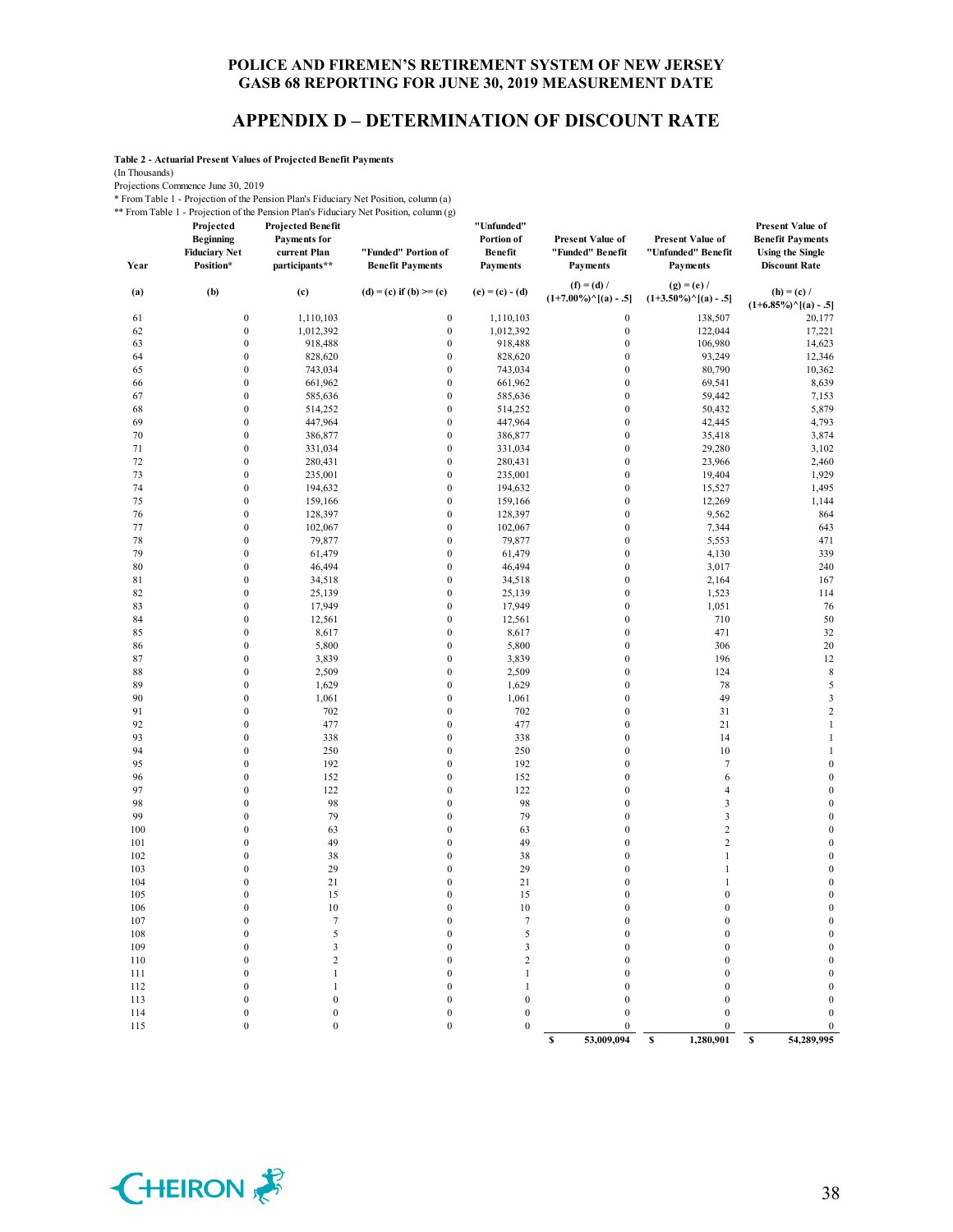# **APPENDIX E – GLOSSARY OF TERMS**

# **1. Actuarially Determined Contribution**

A target or recommended contribution for the reporting period, determined in conformity with Actuarial Standards of Practice based on the most recent measurement available when the contribution for the reporting period was adopted.

# **2. Actuarial Valuation Date**

The date as of which an actuarial valuation is performed. This date may be up to 24 months prior to the measurement date and up to 30 months prior to the employer's reporting date.

#### **3. Deferred Inflow of Resources**

An acquisition of net assets by a government employer that is applicable to a future reporting period. In the context of GASB 68, these are experience gains on the Total Pension Liability, assumption changes reducing the Total Pension Liability, or investment gains that are recognized in future reporting periods.

# **4. Deferred Outflow of Resources**

A consumption of net assets by a government employer that is applicable to a future reporting period. In the context of GASB 68, these are experience losses on the Total Pension Liability, assumption changes increasing the Total Pension Liability, or investment losses that are recognized in future reporting periods.

#### **5. Entry Age Actuarial Cost Method**

The actuarial cost method required for GASB 68 calculations. Under this method, the actuarial present value of the projected benefits of each individual included in an actuarial valuation is allocated on a level basis over the earnings of the individual between entry age and assumed exit ages. The portion of this actuarial present value allocated to a valuation year is called the Service Cost. The portion of this actuarial present value not provided for at a valuation date by the actuarial present value of future service costs is called the Total Pension Liability.

#### **6. Measurement Date**

The date as of which the Total Pension Liability and Plan Fiduciary Net Position are measured. The Total Pension Liability may be projected from the Actuarial Valuation Date to the Measurement Date. The Measurement Date must be the same as the Reporting Date for the plan.